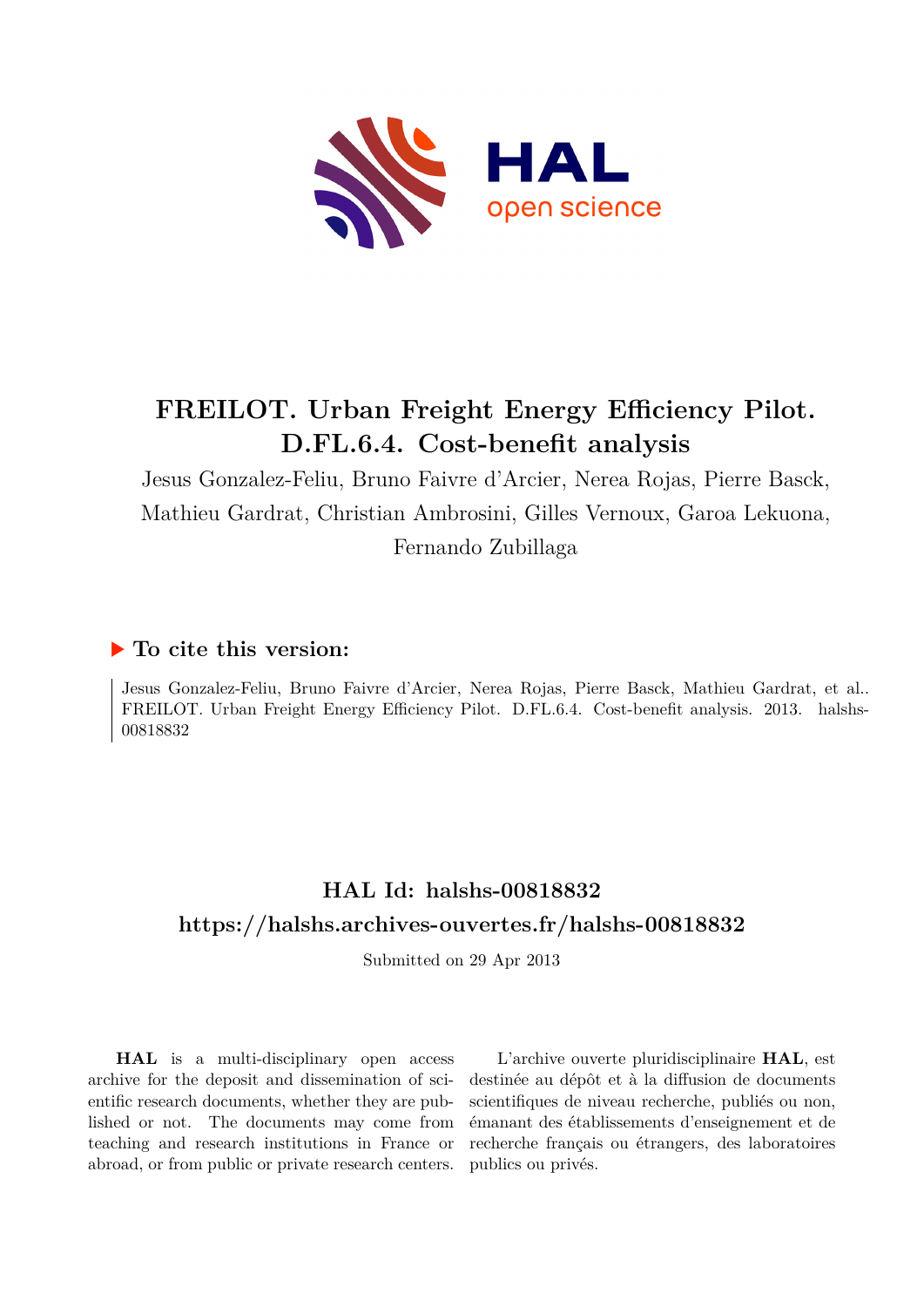

# **FREILOT**

**Urban Freight Energy Efficiency Pilot** D.FL.6.4 Cost-Benefit Analysis



Version number Version 2.0 Main author **Main author** Jesus Gonzalez-Feliu, LET Dissemination level **PP** Lead contractor ERTICO – ITS Europe Due date 13.03.2012 Delivery date 11.09.2012 Delivery date (updated version) 21.02.2013



**Information and Communications Technologies Policy Support Programme (the "ICT PSP") Information Society and Media Directorate-General Grant agreement no.: 238930 Pilot type B**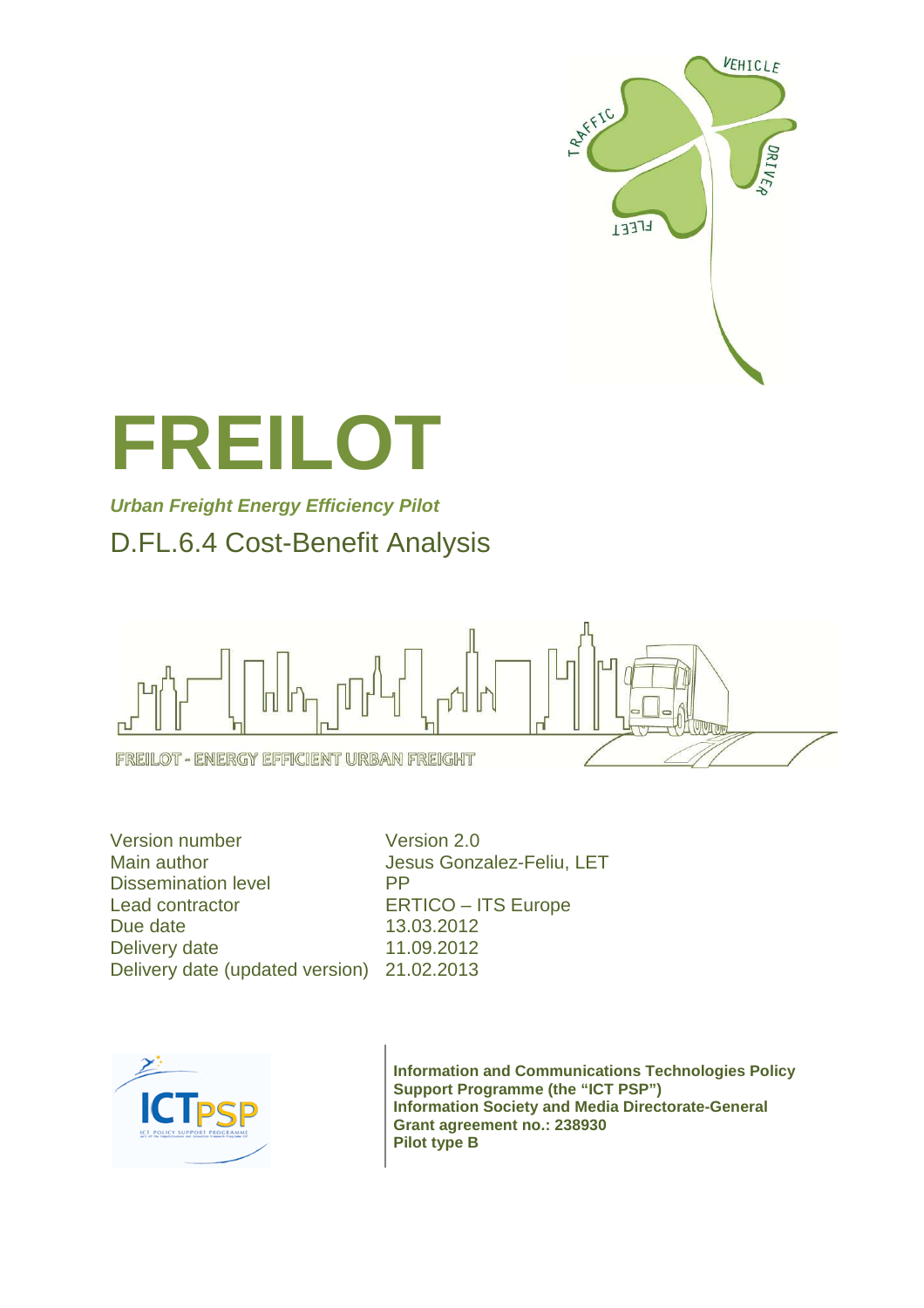# **Revision and history sheet**

| <b>Version history</b> |                   |                    |                                                                                                      |  |  |  |  |
|------------------------|-------------------|--------------------|------------------------------------------------------------------------------------------------------|--|--|--|--|
| <b>Version</b>         | <b>Date</b>       | <b>Main author</b> | <b>Summary of changes</b>                                                                            |  |  |  |  |
| 0.1                    | 31/05/2012        | J. Gonzalez-Feliu  | Template for D6.2 including general<br>structure of document                                         |  |  |  |  |
| 0.1.1                  | 15/06/2012        | J. Gonzalez-Feliu  | DSB CBA - Cost inputs from Bilbao                                                                    |  |  |  |  |
| 0.2                    | 25/06/2012        | J. Gonzalez-Feliu  | DSB CBA - Adjustments after return<br>from Garoa Lekuona                                             |  |  |  |  |
| 0.3                    | 2906/2012         | J. Gonzalez-Feliu  | DSB CBA - Benefit inputs from<br>evaluation                                                          |  |  |  |  |
| 0.4                    | 04/07/2012        | J. Gonzalez-Feliu  | DSB CBA - Hypotheses modification<br>(number of units and users)                                     |  |  |  |  |
| 0.5                    | 06/07/2012        | J. Gonzalez-Feliu  | DSB CBA - Cost inputs from Lyon;<br>scenarios are retained; final CBA for<br><b>DSB</b>              |  |  |  |  |
| 0.6                    | 20/07/2012        | P. Basck           | DSB CBA - Sensitivity tests and<br>minor corrections after return from<br>Nerea Rojas                |  |  |  |  |
| 0.7                    | 27/07/2012        | J. Gonzalez-Feliu  | EEIC CBA - Cost inputs from Grande<br>Lyon and economic CBA for all three<br>scenarios               |  |  |  |  |
| 0.8                    | 30/07/2012        | J. Gonzalez-Feliu  | Methodology - Writing and formatting                                                                 |  |  |  |  |
| 0.9                    | 02/08/2012        | J. Gonzalez-Feliu  | Minor corrections on DSB and EEIC<br><b>CBA</b> results                                              |  |  |  |  |
| 0.9.1                  | 08/08/2012        | J. Gonzalez-Feliu  | In-vehicle systems CBA - Cost inputs<br>from Grande Lyon and economic<br>CBA for all three scenarios |  |  |  |  |
| 0.9.2                  | 10/08/2012        | J. Gonzalez-Feliu  | DSB CBA - Corrections and table<br>updates after return from Nerea<br>Rojas                          |  |  |  |  |
| 0.9.3                  | 10/08/2012        | M. Gardrat         | EEIC / In-vehicle systems CBA -<br>Sensitivity analysis                                              |  |  |  |  |
| 0.9.4                  | 27/08/2012        | J. Gonzalez-Feliu  | DSB CBA - Corrections after return<br>from Nerea Roja. Collective analysis                           |  |  |  |  |
| 0.9.5                  | 31/08/2012        | J. Gonzalez-Feliu  | EEIC / In-vehicle systems CBA -<br>Socio-economic analyses                                           |  |  |  |  |
| 1.0                    | 08/09/2012        | J. Gonzalez-Feliu  | <b>Final version</b>                                                                                 |  |  |  |  |
| 2.0                    | 21/02/2013        | J. Gonzalez-Feliu  | Update following review comments                                                                     |  |  |  |  |
|                        | <b>Name</b>       |                    | <b>Date</b>                                                                                          |  |  |  |  |
| Prepared               | J. Gonzalez-Feliu |                    | 21/02/2013                                                                                           |  |  |  |  |
| Reviewed               | Zeljko Jeftic     |                    | 21/02/2013                                                                                           |  |  |  |  |



 $\mathbf{r}$ -<br>FREILOT - ENERGY EFFICIENT URBAN FREIGHT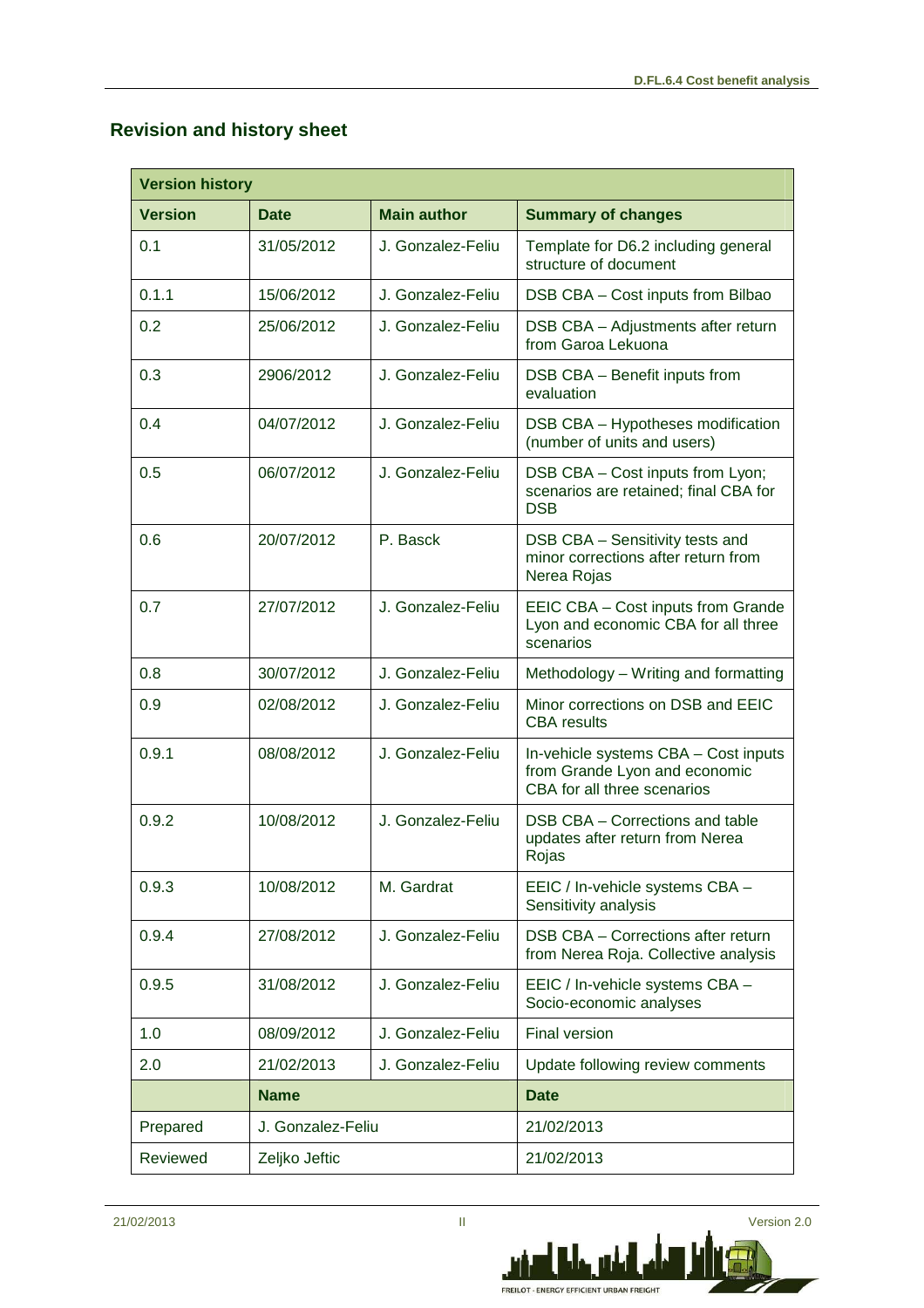| Authorised                 | Zeljko Jeftic |                    | 21/02/2013 |  |  |  |
|----------------------------|---------------|--------------------|------------|--|--|--|
| <b>Circulation</b>         |               |                    |            |  |  |  |
| <b>Recipient</b>           |               | Date of submission |            |  |  |  |
| <b>European Commission</b> |               | 24/02/2013         |            |  |  |  |
| Project partners           |               | 24/02/2013         |            |  |  |  |

# **Authors (full list)**

Jesus Gonzalez-Feliu, LET Bruno Faivre d'Arcier, LET Nerea Rojas, ML Cluster Pierre Basck, LET Mathieu Gardrat, LET Christian Ambrosini, LET Gilles Vernoux, Grand Lyon Garoa Lekuona, ML Cluster Fernando Zubillaga, ML Cluster

# **Project co-ordinator**

Zeljko Jeftic ERTICO – ITS Europe Avenue Louise 326 1050 Brussels, Belgium

Tel.: +32 2 300 07 31 Fax: +32 2 300 07 01



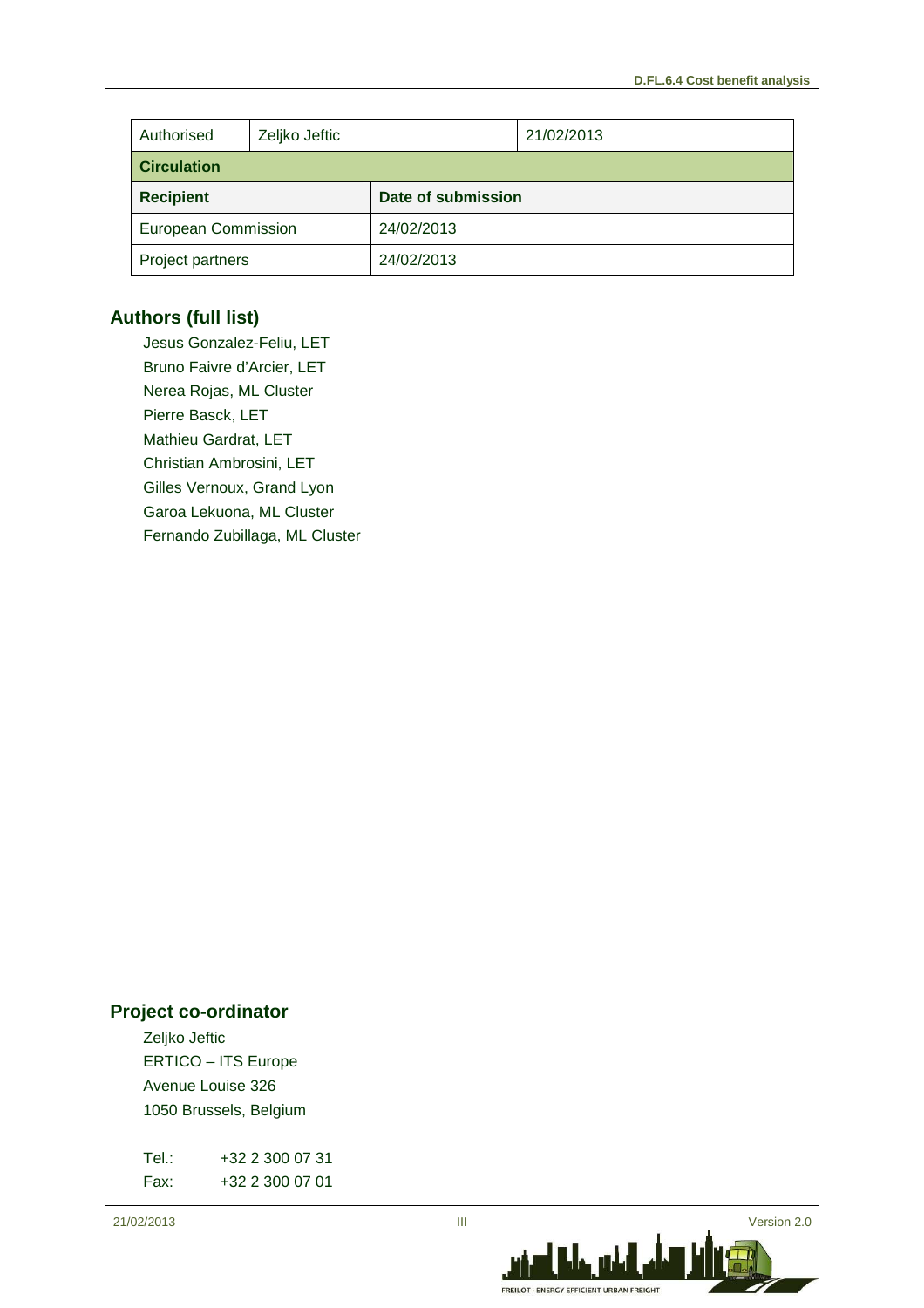Email: z.jeftic@mail.ertico.com

# **Legal Disclaimer**

The information in this document is provided "as is", and no guarantee or warranty is given that the information is fit for any particular purpose. The above referenced consortium members shall have no liability for damages of any kind including without limitation direct, special, indirect, or consequential damages that may result from the use of these materials subject to any liability which is mandatory due to applicable law.

© 2013 by FREILOT Consortium



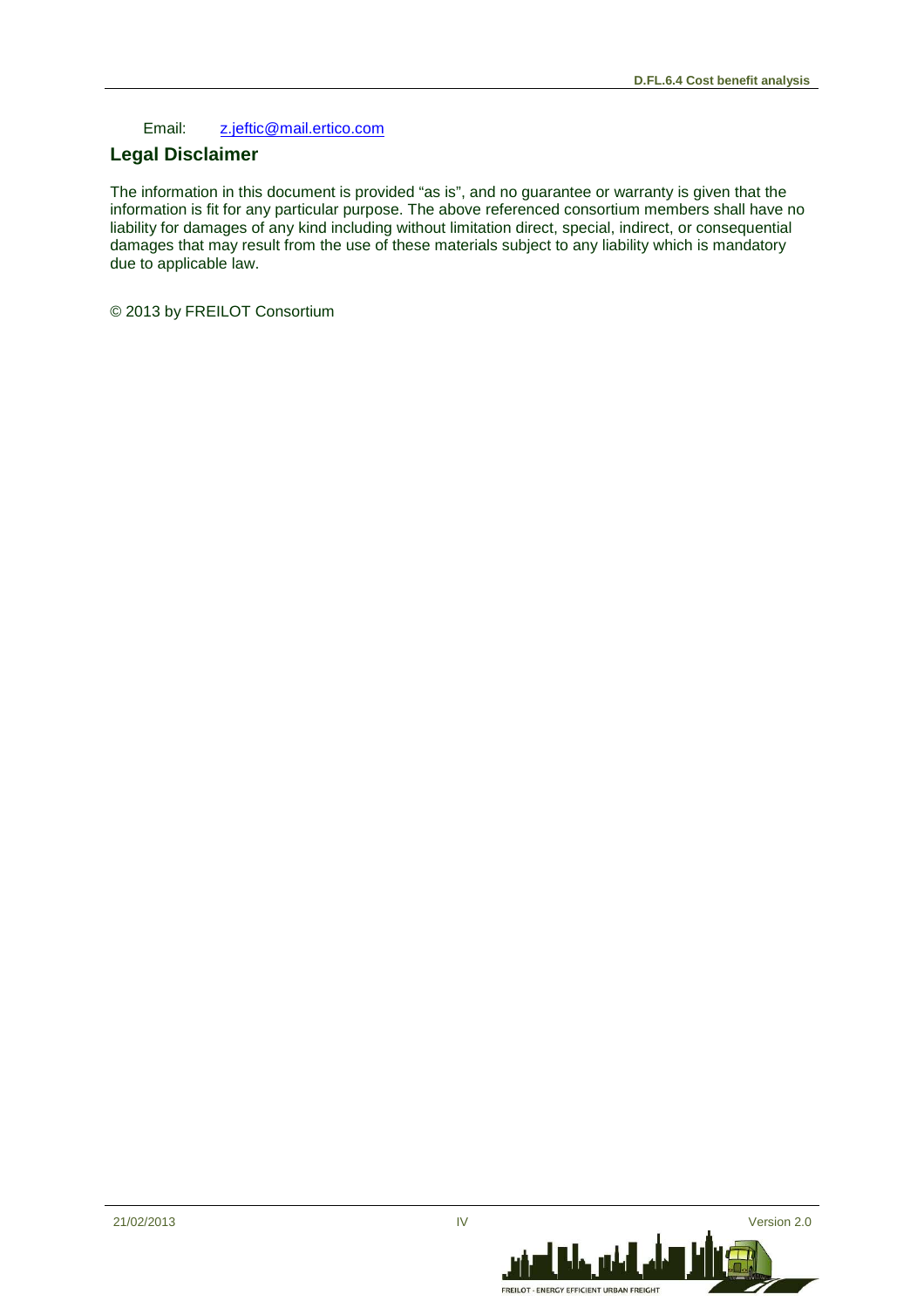# **Table of Contents**

| 1.           |        |                                                           |  |
|--------------|--------|-----------------------------------------------------------|--|
| 2.           |        |                                                           |  |
|              | 2.1.   | GENERAL NOTIONS OF A COST-BENEFIT ANALYSIS METHODOLOGY 11 |  |
|              | 2.2.   |                                                           |  |
| 3.           |        |                                                           |  |
|              | 3.1.   |                                                           |  |
|              | 3.1.1. |                                                           |  |
|              | 3.1.2. |                                                           |  |
|              | 3.1.3. |                                                           |  |
|              | 3.1.4. |                                                           |  |
|              | 3.1.5. |                                                           |  |
|              | 3.1.6. |                                                           |  |
|              | 3.2.   |                                                           |  |
|              | 3.2.1. |                                                           |  |
|              | 3.2.2. |                                                           |  |
|              | 3.2.3. |                                                           |  |
|              | 3.2.4. |                                                           |  |
|              | 3.2.5. |                                                           |  |
|              | 3.2.6. |                                                           |  |
|              | 3.3.   |                                                           |  |
|              | 3.3.1. |                                                           |  |
|              | 3.3.2. |                                                           |  |
|              | 3.3.3. |                                                           |  |
|              | 3.3.4. |                                                           |  |
|              | 3.3.5. |                                                           |  |
| $\mathbf{4}$ |        |                                                           |  |
|              | 4.1.   |                                                           |  |
| 5.           |        |                                                           |  |
| 6.           |        |                                                           |  |
|              |        |                                                           |  |



**ALL ALL ALL ALL ALL ALL**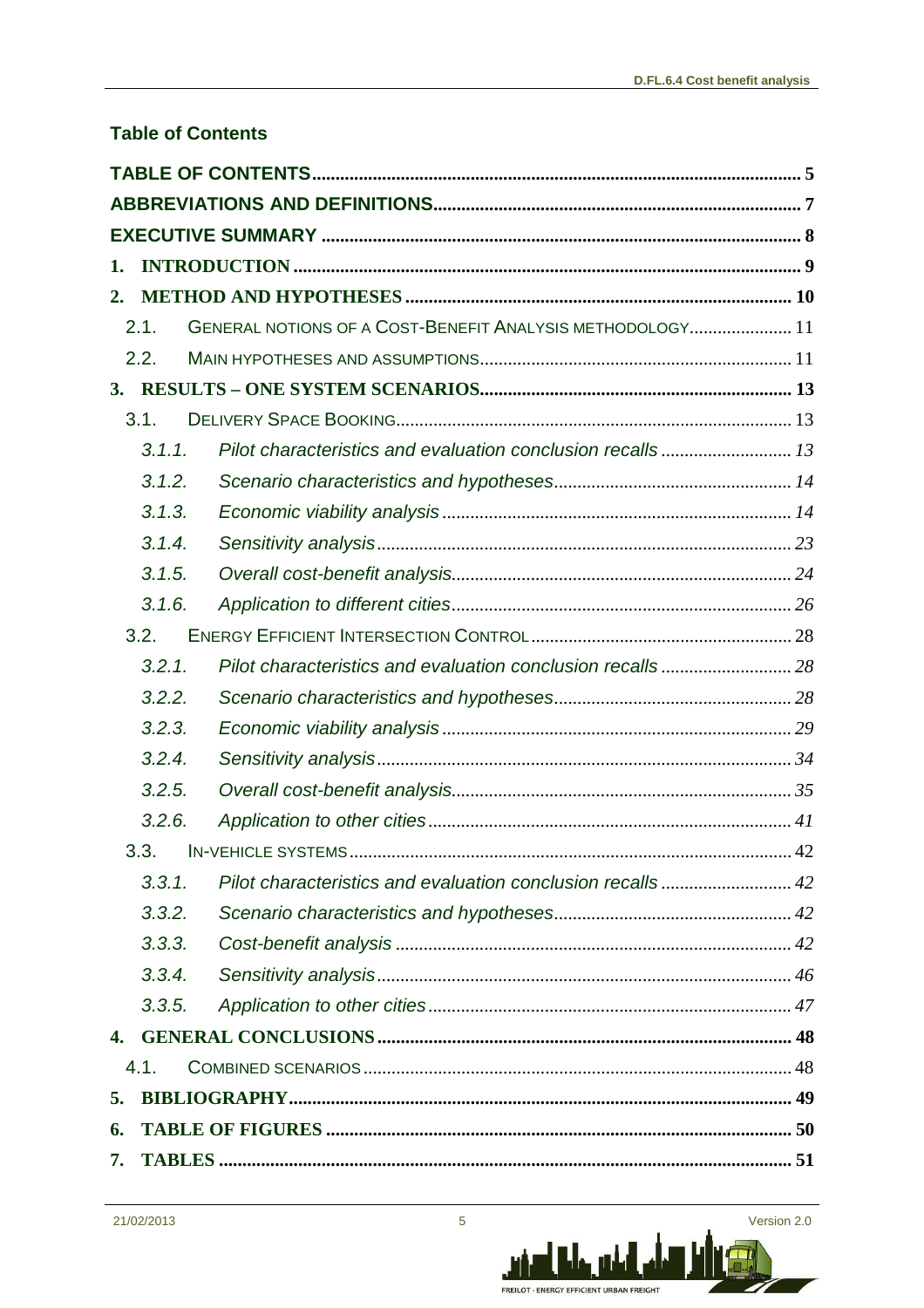

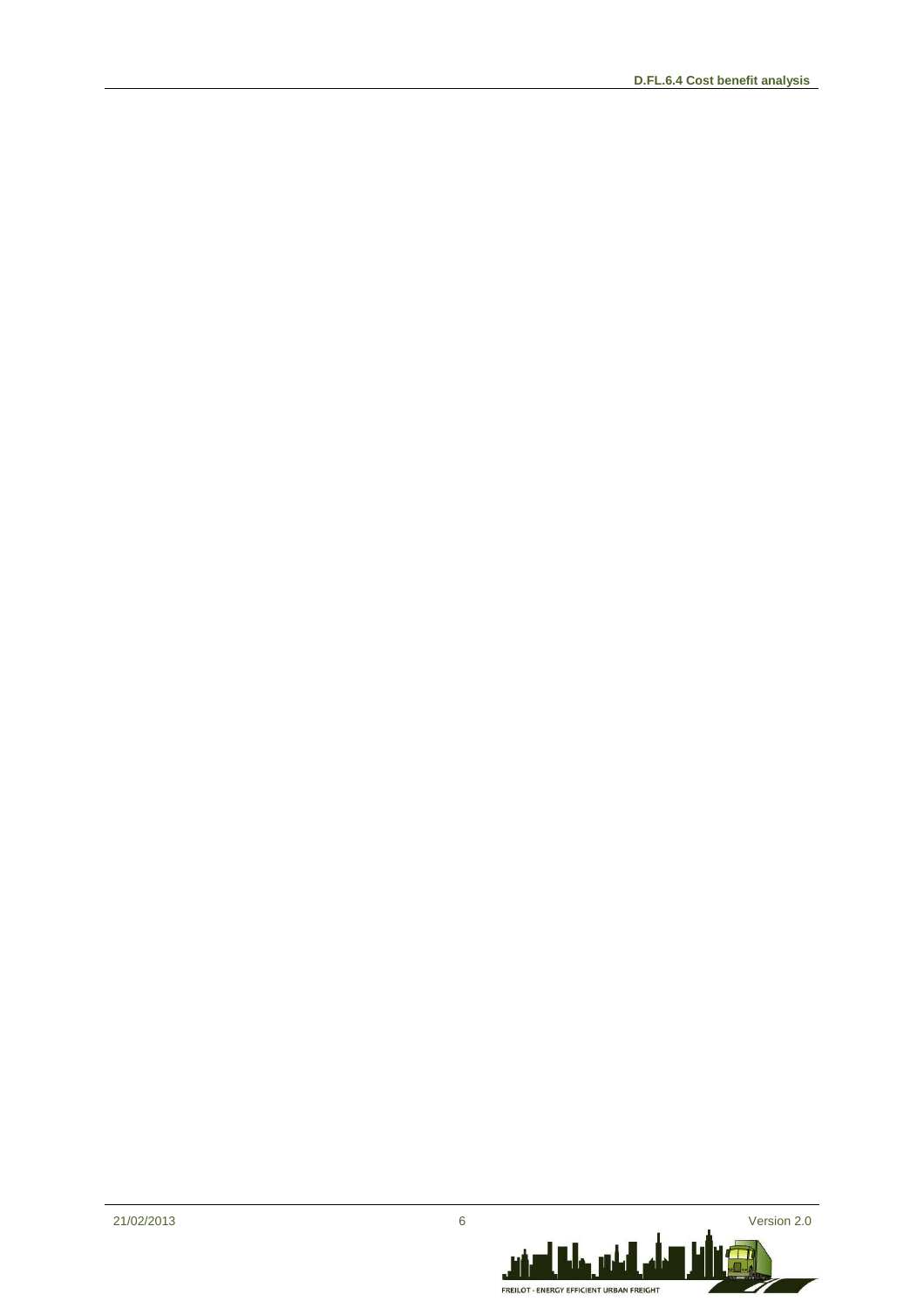# **Abbreviations and Definitions**

| <b>Abbreviation</b> | <b>Definition</b>                                                                                         |
|---------------------|-----------------------------------------------------------------------------------------------------------|
| <b>ARTEMIS</b>      | A Semantic Web Service-Based P2P Infrastructure for the Interoperability<br>of Medical Information System |
| <b>BUA</b>          | Business as usual                                                                                         |
| <b>CMEM</b>         | <b>Comprehensive Modal Emissions Model</b>                                                                |
| CO                  | Carbon monoxide                                                                                           |
| CO <sub>2</sub>     | Carbon dioxide                                                                                            |
| D.FL.               | <b>Deliverable Freilot</b>                                                                                |
| <b>DAS</b>          | Data Recording System                                                                                     |
| <b>DSB</b>          | <b>Delivery Space Booking</b>                                                                             |
| <b>EEIC</b>         | <b>Energy Efficient Intersection Control</b>                                                              |
| <b>FTP</b>          | <b>File Transfer Protocol</b>                                                                             |
| <b>GIS</b>          | Geographic Information System                                                                             |
| <b>GPRS</b>         | <b>General Packet Radio Service</b>                                                                       |
| <b>GPS</b>          | <b>Global Positioning System</b>                                                                          |
| HC                  | Hydrocarbon                                                                                               |
| <b>HGV</b>          | <b>Heavy Goods Vehicles</b>                                                                               |
| <b>HMI</b>          | Human Machine Interface                                                                                   |
| <b>IRR</b>          | Internal Rate of Return                                                                                   |
| <b>LTL</b>          | Less Than Truckload                                                                                       |
| NO <sub>x</sub>     | Nitrogen Oxides                                                                                           |
| <b>NPV</b>          | Net Present Value                                                                                         |
| Q                   | Quartile                                                                                                  |
| <b>RFID</b>         | Radio Frequency IDentification                                                                            |
| <b>RSU</b>          | Road Side Unit                                                                                            |
| <b>TLC</b>          | <b>Traffic Light Controller</b>                                                                           |
| <b>UMDM</b>         | <b>Urban Merchandising Distribution Management</b>                                                        |

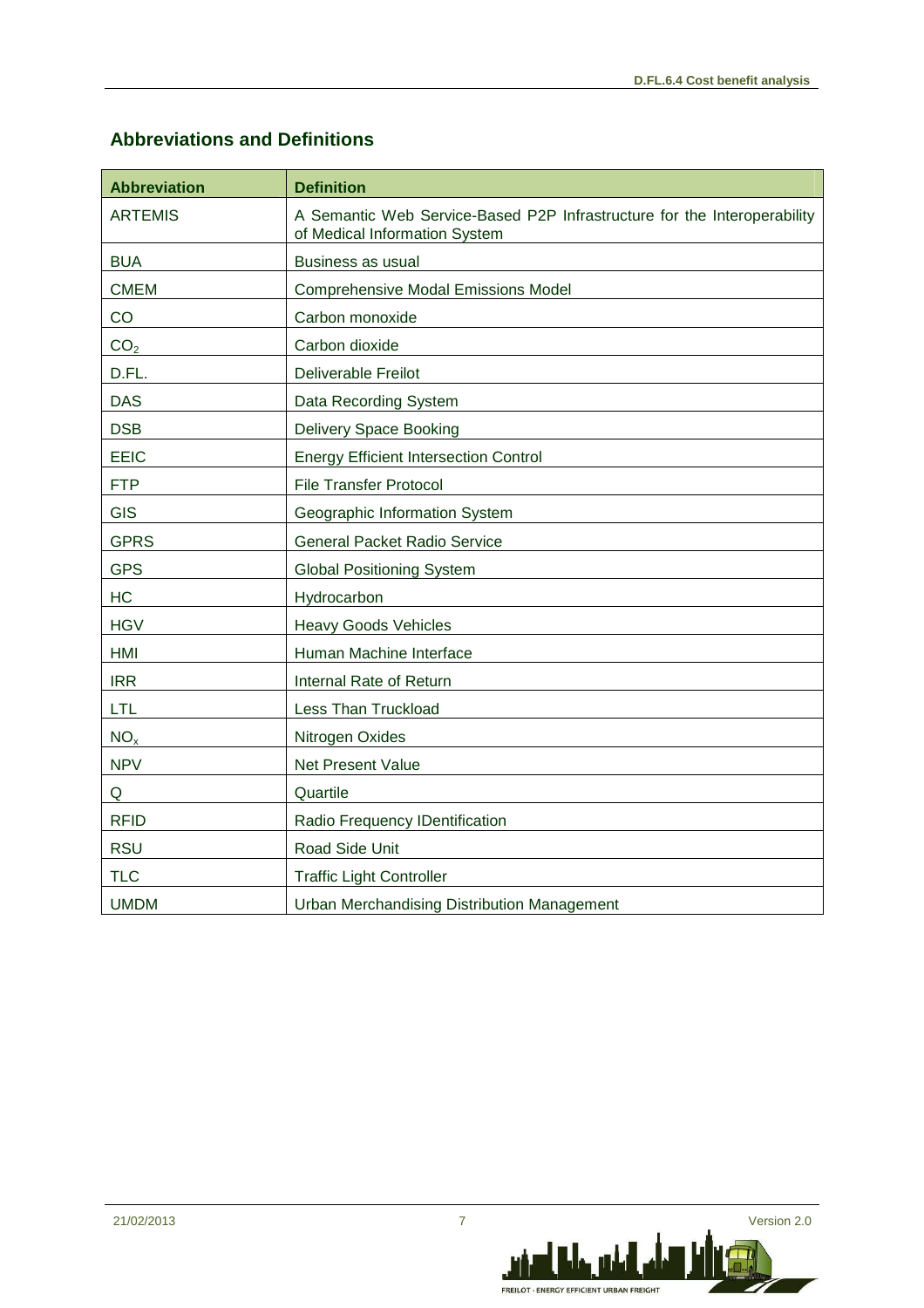# **Executive Summary**

This deliverable contains the cost-benefit analysis results (CBA) for the piloted services in order to feed the Business Model discussions. First, a brief description of the method and the main hypotheses are shown. Then, each single system is presented, making several CBA analyses (corresponding to hypothesised scenarios). The best scenario for each system is chosen in terms of economic viability then a socio-economic CBA is carried out. Finally, a discussion about mixing systems is provided.

What can be concluded from the analysis is that for the Delivery Space Booking system the scenario 2 (hybrid parking machines) is the most economically viable. The fleet operators would in this case need to pay a yearly fee of 300 € to provide a net Investment Return Rate of 9.2 % over 10 years. For Energy Efficient Intersection Control the solution providing the best cost/benefit ratio is the third "green wave" alternative, although it need to be entirely financed by public funds, its costs are very small and the collective benefits are higher due to the free usage of it, by both private cars and commercial vehicles. For in-vehicle systems, simulations show that the impacts are in all cases negligible. We observe haowever an interest to use EDS, although a best effort on measuring its impacts needs to be done to conclude.



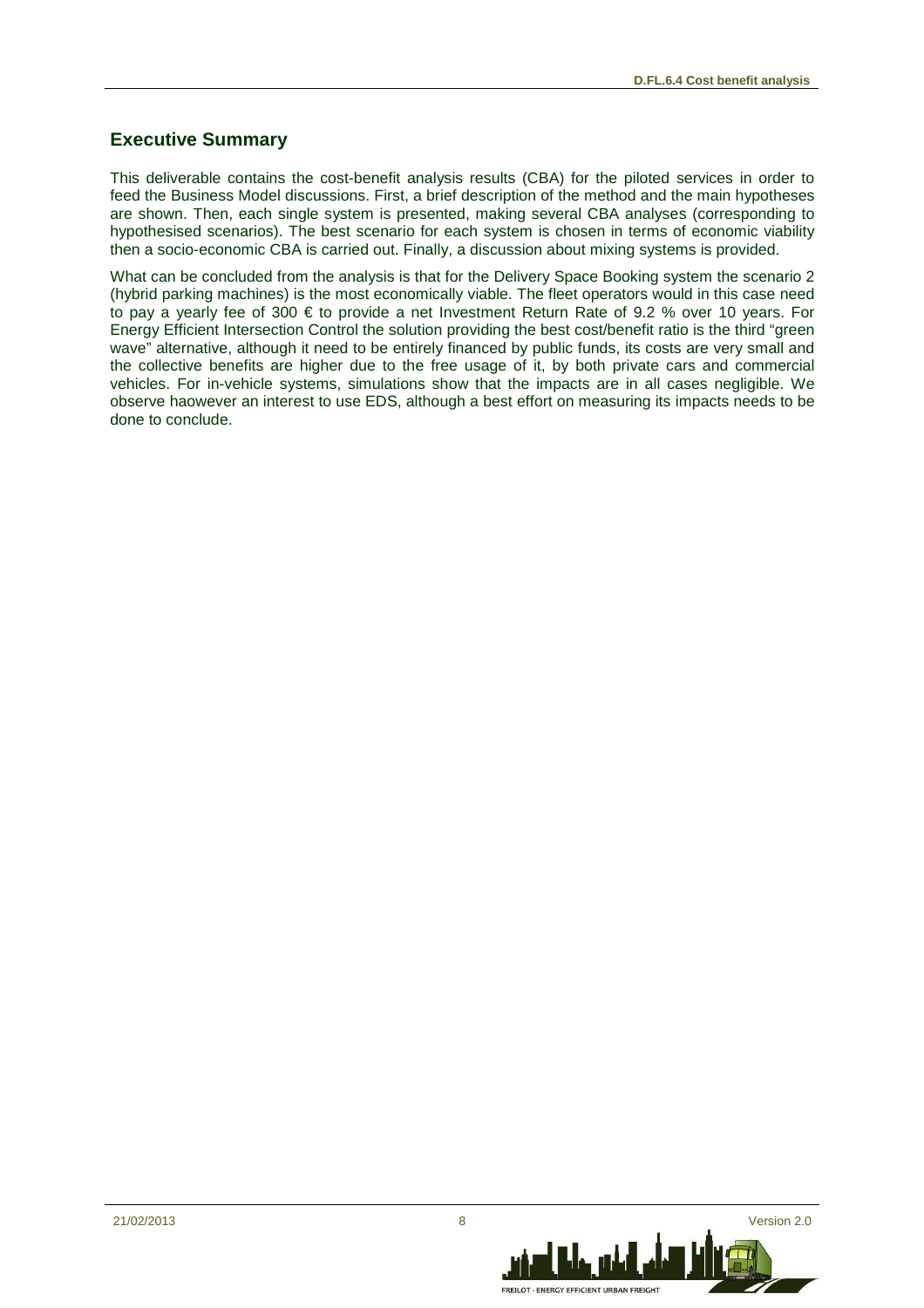# **1. Introduction**

Urban goods transport is a necessary but disturbing activity. To deal with the main nuisances related to it (mainly congestion, noise, global warming and local pollution), public and private stakeholders have studied and developed methods and solutions of different nature and dimensions (Gonzalez-Feliu, 2008). We observe in transport research hundreds of works dealing with the subject of commercial and goods transport, but the number of operational urban logistics systems is very small (Gonzalez-Feliu and Morana, 2010). Although a few projects have resulted on operational solutions nowadays implemented or in mature solutions able to be deployed, most of them remained at a project, experimental or limited scope status (Gonzalez-Feliu et al., 2013). The main limits of such projects arise on the difficulties of make a prospective deployment analysis and to define its suitable business models. Those difficulties are increased in technological-based projects, since real costs can even double the expected forecasting values, mainly due to dysfunctions and incompatibilities (Gonzalez-Feliu and Morana, 2011)

One of the main validation methods for business models or prospective analysis is that of cost-benefit analysis. In the FREILOT project, the various test cases are simulated and assessed in order to examine the robustness and validity of its business model. To do this, a double analysis is made. First, the main barriers and enablers to its development are identified. Second, a cost-benefit analysis is made to validate (or review) the proposed business models. This deliverable presents this second method.

The deliverable is organised as follows. First the method is proposed, making a quick overview of the CBA methodology and setting the main general hypotheses for the scenario simulation and assessment in terms of cost and benefit estimation. Second, each system is examined, making several CBA assessment analyses for single system cases. In those analyses, the identification of robust cost-benefit balance mechanism is a priority, after that, a sensitivity analysis and a simulation of different configurations (corresponding to different types of cities) are made. Fourth, a note on the application to combinations of systems is proposed. Finally, a general conclusion is provided to state on the suitability of deploying FREILOT systems.

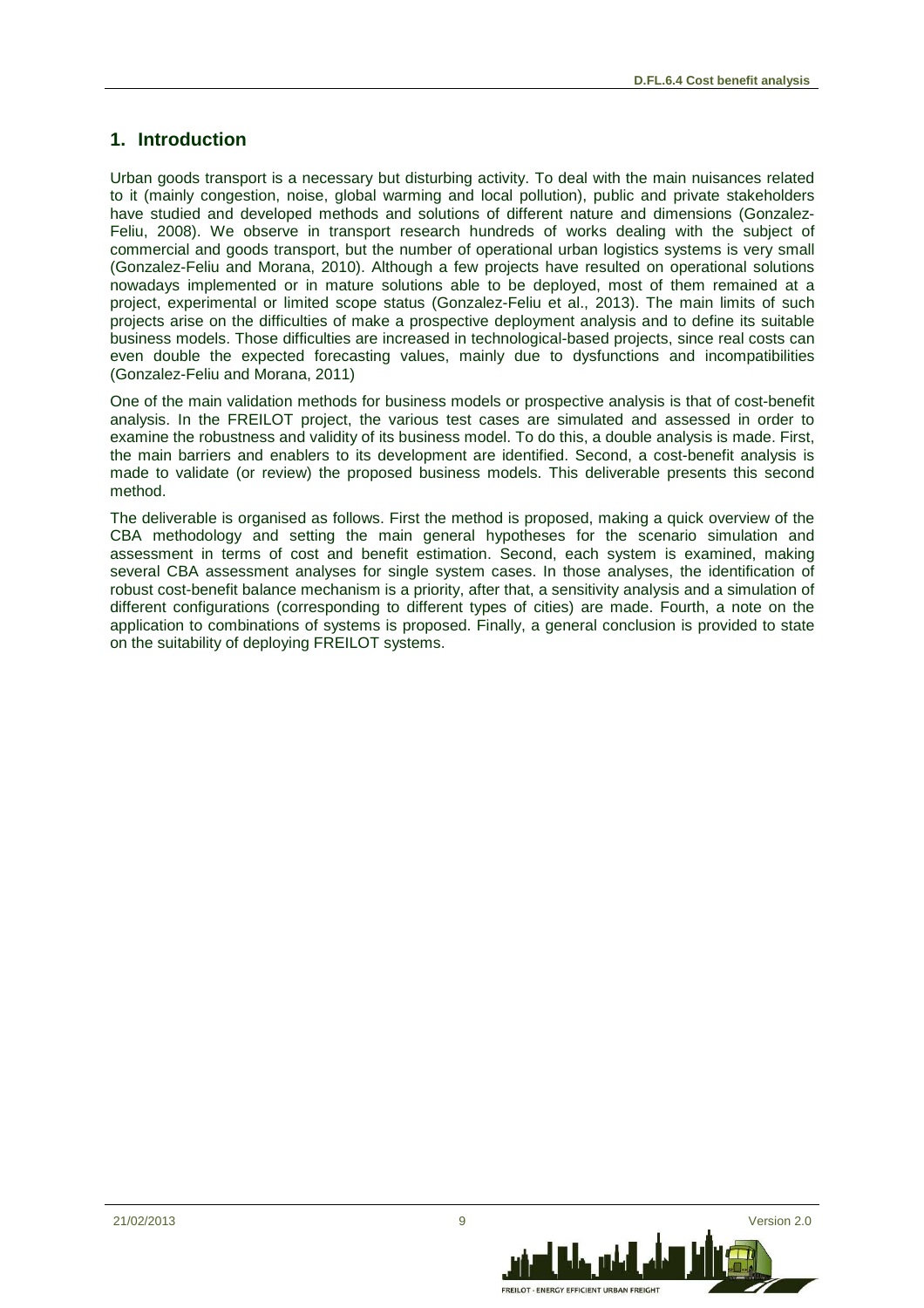# **2. Method and hypotheses**

Cost-benefit analysis provides a protocol for assessing the efficiency impacts of proposed policies. The patterns for the CBA are derived from standard CBA methodologies (for a review and CBA patterns, see DG region (2008). Cost-benefit analysis are practical ways of assessing the desirability of projects, where it is important to take a long view (looking at repercussions in the further, as well as the nearer, future) and a wide view (allowing for side-effects of many kinds on many stakeholders and/or areas). In other words, it implies the enumeration and evaluation of all the relevant costs and benefits. This involves drawing on a variety of traditional sections of economic study-welfare economics, public finance, resource economics-and trying to weld these components into a coherent whole. For those reasons, we will develop a cost-benefit analysis derived from the method proposed by DG REGIO (2008).



Figure 1: Position of Cost-Benefit Analysis (CBA) on the transport market command mechanisms (Source: Bruno Faivre d'Arcier and Alain Bonnafous, Laboratoire d'Economie des Transports)

The analysis of return on investment is usually made via CBA methods (Bonnafous and Tabourin, 1995). However, such analysis must be conditioned to the definition of quantitative objectives. Moreover, it is made on the hypothesis of a status change with respect to a reference situation (Business as Usual, or BAU). In other words, to make a CBA it is necessary to define a reference situation, which will be the projection in a BAU configuration of the current situation (i.e. a forecasting image of the current situation to a near o middle-term horizon). Then, two complementary assessments are needed. First, the estimation and assessment of the impacts that the new device or solution has on the current system; second the identification of the favouring and limiting factors to the deployment of the device or solution. The first assessment concerns this deliverable, and the second is detailed on deliverable D.FL. 6.3 (Deployment barriers and solutions).

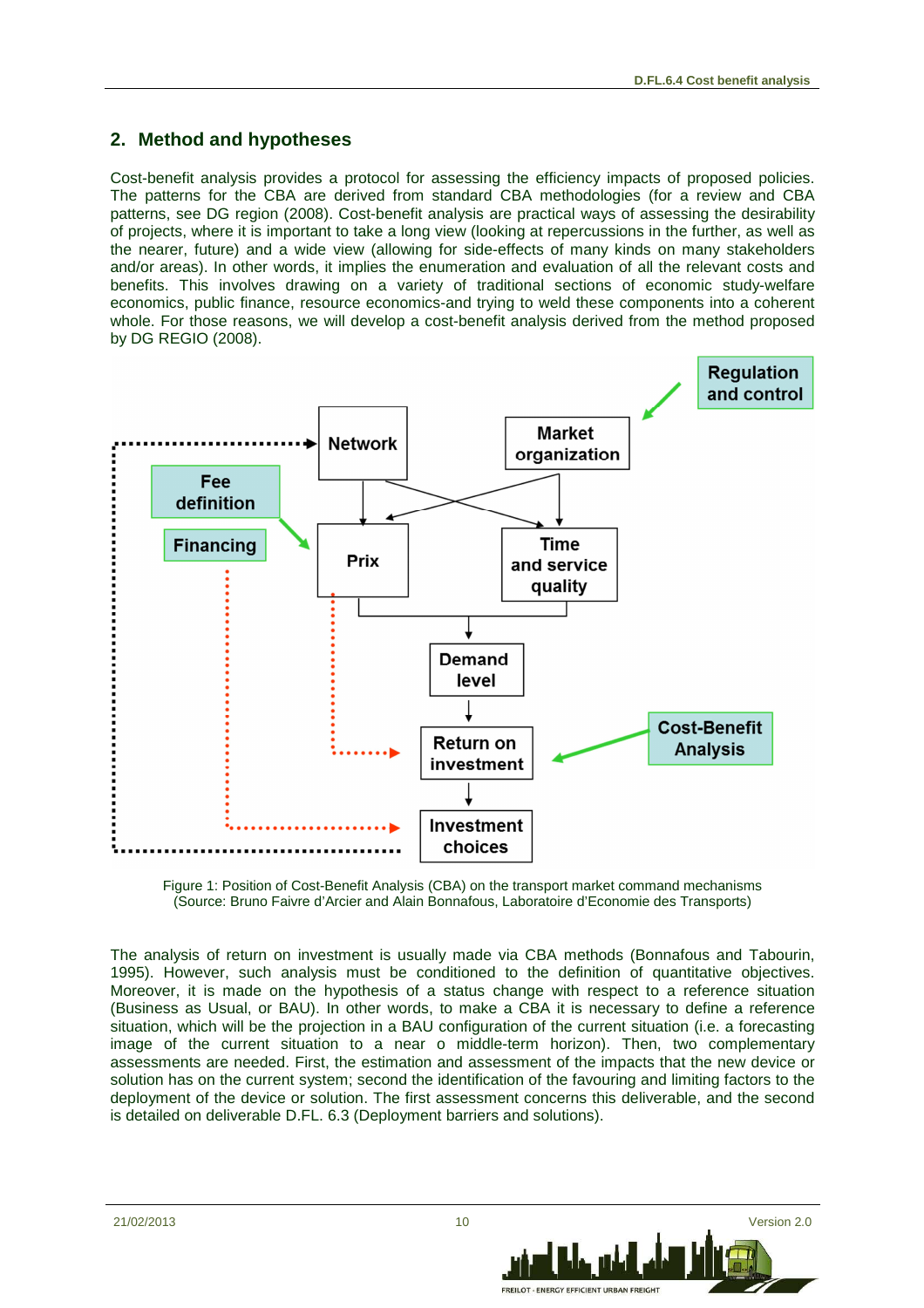# **2.1. General notions of a Cost-Benefit Analysis methodology**

Cost-benefit analysis belongs to the family of quantitative economics methods. A CBA framework often consists on a middle or long-term simulation (and assessment) of an investment strategy and its refunding mechanisms. To do this, it is important to first identify all costs of such strategy: those costs include all investments (strategic planning costs) as well as all tactical and operational costs, year after year, for a given time horizon. In general this horizon is set to 10 years for infrastructure projects (DG REGIO, 2008). Once costs are identified and quantified (we insist on the fact that CBA are quantitative analysis, belonging to the quantitative economics field), it is needed to identify and quantify benefits in the same time horizon. After that, all costs and benefits are converted into a monetary value.

In order to take into account the pluri-annual time horizon, it is important to define an updating rate "a" which allows comparing two quantities of money at two different periods. Taking the value of a quantity of money  $V_t$  at time t, and  $V_n$  the value of this quantity at horizon n, they are related by the following equation:

$$
V_t = Vn/(1+a)n
$$

Then, year by year, benefits are confronted to costs and their difference is updated using an update rate of 4%. Finally, an Investment Return Rate (IRR) is calculated, in a 10-year horizon.

The analyses are iteratively repeated for different configurations for two main aims: one is to identify the sensitive variables (see the different sensitivity analyses in the results section), the other is to find the most suitable system's configurations to ensure a suitable IRR, i.e. to make sure the investments are not lost. Moreover, two main type of analyses are made, one only on the economic and monetary values (economic analysis) and another taking into account the non-fee benefits (socio-economic analysis) to examine the suitability of the chosen configurations for different stakeholders involved on the FREILOT device deployment and operational use.

For more information about the general method, see DG REGIO (2008).

# **2.2. Main hypotheses and assumptions**

Although each technology has different settings and is associated to specific assumptions and hypotheses, we need to define a set of common assumptions to all scenarios in order to compare and assess them. The general hypotheses are associated to the way the money is obtained to invest and to the stakeholder that is making investments.

In FREILOT, the different pilot tests are made in different cities (in terms of number of inhabitants, surface, demographic characteristics, cultural elements, etc.) and each system is not tested in all cities. To make a rigorous and scientific analysis, deployment needs to be analysed on the same comparative basis. We can suppose that cities are different and it is important to take this into account when simulating the deployment of FREILOT devices. However, it is also important to start on a comparable basis and then extend those results to other contexts. To do this, we propose to make a complete analysis on a virtual city, which has the characteristics of several medium European areas, then to extend the results to cities of other characteristics, making a direct link to the tested device; for example, the city's discriminant characteristics for EEIC are not the same than for DSB, so the typology of cities will be adapted to the assessed FREILOT device.

That city has been simulated by extracting the characteristics of several medium French urban areas, all having a very dense city centre (hypercentre) and a more and more spread land distribution when the eccentricity of neighbourhoods or suburbs increase. Data is combined and made anonymous to simulate an urban area which characteristics are similar to the main medium urban areas in Europe. The details of the virtual city creation can be seen in MODUM (2012). Then, to not penalise city planners of small areas, we propose to transpose the results when applicable to situations that can be adapted to their areas, characterising the main benefits to allow them repeat such analysis. We stress on the fact such analysis are indicative and need to be repeated to any real area, the conclusions of these deliverables having to be considered as guidelines to see how such technologies can be deployed.

We assume a VAT of 20% and, for each system personnel fees equal to those of employees working during the pilot implementation, operation and evaluation phases (in case of pilots in different cities,

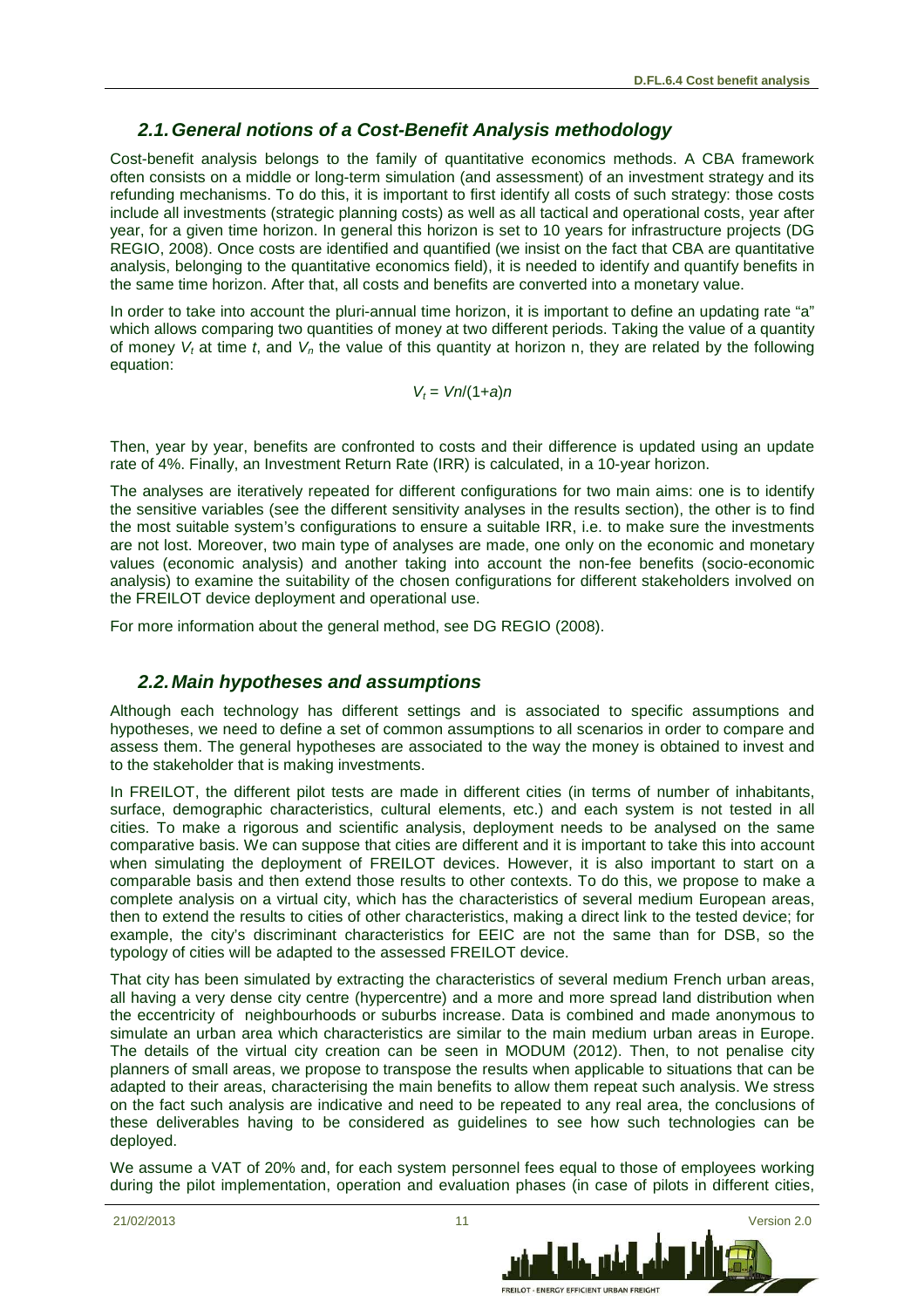the retained costs will be précised in the corresponding section).

We assume the investor is a public authority, mainly a city, and the money to invest is available. If the public authority needed to loan it, interest rates should be added to the CBA, but as a first approach the assumption of money availability let the various readers have a first idea of rentability without complicating the analyses. Another important assumption concerns the time period where investments are made. Oppositely to public transport infrastructures (tramways, subways, urban-suburban trains), investments are not made in the first two years, but the systems are introduced gradually. This assumption enforces that of money availability.

The CBA will be made on a 10-year horizon, which is enough long to ensure a return of investment and enough short to not need a strong technology change or replacement during the operation period. We also assume the level of operating costs and revenues as constant over this period.

The discount rate is assumed to be the French public one, i.e. 4%. This rate varies from one country to another, and can be updated (as well as personnel costs and VAT) when adapting the scenario assessment to cities of one precise country.

Last but not least, we suppose that the target IRR (internal return rate, i.e. the return on investment level requested by the investor) is that of the French public sector, i.e. 4%. If the CBA takes into account a private investor, the IRR is set to 15%.

All simulations are based on the same city, a virtual 2.000.000 inhabitants urban area created from real data (MODUM, 2011). Using the tools of evaluation in this context, i.e. generalising local effects to a city point of view, we estimate the costs and the benefits for the two main stakeholders: the city (or the collective community) and the transport carriers (or individuals).

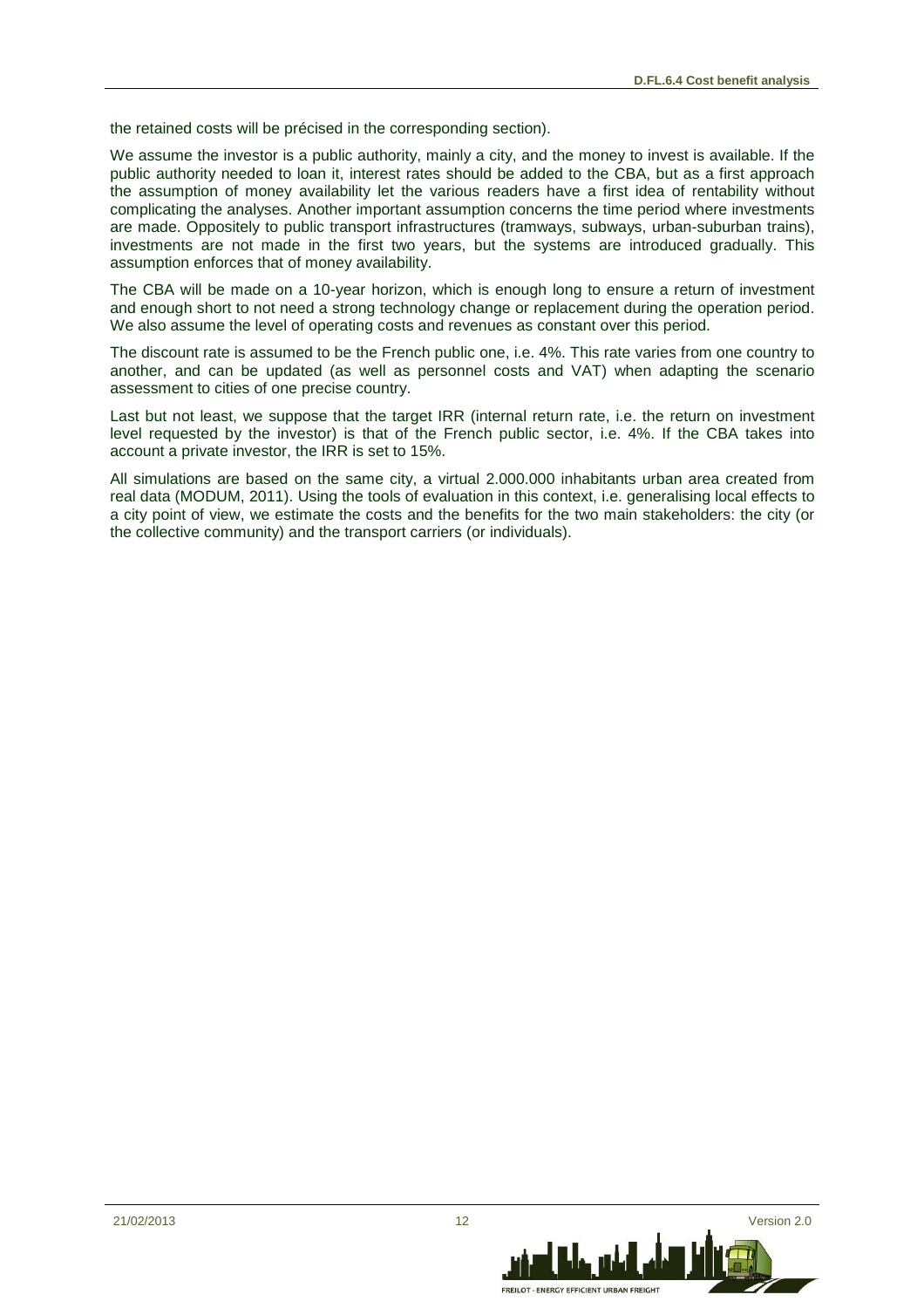# **3. Results – one system scenarios**

# **3.1. Delivery Space Booking**

# **3.1.1. Pilot characteristics and evaluation conclusion recalls**

As shown in D.FL. 4.1 (Evaluation methodology) two Delivery Space Booking (DSB) system pilots have been carried out respectively in Lyon and Bilbao. Both systems were different (the Bilbao's system resulted from the adaptation of private car parking machines to allow a user's identification and illegal parking identification, and both website and in-place reservations were possible; the Lyon's DSB was based on the CVIS (Cooperative Vehicle Infrastructure Systems integrated project) framework, and allowed only website reservations, with neither in place identification nor control system).

In the Cost Benefit Analysis, three possibilities are tested:

- S1: Specific DSB machines. This scenario corresponds to Bilbao's pilot situation, where specific hardware and software for DSB was provided.
- S2: Hybrid machines for both car parking and DSB. This scenario is a more deployment situation where existing parking machines are retained and adapted to allow DSB services.
- S3: DSB without in-place reservation (only remote) and indications using variable message panels. This scenario corresponds to Lyon's pilot situation assuming that enforcement actions can be made at the same level than in Bilbao.

The main results of the evaluation are synthesised below. First, we show in the following table the direct gains for a truck on each DSB, in a deployment situation. To obtain the gains shown below, which correspond to those of Santutxu's DSB in Bilbao, we need to ensure a minimum capacity. Without what it is not possible to deduce any gain due to the saturation of parking place, even when cars are not on delivery bays.

| <b>Indicator</b>              | <b>Without DSB</b> | <b>With</b><br><b>DSB</b> | <b>Gap in</b><br><b>FREILOT</b><br>areas | <b>Gap in the</b><br>entire route |
|-------------------------------|--------------------|---------------------------|------------------------------------------|-----------------------------------|
| Travel distance (m)           | 147                | 108                       | $-27%$                                   | $-0.00%$                          |
| Travel and stop time(min)     | 15.25              | 16.92                     | $+11%$                                   | $+0.6%$                           |
| Fuel consumption (g)          | 101.4              | 71.5                      | $-29%$                                   | $-0.08%$                          |
| CO2 emissions (g)             | 336                | 235                       | $-30%$                                   | $-0.01%$                          |
| NO <sub>x</sub> emissions (g) | 4.1                | 2.7                       | $-34%$                                   | $-0.01%$                          |

Table 1. Gains on a single DSB (from the moment the vehicle enters its influence area until the moment vehicle stops after parking). Adapted from Santutxu's pilot conclusions.

Travel time is intended on the DSB's influence area<sup>1</sup> (the loss is due to the security and the tranquillity drivers feel when legally parking their vehicle with respect to double line parking and other practices). However, another impact of DSB's less easy to quantify (at least directly from evaluation results) is that of traffic improvement due to the usage of a coherent network of delivery bays. That effect will be further quantified, from evaluation data and a simulation with a network of DSB's in a given city.

 $\overline{a}$ 



 $<sup>1</sup>$  A DSB influence area contains all street sections in a 60-100 m radius around the DSB centroid.</sup>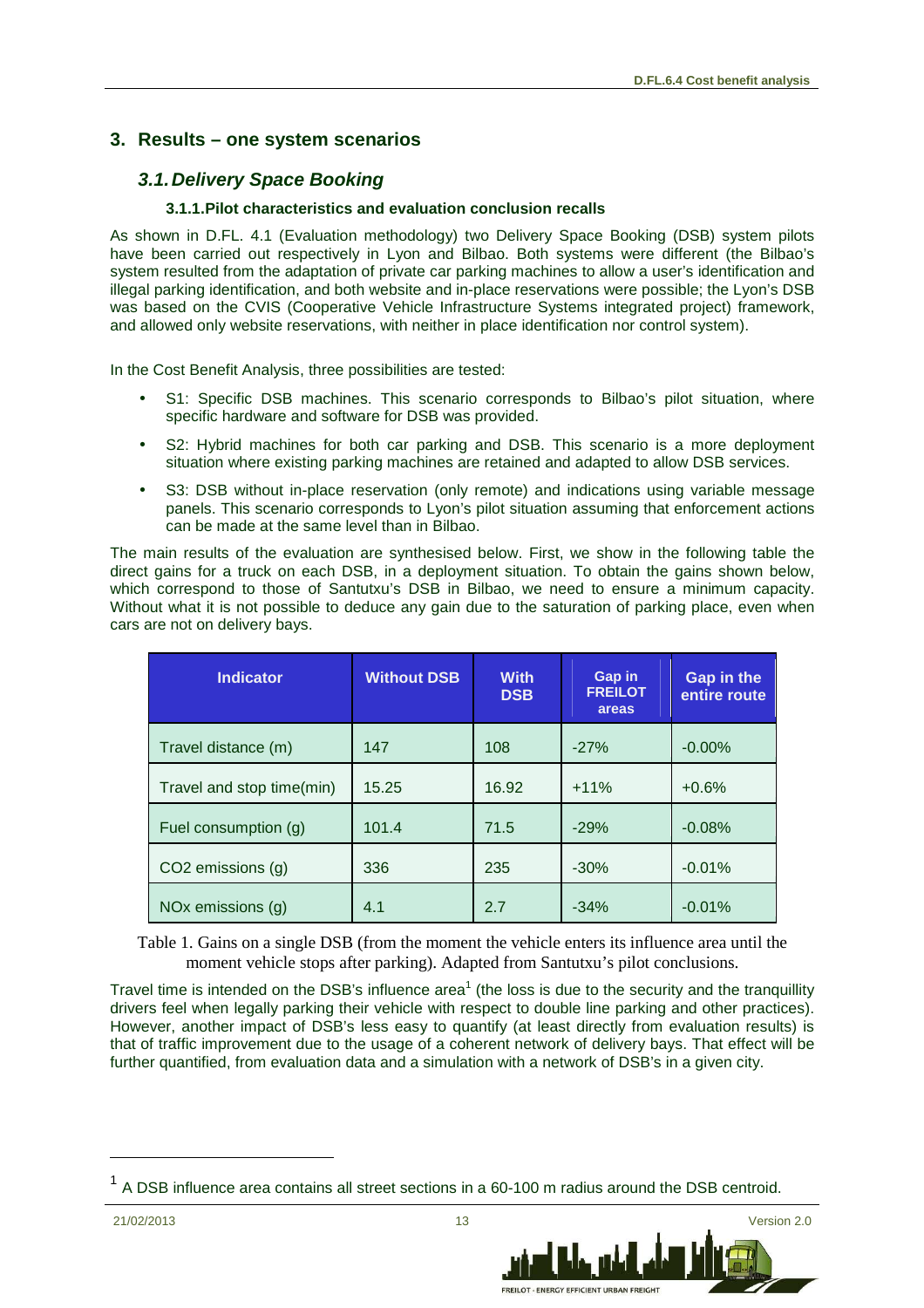#### **3.1.2. Scenario characteristics and hypotheses**

In the scenario assessment it is important to define the scenarios on the same basis in order to allow a comparison between them. For this reason, it has been stated that each scenario will be defined on a hypothetic city, in which we assume a progressive development of the system to implement 25 delivery spaces within a defined zone. This zone should correspond to a city centre or a dense commercial area. It is important to note that the only way to have non negligible gains is to define a group of DSB areas that allow the drivers to use more than five on the same route (which will imply a fuel consumption gain of 0.5 % and non-negligible effects on traffic and route security and comfort).

Year 1: 1 city, 45 logistic operators, 95 numbers of vehicles, 4 delivery spaces (1 new, 3 places with 2 slots and 1 place with 3 slots. Total 9 slots

Year 2: 1 city, 200 vehicles, 6 new delivery spaces, 4 places with 2 slots and 2 places with 3 slots. Total 14 slots  $(+9 = 23$  slots)

Year 3: 1 city, 200 vehicles and 5 new delivery spaces, 4 places with 2 slots and 1 place with 3 slots. Total 11 slots  $(+23 = 34$  slots)

Year 4: 1 city, 100 vehicles and 5 new delivery spaces with 2 slots. Total 10 slots  $(+34 = 44$  slots)

Year 5: 1 city, 92 vehicles and 5 new delivery spaces with 2 slots. Total 10 slots (+44 = 54 slots)

TOTAL: 1 city, 687 vehicles and 25 delivery spaces (1 new) with 54 slots (4 places with 3 slots and 21 places with 2 slots)

Note: These hypotheses give a congested system, for the following reasons: 54 slots with a time range for reservation of 6h/day and a unitary reservation slot of 30 minutes result on a total capacity of 648 slots/day. However, the percentage of collected routes with small vehicles (those needing only one slot) are only 15%. Making the assumption than 40% of the slots are used by small vehicles, the maximum number of trucks using the DSB each day is 455, i.e. 66% of the total number of trucks, and this assuming that each vehicle uses a delivery space. Of course, not all vehicles need the DSB each day and some of them will use more than one DSB for each route, so this situation results on a saturation of the system or implies that a non-negligible number of vehicles will use the system only few days per week, which do not allows to make gains.

#### **3.1.3. Economic viability analysis**

First, an only economic cost-benefit analysis is made, i.e., taking into account only the economic benefits in the CBA analysis. In all three situations, two estimations are made. A 10-year forecasting analysis is made, first with basic hypotheses defined by the Bilbao's stakeholders (coordinated by ML Cluster Euskadi) then a second analysis is made changing the various service settings to find the best service configuration to result in a rentable system.

#### S1 analysis

• 10-year analysis with current settings:

Main hypotheses:

Investment costs:

- Backoffice: one main investment (software and computer machine for server, software for reservation)
- Infrastructure and civil works: installation of machines, captors and Light Emitting Diodes (LEDs) in the DSB for DSB area delimitation, display devices. One machine equipped for  $DSB<sup>2</sup>$ .

 $\overline{a}$ 



 $<sup>2</sup>$  Data used to estimate those costs is given by GERTEK based on their costs during the pilot implementation.</sup>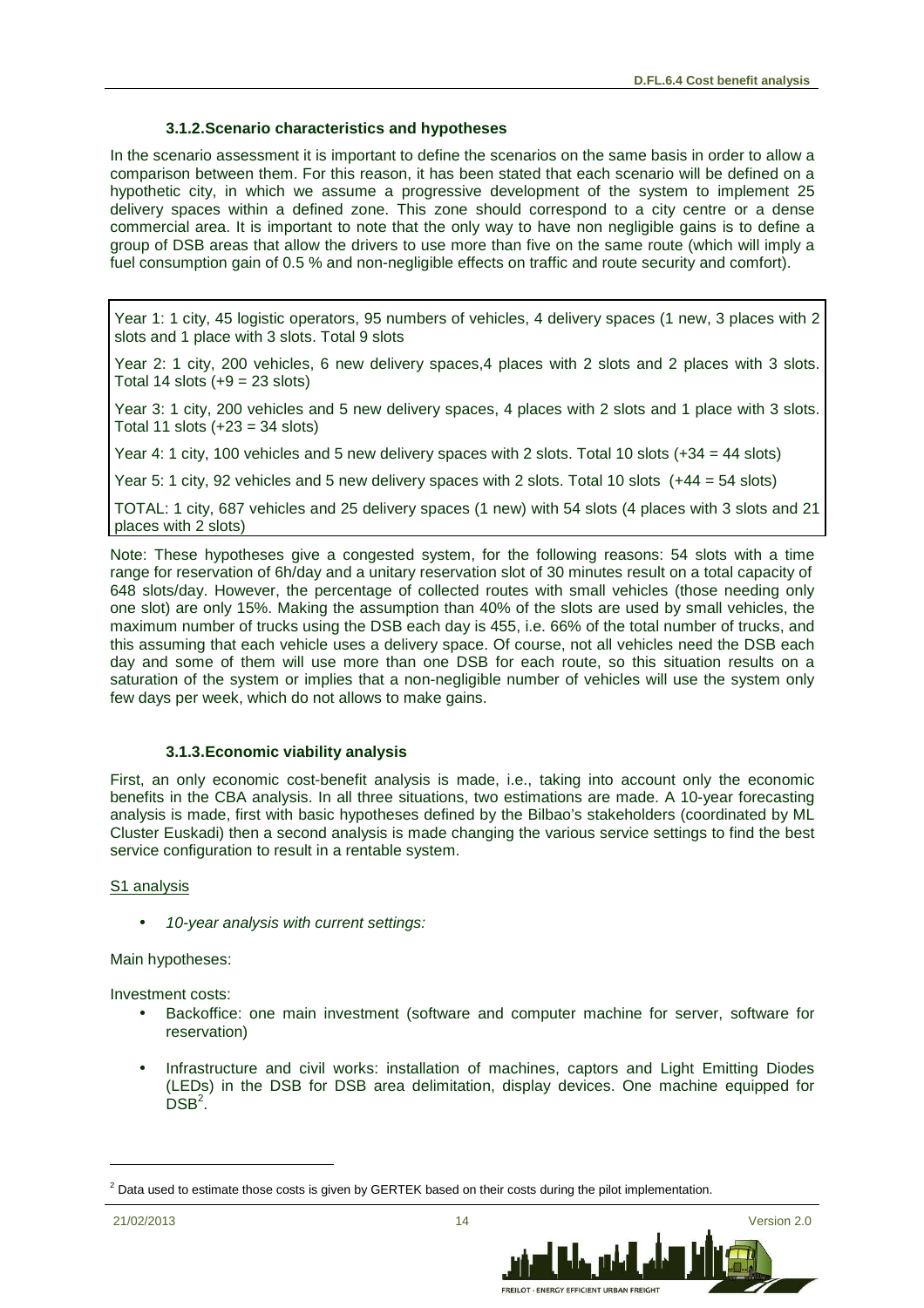• On board unit: card to be used on the machines (identification), one per vehicle.

Operational costs

- Backoffice: we suppose functional costs related to manpower, software updates, and maintenance related to DSB reservation system.
- Enforcement: those costs are defined by MLC from the unitary costs of policemen and the number of hours needed for the supposed enforcement controls, given by Bilbao's municipality.
- On board unit: only maintenance costs, related to changing the cards. We assume a yearly average changing rate of 15% (i.e., we suppose to change 15% of the overall number of active cards).
- The hypotheses concerning the deployment of DSBs and the vehicles using the system are the following (the system is supposed to work 14h/day):

|                                       | Year 0 |     |     |      |     |     | Year 1   Year 2   Year 3   Year 4   Year 5   Year 6+ |
|---------------------------------------|--------|-----|-----|------|-----|-----|------------------------------------------------------|
| <b>Number of systems</b>              |        | 10  | 15  | ا 20 | 25  |     | 25                                                   |
| <b>Number of units</b>                |        | 95  | 295 | 495  | 595 | 687 | 687                                                  |
| <b>Percentage of lost/stolen OBUs</b> | 15%    | 15% | 15% | 15%  | 15% | 15% | 15%                                                  |

| <b>DSB-INVESTMENT COSTS</b>                               |                       |             |             |             |                   |             |             |  |  |  |
|-----------------------------------------------------------|-----------------------|-------------|-------------|-------------|-------------------|-------------|-------------|--|--|--|
|                                                           | <b>AFFECTED ACTOR</b> | Year 0      | Year 1      | Year 2      | Year <sub>3</sub> | Year 4      | Year 5      |  |  |  |
| <b>BACK OFFICE - INITIAL</b><br><b>INVESTMENT</b>         | Service Provider      | 33.000,00 € | $0.00 \in$  | $0.00 \in$  | $0.00 \in$        | $0.00 \in$  | $0,00 \in$  |  |  |  |
| <b>INFRASTRUCTURE (Delivery</b><br>space) AND CIVIL WORKS | City                  | 20.797.57 € | 31.196.36 € | 25.996,97 € | 25.996,97 €       | 25.996,97€  | $0,00 \in$  |  |  |  |
| ON BOARD UNIT INVESTMENT                                  | Service Provider      | $0.00 \in$  | 475.00 €    | 1.000.00 €  | 1.000.00 €        | 500.00 €    | 460.00 €    |  |  |  |
| <b>ADVERTISING AND PUBLICITY</b>                          | City                  | 10.000.00 € | 10.000.00 € | 15,000,00 € | 10.000.00 €       | 10.000.00 € | 10.000,00 € |  |  |  |
| <b>TOTAL</b>                                              |                       | 63.797,57 € | 41.671,36 € | 41.996,97 € | 36.996,97 €       | 36.496,97 € | 10.460,00 € |  |  |  |

| <b>DSB-OPERATIONAL COSTS</b>                  |                       |            |              |                |                   |              |              |  |  |  |
|-----------------------------------------------|-----------------------|------------|--------------|----------------|-------------------|--------------|--------------|--|--|--|
|                                               | <b>AFFECTED ACTOR</b> | Year 0     | Year 1       | Year 2         | Year <sub>3</sub> | Year 4       | Year 5       |  |  |  |
| <b>BACK OFFICE FUNCTIONAL</b><br><b>COSTS</b> | Service Provider      | $0,00 \in$ | 50.250,00 €  | 50.250,00 €    | 50.250,00 €       | 50.250,00 €  | 50.250,00 €  |  |  |  |
| <b>ENFORCEMENT</b>                            | City                  | $0,00 \in$ | 40.000,00 €  | 40.000,00 €    | 40.000,00 €       | 40.000,00 €  | 40.000,00 €  |  |  |  |
| <b>BACK OFFICE MAINTENANCE</b>                | Service Provider      | $0,00 \in$ | 124.695,00 € | 124.695,00 €   | 124.695,00 €      | 124.695,00 € | 124.695,00 € |  |  |  |
| <b>INFRASTRUCTURE</b><br><b>MAINTENANCE</b>   | City                  | $0,00 \in$ | 3.200,00 €   | $8.000,00 \in$ | 12.000,00 €       | 16.000,00 €  | 20.000,00 €  |  |  |  |
| ON BOARD UNIT MAINTENANCE                     | Service Provider      | $0,00 \in$ | 71,25 €      | 221,25 €       | 371,25 €          | 446,25 €     | 515,25€      |  |  |  |
| <b>TOTAL</b>                                  |                       | $0,00 \in$ | 218.216,25 € | 223.166,25 €   | 227.316,25 €      | 231.391,25 € | 235.460,25 € |  |  |  |

Regarding the possible economic benefits, only a yearly fee is considered. This fee is set to 480€/vehicle and year, including VAT, i.e. a real benefit for the public authorities of 400€/vehicle and year.

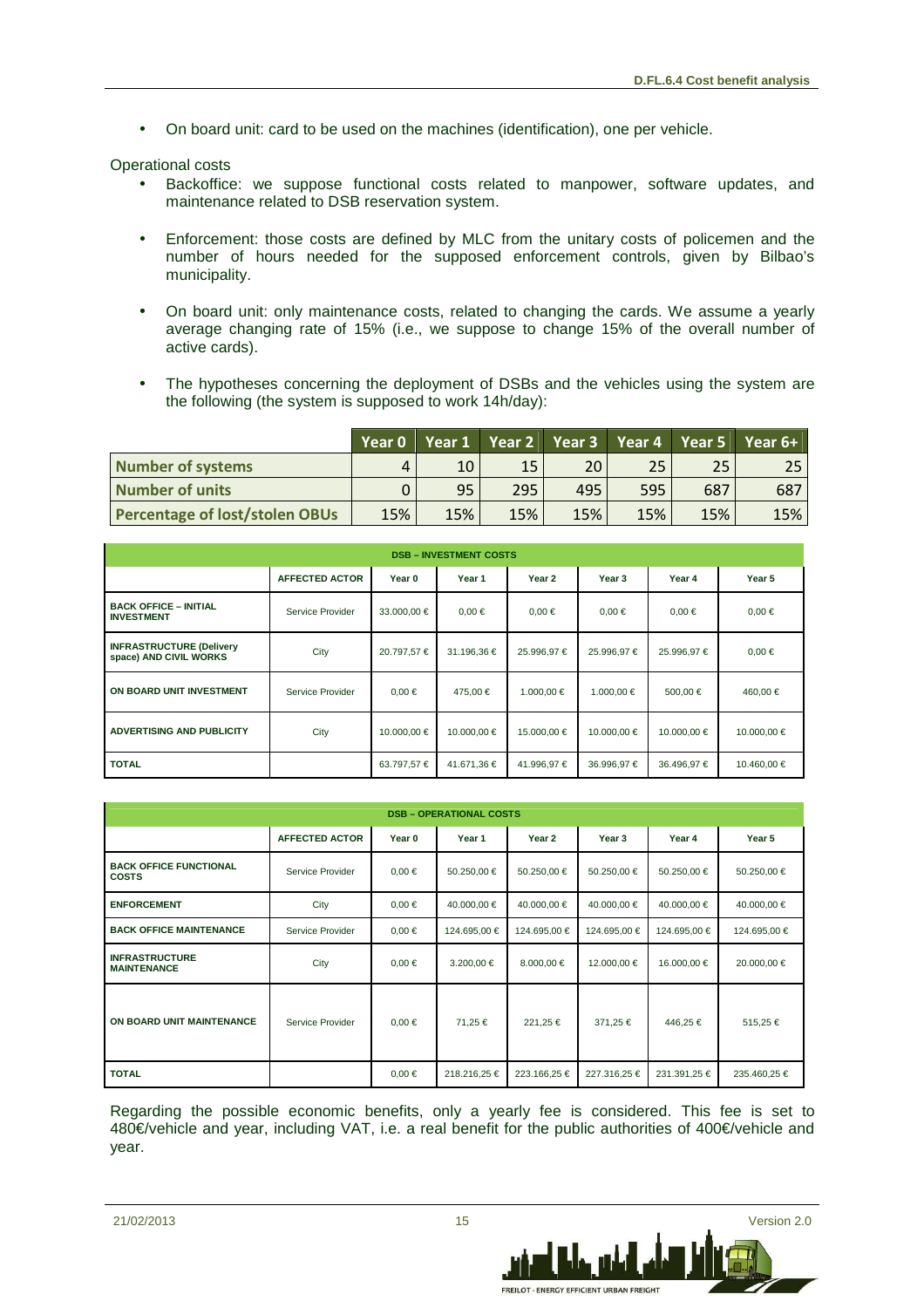|                                                        | Year 0       | Year 1             | Year 2            | Year 3           | Year 4           | Year 5       | Over year 6  |
|--------------------------------------------------------|--------------|--------------------|-------------------|------------------|------------------|--------------|--------------|
| Number of Vehicles                                     | 0            | 95                 | 295               | 495              | 595              | 687          | 687          |
| <b>Investment COST</b>                                 | 63 797,57 €  | 41.671,36 €        | 41.996,97€        | 36.996,97€       | 36.496,97€       | 10.460,00 €  | 10460        |
| <b>Operational COST</b>                                | $0,00 \in$   | 218.216,25 €       | 223.166,25 €      | 227.316,25 €     | 231.391,25 €     | 235.460,25 € | 235.460,25 € |
| <b>Total COST</b>                                      | 63 797,57 €  | 259.887,61 €       | 265.163,22 €      | 264.313,22 €     | 267.888,22 €     | 245.920,25 € | 245.920,25 € |
| Investment COST by vehicle                             | n.a.         | 438,65 €           | 142,36 €          | 74,74 €          | 61,34 €          | 15,23 €      | 53,13 €      |
| Operational COST by vehicle                            | n.a.         | 2.297,01 €         | 756,50 €          | 459,22 €         | 388,89€          | 342,74 €     | 342,74 €     |
| <b>Total COST by vehicle</b>                           | n.a.         | 3.634,52 €         | 1.432,82 €        | 984,20 €         | 808,19 $\in$     | 753,82 €     | 395,86 €     |
| FEE by vehicle (without VAT)                           | $0,00 \in$   | 400,00 €           | 400,00 €          | 400,00 €         | 400,00 €         | 400,00 €     | 400,00 €     |
| <b>Total FEE</b>                                       | $0,00 \in$   | 38.000,00 €        | 118.000,00 €      | 198.000,00 €     | 238.000,00 €     | 274.800,00 € | 274.800,00 € |
| <b>Balance of total costs (for</b><br>each year)       | -63 797,57 € | -221.887,61 € $\ $ | $-147.163,22 \in$ | $-66.313,22 \in$ | $-29.888,22 \in$ | 28.879,75 €  | 28.879,75 €  |
| <b>Balance of operational costs</b><br>(for each year) | -63 797,57 € | $-180.216,25 \in$  | $-105.166,25 \in$ | $-29.316,25 \in$ | 6.608,75€        | 39.339,75 €  | 39.339,75 €  |

We report the 10-years net present value trend (assuming a yearly updating rate of 4%) into the following graph:



Figure 2. Net Present Value (NPV) evolution in a 10-years horizon with current settings and a yearly fee of 400 €/vehicle without VAT (i.e. 480€ with VAT)

The results show that although after year 5 the benefits are higher than the costs the return on investment trends are very slow and the money return in 10 years is far to compensate the investments. We observe also that investment costs are lower compared to operational costs but proposed fees do not allow to compensate them (only after year 4 yearly operational costs are balanced by fees), but precedent operational costs and investments represent them a non negligible quantity that is difficultly compensated (the net yearly gain after year 5 represents about 33 000 €, less than 5% of the total deficit at that moment). That means that recuperation is not possible before 30 years, which is non-realistic for a return on investment required by private actors. In order to reach a 4% of investment after 10 years, it is necessary to have an overall cost reduction about 29% or an overall revenue increasing of 40%.

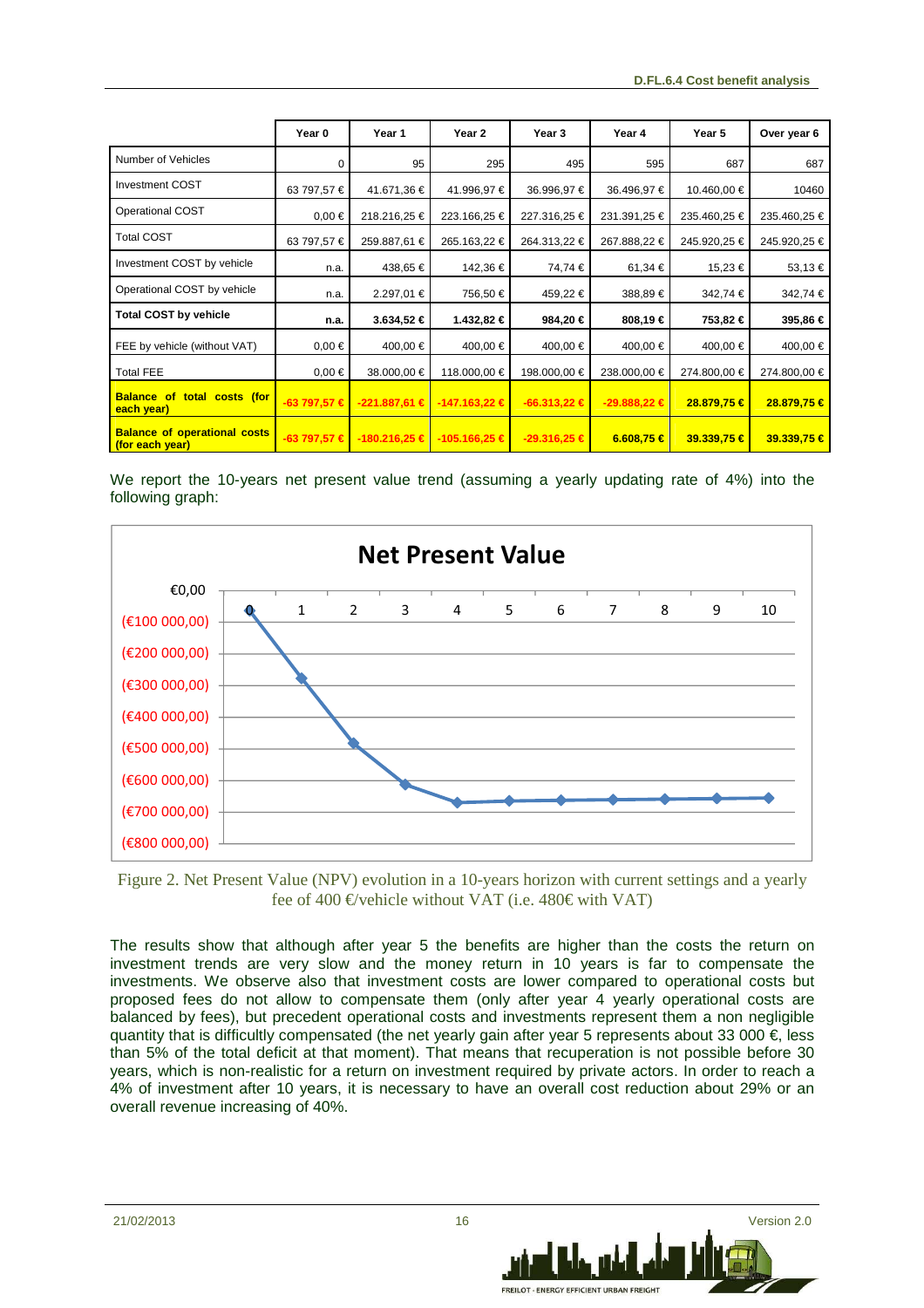#### • 10-year analysis changing one of more service settings:

In a first time, we make an iterative analysis using the fee as the only variable to find the economic gains per vehicle and year the service needs to reach an IRR close to 4% within 10 years. As said above, it can be possible with an overall revenue increasing of 40%. To do this, the fee per vehicle and year has to be increased to 680 € without taxes, which means a total fee (including VAT) of about 816  $\epsilon$ , i.e. about 68  $\epsilon$  per vehicle and month. The system does not directly result in economical advantages for carriers (at least with a congested situation), so the fee is difficultly justifiable. However, an alternative should be an access fee to all vehicles that can finance part of the system, but this hypothesis is not explored here.



Figure 3. Cost-Benefit difference in a 10-years horizon with a fee of 680€ (without VAT) per vehicle and year

# S<sub>2</sub> analysis

In this situation, a hybrid machine is used, which allows to reduce the investment and operational costs.

10-year analysis with current settings:

| <b>DSB-INVESTMENT COSTS</b>                                      |             |             |             |             |             |             |  |  |  |  |
|------------------------------------------------------------------|-------------|-------------|-------------|-------------|-------------|-------------|--|--|--|--|
|                                                                  | Year 0      | Year 1      | Year 2      | Year 3      | Year 4      | Year 5      |  |  |  |  |
| <b>BACK OFFICE - INITIAL INVESTMENT</b>                          | 27.000,00 € | $0.00 \in$  | $0.00 \in$  | $0.00 \in$  | $0,00 \in$  | $0,00 \in$  |  |  |  |  |
| <b>INFRASTRUCTURE (Delivery space) AND</b><br><b>CIVIL WORKS</b> | 10.061.57 € | 15.092,36 € | 12.576,97 € | 12.576.97 € | 12.576.97 € | $0.00 \in$  |  |  |  |  |
| ON BOARD UNIT INVESTMENT                                         | $0.00 \in$  | 475.00 €    | 1.000.00 €  | 1.000.00 €  | 500.00€     | 460.00 €    |  |  |  |  |
| <b>ADVERTISING AND PUBLICITY</b>                                 | 10.000.00 € | 10.000.00 € | 15,000,00 € | 10.000.00 € | 10.000.00 € | 10.000.00 € |  |  |  |  |
| <b>TOTAL</b>                                                     | 47.061,57 € | 25.567,36 € | 28.576,97 € | 23.576,97 € | 23.076,97 € | 10.460,00 € |  |  |  |  |

| <b>DSB - OPERATIONAL COSTS</b>                           |            |            |            |            |            |            |  |  |  |  |
|----------------------------------------------------------|------------|------------|------------|------------|------------|------------|--|--|--|--|
| Year 3<br>Year 0<br>Year 2<br>Year 4<br>Year 5<br>Year 1 |            |            |            |            |            |            |  |  |  |  |
| <b>BACK OFFICE FUNCTIONAL COSTS</b>                      | $0,00 \in$ | $0,00 \in$ | $0,00 \in$ | $0,00 \in$ | $0,00 \in$ | $0,00 \in$ |  |  |  |  |

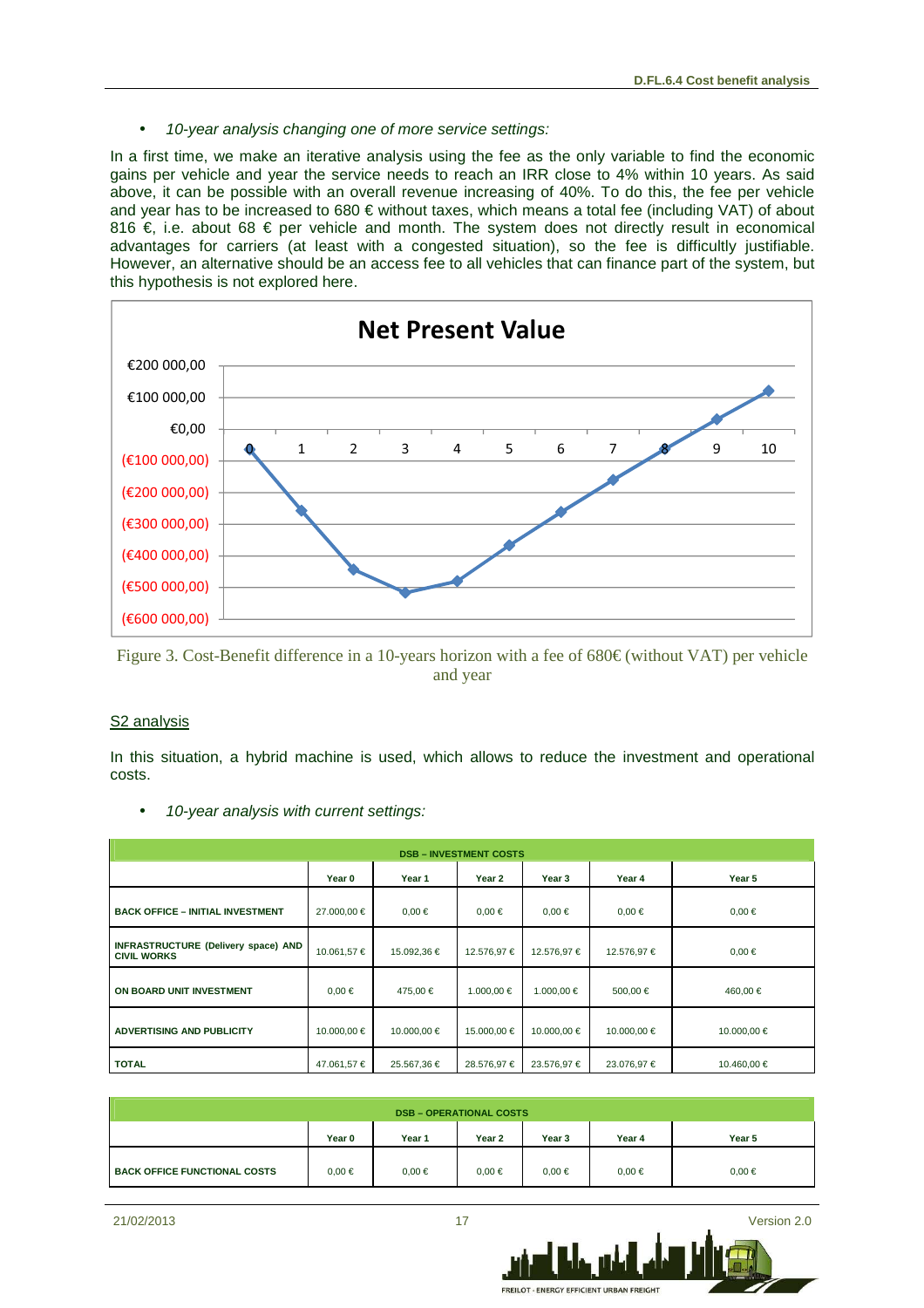| <b>ENFORCEMENT</b>                | $0.00 \in$ | 40.000.00 € | 40.000,00 €    | 40.000,00 € | 40.000,00 €  | 40.000,00 €  |
|-----------------------------------|------------|-------------|----------------|-------------|--------------|--------------|
| <b>BACK OFFICE MAINTENANCE</b>    | $0.00 \in$ | 42,800,00 € | 42,800,00 €    | 42,800,00 € | 42,800,00 €  | 42,800,00 €  |
| <b>INFRASTRUCTURE MAINTENANCE</b> | $0.00 \in$ | 3.776.00 €  | 9.440.00 $\in$ | 14.160.00 € | 18.880,00 €  | 23.600,00 €  |
| ON BOARD UNIT MAINTENANCE         | $0.00 \in$ | 71.25 €     | 221,25 €       | 371.25 €    | 446,25 €     | 515,25€      |
| <b>TOTAL</b>                      | $0,00 \in$ | 86.647.25 € | 92.461,25 €    | 97.331.25 € | 102.126,25 € | 106.915.25 € |

|                                                        | Year 0           | Year 1           | Year 2          | Year 3       | Year 4       | Year 5       | Over year 6  |
|--------------------------------------------------------|------------------|------------------|-----------------|--------------|--------------|--------------|--------------|
| Number of Vehicles                                     | 0                | 95               | 295             | 495          | 595          | 687          | 687          |
| <b>Investment COST</b>                                 | 47.061,57 €      | 25.567,36 €      | 28.576,97 €     | 23.576,97 €  | 23.076,97 €  | 10.460,00 €  | 10460        |
| operational COST                                       | $0,00 \in$       | 86.647,25 €      | 92.461,25 €     | 97.331,25 €  | 102.126,25 € | 106.915,25 € | 106.915,25 € |
| <b>Total COST</b>                                      | 47.061,57 €      | 112.214,61 €     | 121.038,22 €    | 120.908,22 € | 125.203,22 € | 117.375,25 € | 117.375,25 € |
| Investment COST by vehicle                             | 495,38 €         | 269,13 €         | 96,87 €         | 47,63 €      | 38,78 €      | 15,23 €      | 33,59€       |
| Operational COST by vehicle                            | $0,00 \in$       | 912,08 €         | 313,43 €        | 196,63 €     | 171,64 €     | 155,63 €     | 155,63 €     |
| <b>Total COST by vehicle</b>                           | 495,38 €         | 1.591,51 €       | 654,56 €        | 454,68 €     | 381,28 €     | 360,07 €     | 189,22 €     |
| FEE by vehicle (without VAT)                           | 400,00 €         | 400,00 €         | 400,00 €        | 400,00 €     | 400,00 €     | 400,00 €     | 400,00 €     |
| <b>Total FEE</b>                                       | $0,00 \in$       | 38.000,00 €      | 118.000,00 €    | 198.000,00 € | 238.000,00 € | 274.800,00 € | 274.800,00 € |
| <b>Balance of</b><br>total costs (for<br>each year)    | $-47.061,57 \in$ | $-74.214,61 \in$ | $-3.038,22 \in$ | 77.091,78 €  | 112.796,78 € | 157.424,75 € | 157.424,75 € |
| <b>Balance of operational costs</b><br>(for each year) | 0,00 €           | $-48.647,25 \in$ | 25.538,75 €     | 100.668,75 € | 135.873,75 € | 167.884,75 € | 167.884,75 € |

The cost-benefit analysis led to the following return on investment trend graph:



# **Figure 4. NPV trends in a 10-years horizon**

Over 10 years, the Internal Rate of Return (IRR) is higher than 40%, whit a fee of 480€/vehicle and year including VAT. We observe that over year 3 the investment and operational costs are balanced by the income generated by the fees. In this case, we repeat the analysis in order to find a lower fee

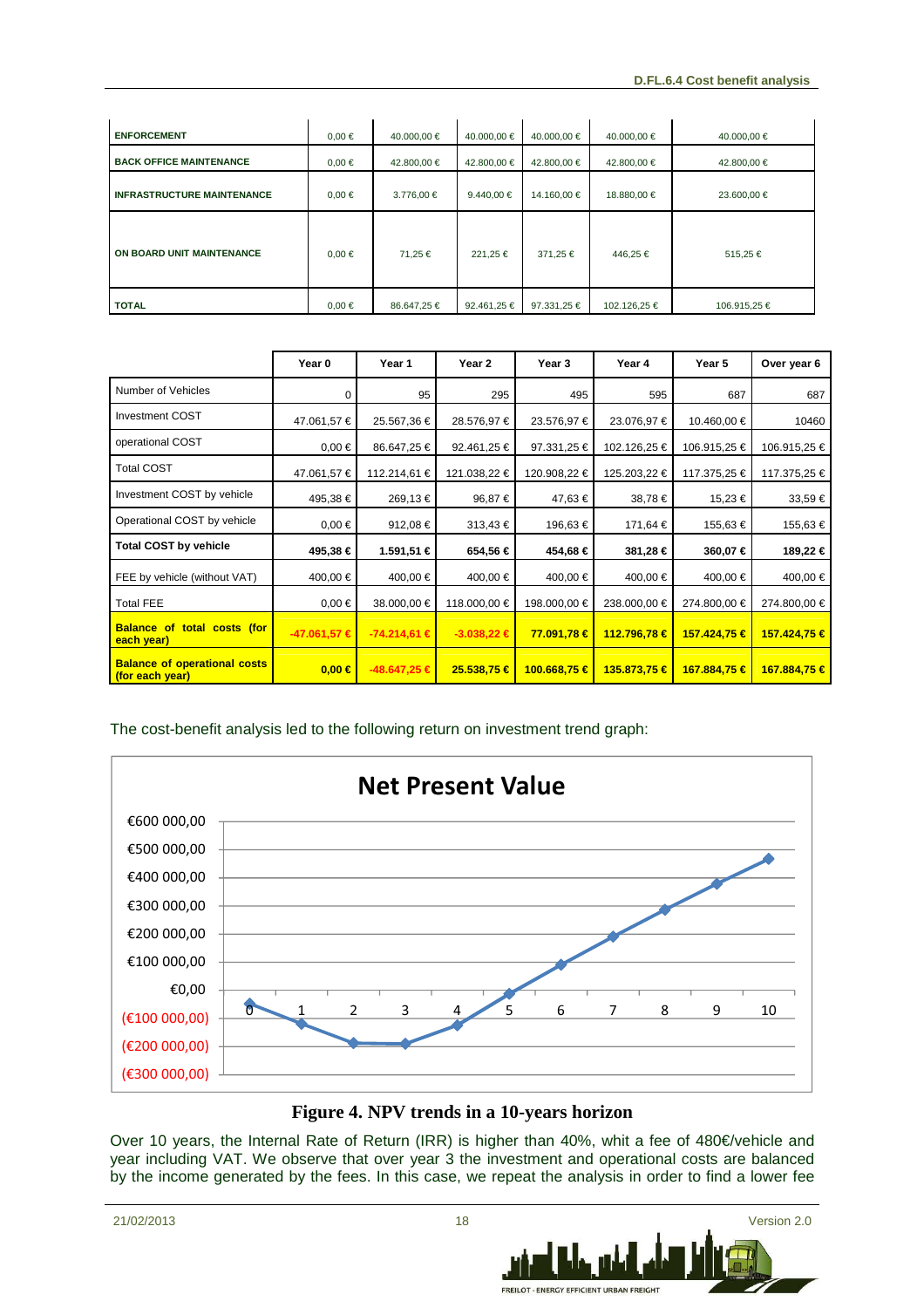that can be justified to the transport carriers.

#### • 10-year analysis changing one of more service settings:

The supposed fee allows important gains, so we can decrease it to define which is the minimum fee the public authorities need to ask for the usage of such system. In the considered scenario, a reduction of 26% in fees is possible. With an IRR target of 4% in 10 years, a fee of 280  $\epsilon$  seems interesting, since it allows an IRR of almost 5% in 10 years. To transport carriers, this fee supposes about 336 € per vehicle and year, i.e. about 28 €/month. Remains then to find a valid justification to convince carriers to pay this fee (which can be acceptable by transport carriers but needs to be motivated). That justification will be seen in a further analysis including environmental and social benefits. Since we only changed fees, and costs remain the same as the precedent analysis, the cost tables are not reported here.



# **Figure 5. Cost-Benefit difference in a 10-years horizon with a fee of 360 € per vehicle and year**

Although economically rentable, the proposed situation results in system saturation for the following reasons. First is the lower number of DSBs (25 DSB working 10h per day) and the number of vehicles (687), which makes that at best vehicle will visit 4 or 5 DSB. Moreover, fuel savings and congestion reduction would be efficient if a network of DSB is deployed in a zone. Following the considerations on Lyon's city centre for the deployment of intelligent delivery spaces (ALF, 2012), at least 100 DSB would be implemented. We propose then to increase the number of DSB to 100 by multiplying by 4 the number of new DSB per year and assume they are active from 6:00 a.m. to 8:00 p.m. Those new DSB will be located in the neighbourhood of the DSB hypothesised in precedent scenarios, in order to create DSB zones and allow to better managing delivery bays' availability and capacity. Moreover, a light increase of the number of vehicles is also supposed since with this configuration the capacity is not reached until 1500 are using the system. For precaution, we assume a number of vehicles of 1250, a little lower than the estimated limit.

The hypotheses concerning the deployment of DSBs and the vehicles using the system are the following (the system is supposed to work 14h/day):

|                                       |     |     |     |     |      |      | <b>Year 0</b> Year 1 Year 2 Year 3 Year 4 Year 5 Year 6+ |
|---------------------------------------|-----|-----|-----|-----|------|------|----------------------------------------------------------|
| Number of systems                     | 16  | 40  | 60  | 80  | 100  | 100  | 100                                                      |
| Number of units                       |     | 150 | 450 | 850 | 1150 | 1250 | 1250                                                     |
| <b>Percentage of lost/stolen OBUs</b> | 15% | 15% | 15% | 15% | 15%  | 15%  | 15%                                                      |

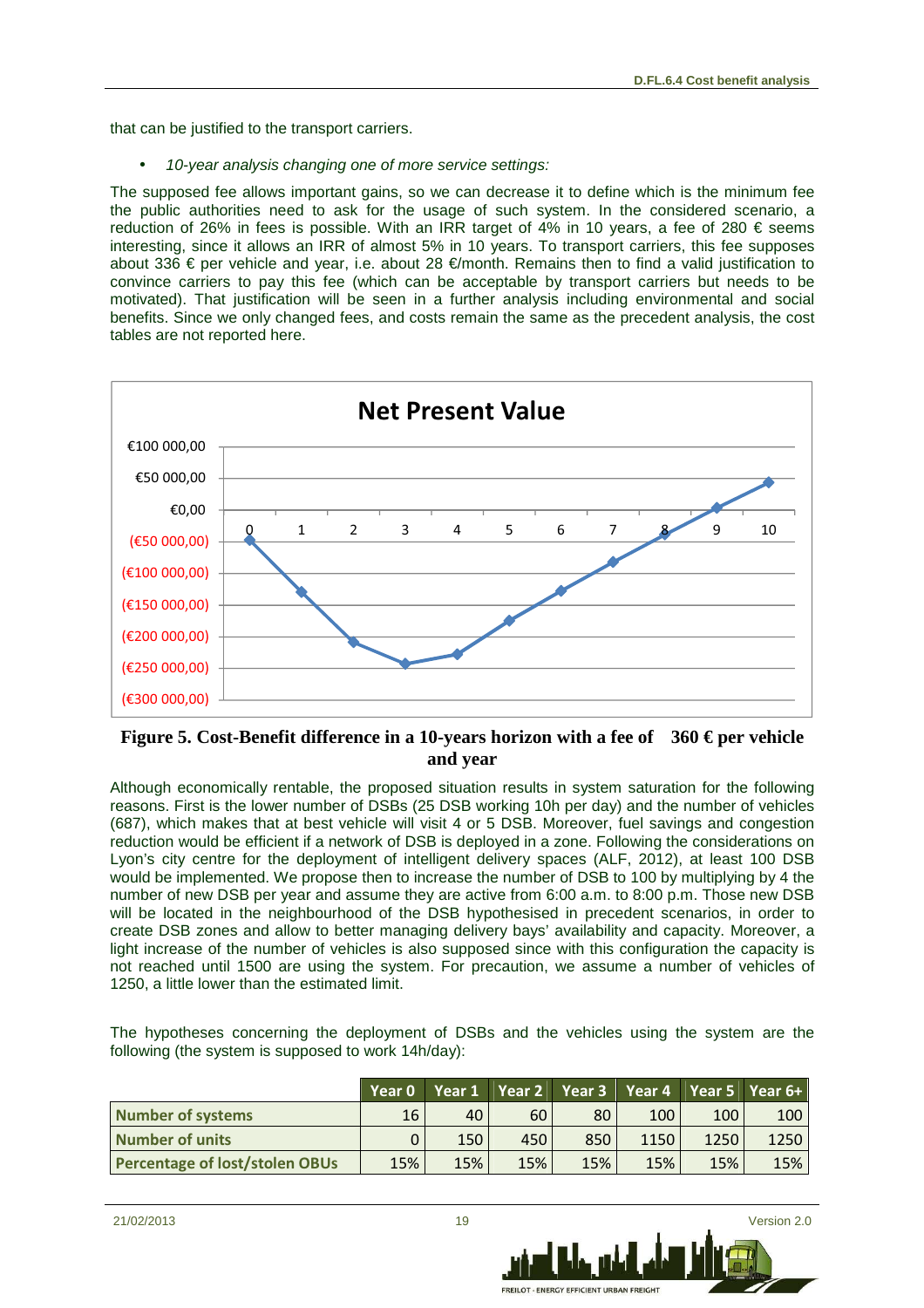# The cost structure is the following:

|                                                                  |                       |             | <b>DSB-INVESTMENT COSTS</b> |             |                   |             |             |
|------------------------------------------------------------------|-----------------------|-------------|-----------------------------|-------------|-------------------|-------------|-------------|
|                                                                  | <b>AFFECTED ACTOR</b> | Year 0      | Year 1                      | Year 2      | Year <sub>3</sub> | Year 4      | Year 5      |
| <b>BACK OFFICE - INITIAL</b><br><b>INVESTMENT</b>                | Service Provider      | 27,000,00 € | $0,00 \in$                  | $0,00 \in$  | $0.00 \in$        | $0,00 \in$  | $0,00 \in$  |
| <b>INFRASTRUCTURE (Delivery space)</b><br><b>AND CIVIL WORKS</b> | City                  | 40.246.29 € | 60.369.44 €                 | 50.307,87 € | 50.307.87 €       | 50.307,87 € | $0,00 \in$  |
| ON BOARD UNIT INVESTMENT                                         | Service Provider      | $0,00 \in$  | 475,00 €                    | 1.000.00 €  | 1.000,00 €        | 500,00 €    | 460,00 €    |
| <b>ADVERTISING AND PUBLICITY</b>                                 | City                  | 10.000,00 € | 10.000,00 €                 | 15.000,00 € | 10.000,00 €       | 10.000,00 € | 10.000,00 € |
| <b>TOTAL</b>                                                     |                       | 77.246.29 € | 70.844.44 €                 | 66.307,87 € | 61.307,87 €       | 60.807.87 € | 10.460,00 € |

|                                     |                       |            | <b>DSB-OPERATIONAL COSTS</b> |              |                   |              |              |
|-------------------------------------|-----------------------|------------|------------------------------|--------------|-------------------|--------------|--------------|
|                                     | <b>AFFECTED ACTOR</b> | Year 0     | Year 1                       | Year 2       | Year <sub>3</sub> | Year 4       | Year 5       |
| <b>BACK OFFICE FUNCTIONAL COSTS</b> | Service Provider      | $0,00 \in$ | $0,00 \in$                   | $0,00 \in$   | $0,00 \in$        | $0,00 \in$   | $0,00 \in$   |
| <b>ENFORCEMENT</b>                  | City                  | $0,00 \in$ | 40.000,00 €                  | 40.000,00 €  | 40.000,00 €       | 40.000,00 €  | 40.000,00 €  |
| <b>BACK OFFICE MAINTENANCE</b>      | Service Provider      | $0,00 \in$ | 42.800,00 €                  | 42.800,00 €  | 42.800,00 €       | 42.800,00 €  | 42.800,00 €  |
| <b>INFRASTRUCTURE MAINTENANCE</b>   | City                  | $0,00 \in$ | 15.104,00 €                  | 37.760,00 €  | 56.640,00 €       | 75.520,00 €  | 94.400,00 €  |
| ON BOARD UNIT MAINTENANCE           | Service Provider      | $0,00 \in$ | 112,50 €                     | 337,50 €     | 637,50€           | 862,50 €     | 937,50 €     |
| <b>TOTAL</b>                        |                       | $0,00 \in$ | 98.016,50 €                  | 120.897,50 € | 140.077,50 €      | 159.182,50 € | 178.137,50 € |

|                                                        | Year 0         | Year 1            | Year <sub>2</sub> | Year 3       | Year 4       | Year 5       | Over year 6  |
|--------------------------------------------------------|----------------|-------------------|-------------------|--------------|--------------|--------------|--------------|
| Number of Vehicles                                     | 0              | 150               | 450               | 850          | 1150         | 1250         | 1250         |
| <b>Investment COST</b>                                 | 77.246,29 €    | 70.844,44 €       | 66.307,87 €       | 61.307,87€   | 60.807,87 €  | 10.460,00 €  | 10460        |
| operational COST                                       | $0,00 \in$     | 98.016,50 €       | 120.897,50 €      | 140.077,50 € | 159.182,50 € | 178.137,50 € | 178.137,50 € |
| <b>Total COST</b>                                      | 77.246,29 €    | 168.860,94 €      | 187.205,37 €      | 201.385,37 € | 219.990,37 € | 188.597,50 € | 188.597,50 € |
| Investment COST by vehicle                             | 495,38 €       | 472,30 €          | 147,35 €          | 72,13 €      | 52,88 €      | 8,37€        | 48,65 €      |
| Operational COST by vehicle                            | $0,00 \in$     | 653,44 €          | 268,66 €          | 164,80 €     | 138,42 €     | 142,51 €     | 142,51 €     |
| <b>Total COST by vehicle</b>                           | 495,38 €       | 1.541,75 €        | 652,94 €          | 428,22 €     | 342,17 €     | 342,03 €     | 191,16 €     |
| FEE by vehicle (without VAT)                           | 250,00 €       | 250,00 €          | 250,00 €          | 250,00 €     | 250,00 €     | 250,00 €     | 250,00 €     |
| <b>Total FEE</b>                                       | $0.00 \in$     | 37.500,00 €       | 112.500,00 €      | 212.500,00 € | 287.500,00 € | 312.500,00 € | 312.500,00 € |
| <b>Balance of total costs (for</b><br>each year)       | $-77.246,29$ € | $-131.360,94 \in$ | $-74.705,37 \in$  | 11.114,63 €  | 67.509,63 €  | 123.902,50 € | 123.902,50 € |
| <b>Balance of operational costs</b><br>(for each year) | 0,00 €         | $-60.516,50 \in$  | $-8.397,50 \in$   | 72.422,50 €  | 128.317,50 € | 134.362,50 € | 134.362,50 € |

The new analysis leads to a NPV trend resulting in an IRR of 9.2% in 10 years, which is good. However, the fee can be reduced to 250 €/vehicle and year without VAT, i.e. 300 € to obtain these trends.

21/02/2013 20 Version 2.0

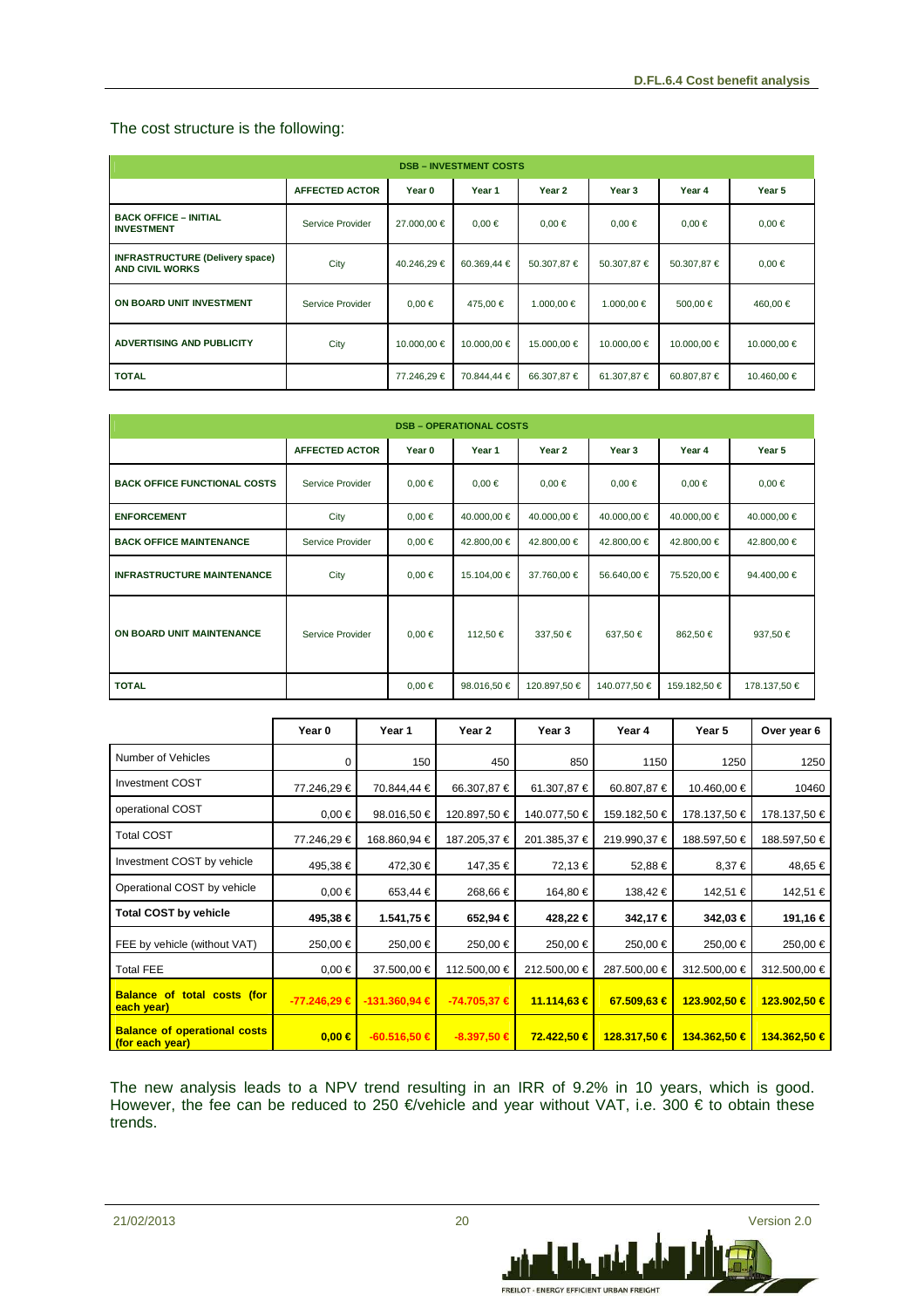

# **Figure 6. Cost-Benefit difference in a 10-years horizon with 100 scheduled DSB systems**  and a fee of  $300 \in \text{per}$  vehicle and year (including VAT)

# S3 analysis

• 10-year analysis with current settings: Main hypotheses:

Investment costs:

- Backoffice: one main investment (software and computer machine for server, software for reservation)
- Infrastructure and civil works: installation of panels, area delimitation by painting. One panel for  $\text{DSB}^3$ .
- On board unit: none (reservation is made via a website).

Operational costs

- Backoffice: we suppose functional costs related to manpower, software updates, and maintenance related to DSB reservation system.
- Enforcement: we assume costs being similar to Bilbao since the same scheme is adopted
- On board unit: none (reservation is made via a website).

The hypotheses concerning the deployment of DSBs and the vehicles using the system are the following (the system is supposed to work 14h/day):

|                                       | Year0                          |     |     |     |      |      | Year 1   Year 2   Year 3   Year 4   Year 5   Year 6+ |
|---------------------------------------|--------------------------------|-----|-----|-----|------|------|------------------------------------------------------|
| <b>Number of systems</b>              | 16                             | 40  | 60  | 80  | 100  | 100  | <b>100</b>                                           |
| Number of units                       |                                | 150 | 450 | 850 | 1150 | 1250 | 1250                                                 |
| <b>Percentage of lost/stolen OBUs</b> | The solution does not use OBUs |     |     |     |      |      |                                                      |

<sup>&</sup>lt;sup>3</sup> Data used to estimate those costs is given by THETIS based on their costs during the pilot implementation.

 $\overline{a}$ 

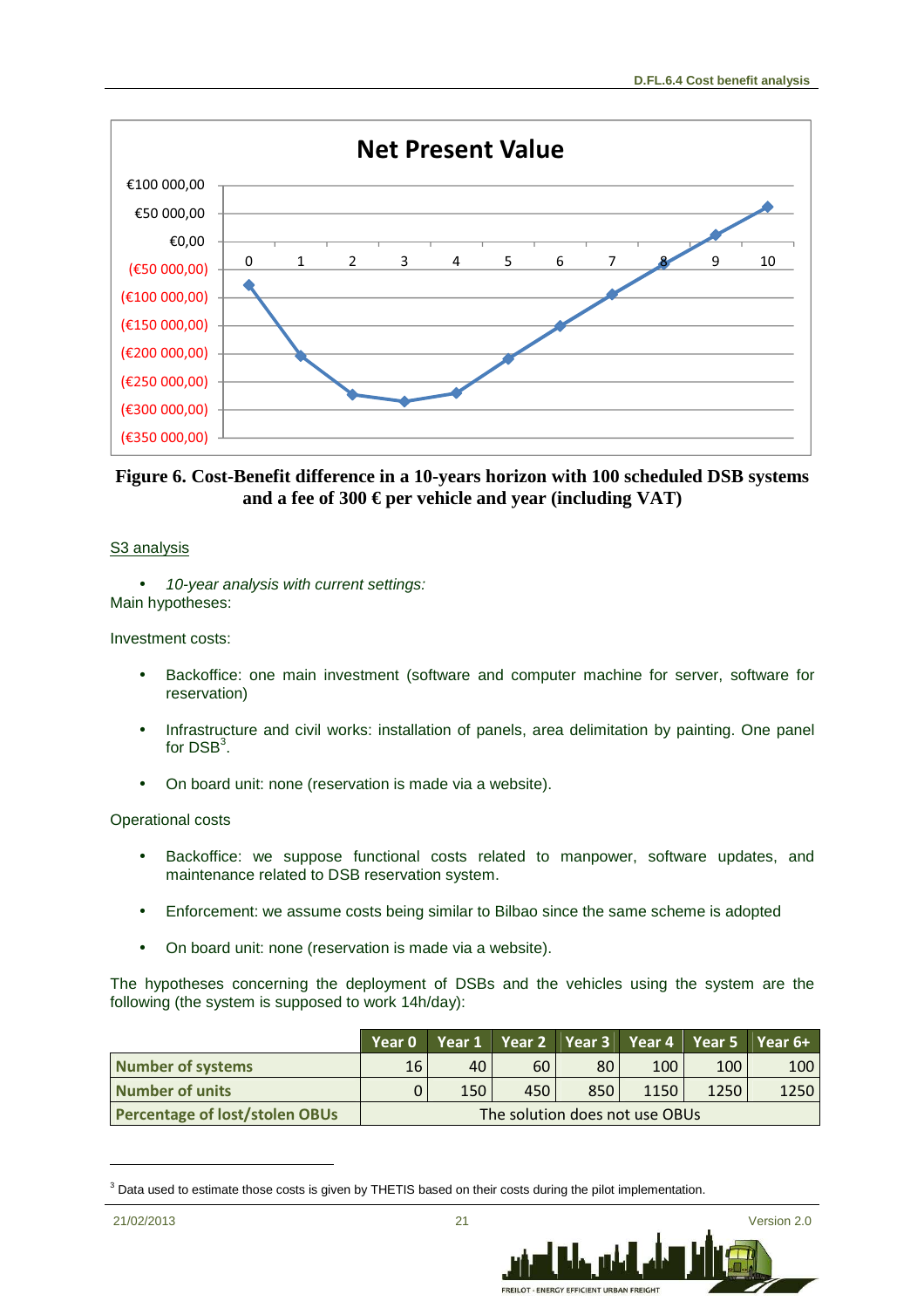|                                                           |                       |             | <b>DSB-INVESTMENT COSTS (BILBAO)</b> |             |                   |             |             |
|-----------------------------------------------------------|-----------------------|-------------|--------------------------------------|-------------|-------------------|-------------|-------------|
|                                                           | <b>AFFECTED ACTOR</b> | Year 0      | Year 1                               | Year 2      | Year <sub>3</sub> | Year 4      | Year 5      |
| <b>BACK OFFICE - INITIAL</b><br><b>INVESTMENT</b>         | Service Provider      | 30 000.00 € | $0.00 \in$                           | $0.00 \in$  | $0.00 \in$        | $0.00 \in$  | $0.00 \in$  |
| <b>INFRASTRUCTURE (Delivery</b><br>space) AND CIVIL WORKS | City                  | 32 000.00 € | 48 000.00 €                          | 40 000.00 € | 40 000.00 €       | 40 000.00 € | $0.00 \in$  |
| ON BOARD UNIT INVESTMENT                                  | Service Provider      | $0.00 \in$  | $0.00 \in$                           | $0.00 \in$  | $0.00 \in$        | $0.00 \in$  | $0,00 \in$  |
| <b>ADVERTISING AND PUBLICITY</b>                          | City                  | 10 000.00 € | 10 000.00 €                          | 15 000.00 € | 10 000.00 €       | 10 000.00 € | 10 000.00 € |
| <b>TOTAL</b>                                              |                       | 72 000.00 € | 58 000.00 €                          | 55 000.00 € | 50 000.00 €       | 50 000.00 € | 10 000.00 € |

| <b>DSB - OPERATIONAL COSTS (BILBAO)</b>       |                       |            |              |              |              |              |              |  |  |  |
|-----------------------------------------------|-----------------------|------------|--------------|--------------|--------------|--------------|--------------|--|--|--|
|                                               | <b>AFFECTED ACTOR</b> | Year 0     | Year 1       | Year 2       | Year 3       | Year 4       | Year 5       |  |  |  |
| <b>BACK OFFICE FUNCTIONAL</b><br><b>COSTS</b> | Service Provider      | $0.00 \in$ | 61 000.00 €  | 61 000.00 €  | 61 000.00 €  | 61 000.00 €  | 61 000.00 €  |  |  |  |
| <b>ENFORCEMENT</b>                            | City                  | $0.00 \in$ | 40 000.00 €  | 40 000.00 €  | 40 000.00 €  | 40 000.00 €  | 40 000.00 €  |  |  |  |
| <b>BACK OFFICE MAINTENANCE</b>                | Service Provider      | $0.00 \in$ | 32 000.00 €  | 32 000.00 €  | 32 000,00 €  | 32 000.00 €  | 32 000.00 €  |  |  |  |
| <b>INFRASTRUCTURE</b><br><b>MAINTENANCE</b>   | City                  | $0.00 \in$ | 33 024.00 €  | 82 560.00 €  | 123 840.00 € | 165 120.00 € | 206 400.00 € |  |  |  |
| <b>ON BOARD UNIT</b><br><b>MAINTENANCE</b>    | Service Provider      | $0.00 \in$ | $0.00 \in$   | $0.00 \in$   | $0.00 \in$   | $0.00 \in$   | $0.00 \in$   |  |  |  |
| <b>TOTAL</b>                                  |                       | $0.00 \in$ | 166 024.00 € | 215 560.00 € | 256 840.00 € | 298 120.00 € | 339 400.00 € |  |  |  |

|                                                        | Year 0       | Year 1            | Year 2           | Year 3       | Year 4       | Year 5       | Over year 6  |
|--------------------------------------------------------|--------------|-------------------|------------------|--------------|--------------|--------------|--------------|
| Number of Vehicles                                     | 0            | 95                | 295              | 495          | 595          | 687          | 687          |
| <b>Investment COST</b>                                 | 72 000,00 €  | 150               | 450              | 850          | 1150         | 1250         | 1250         |
| operational COST                                       | $0.00 \in$   | 58.000,00 €       | 55.000,00 €      | 50.000,00 €  | 50.000,00 €  | 10.000,00 €  | 10000        |
| <b>Total COST</b>                                      | 72 000,00 €  | 166.024,00 €      | 215.560,00 €     | 256.840,00 € | 298.120,00 € | 339.400,00 € | 339.400,00 € |
| Investment COST by vehicle                             | n.a.         | 224.024,00 €      | 270.560,00 €     | 306.840,00 € | 348.120,00 € | 349.400,00 € | 349.400,00 € |
| Operational COST by vehicle                            | n.a.         | 386,67€           | 122,22 €         | 58,82 €      | 43,48 €      | $8,00 \in$   | 40,00 €      |
| <b>Total COST by vehicle</b>                           | n.a.         | 1.106,83 €        | 479,02 €         | 302,16€      | 259,23€      | 271,52 €     | 271,52 €     |
| FEE by vehicle (without VAT)                           | $0,00 \in$   | 400,00 €          | 400,00 €         | 400,00 €     | 400,00 €     | 400,00 €     | 400,00 €     |
| <b>Total FEE</b>                                       | $0.00 \in$   | 60.000,00 €       | 180.000,00 €     | 340.000,00 € | 460.000,00 € | 500.000,00 € | 500.000,00 € |
| <b>Balance</b><br>of cumulated total<br>costs          | -47 061,57 € | $-164.024,00 \in$ | $-90.560,00 \in$ | 33.160,00 €  | 111.880,00 € | 150.600,00 € | 150.600,00 € |
| <b>Balance of operational costs</b><br>(for each year) | -47 061,57 € | $-106.024,00 \in$ | $-35.560,00 \in$ | 83.160,00 €  | 161.880,00 € | 160.600,00 € | 160.600,00 € |



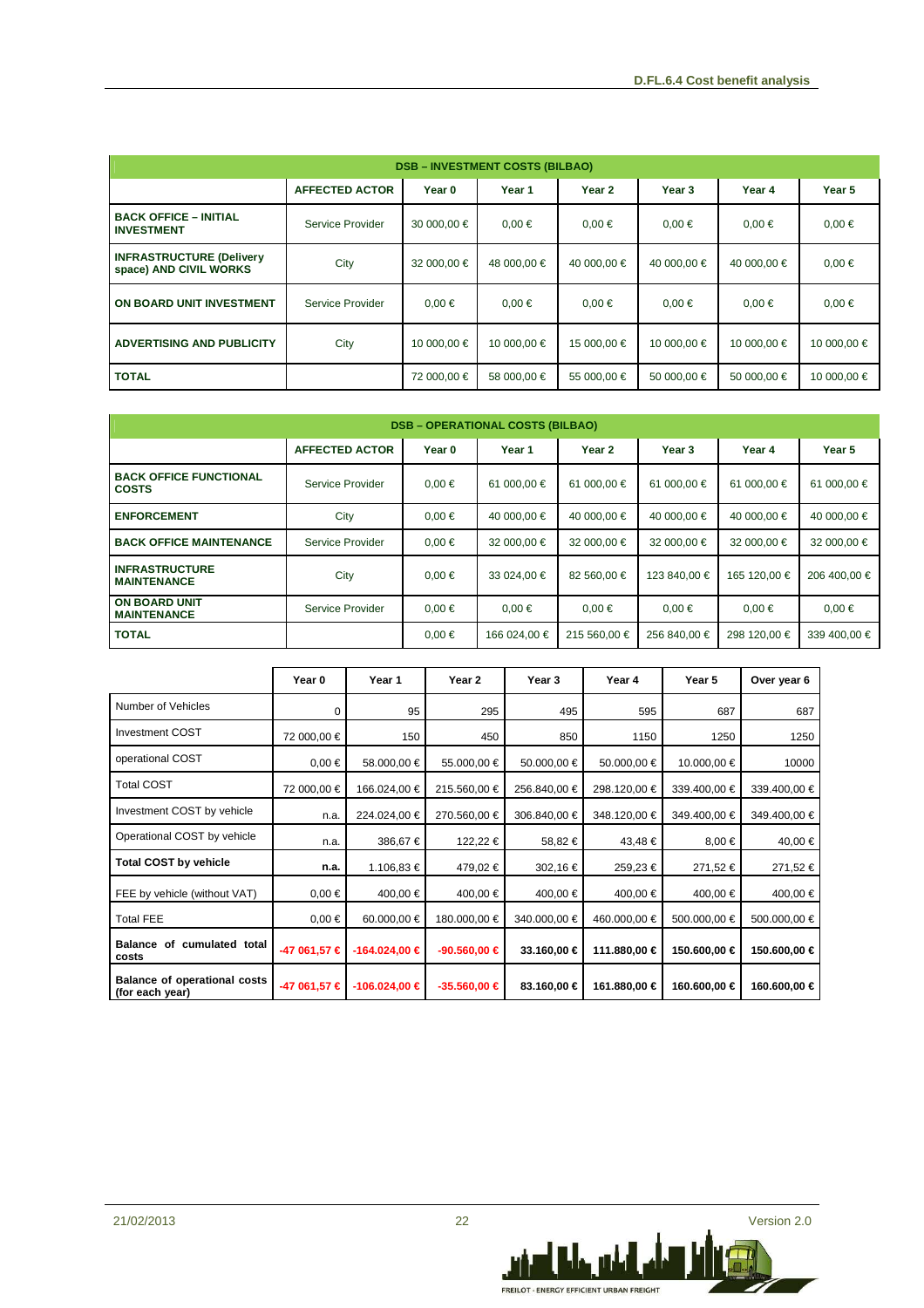

**Figure 7. Cost-Benefit difference in a 10-years horizon with the panel solution** 

Since the obtained IRR over 10-years is higher than 4% (more precisely, 4.6%), we can retain that current settings make the system rentable for S3. The retained fee (400 € without VAT, i.e. 480 € with VAT) is higher than in scenario 2. Moreover, and taken into account the developments on Lyon's pilot, evaluation results show that although the technology is on maturity stage, the organization around it is less assessed that in Bilbao (many questions concerning governance and coordination must still be defined to make the system really operational). For those reasons, the remaining analyses are made using Bilbao's system.

# **3.1.4. Sensitivity analysis**

Once a suitable scenario is selected (in this case, S2 with best configurations) it is important to test the sensitivity of the different variables. For this reason, we make a second simulation changing the values of each group of variables. We assume a margin of 10% in cost estimations, i.e. we consider that each group of costs is increased or decreased by 10%, either investment (infrastructure and civil works, on board unit acquisition, advertising) or operational (enforcement, back office maintenance, infrastructure maintenance). Other costs like back office investment or on board unit maintenance are very small with respect to the total costs, so their effects can be considered as negligible.

| $+10%$                                                 | <b>Total Costs</b> | <b>Benefits</b> | $B-C$     | 10 years IRR |
|--------------------------------------------------------|--------------------|-----------------|-----------|--------------|
| <b>Initial Situation</b>                               | 1986 273 €         | 2 102 820€      | 116 547€  | 5,87%        |
| <b>Invesment Cost</b>                                  |                    |                 |           |              |
| <b>INFRASTRUCTURE (Delivery space) AND CIVIL WORKS</b> | 2 011 427 €        | 2 102 820 €     | 91 393 €  | 4,54%        |
| ON BOARD UNIT INVESTMENT                               | 1986 847€          | 2 102 820 €     | 115 973 € | 5,84%        |
| ADVERTISING AND PUBLICITY                              | 1 997 773 €        | 2 102 820 €     | 105 047 € | 5,26%        |
| <b>Operational Cost</b>                                |                    |                 |           |              |
| <b>ENFORCEMENT</b>                                     | 2 026 273 €        | 2 102 820 €     | 76 547 €  | 3,78%        |
| <b>BACK OFFICE MAINTENANCE</b>                         | 2 029 073 €        | 2 102 820 €     | 73 747 €  | 3,63%        |
| <b>INFRASTRUCTURE MAINTENANCE</b>                      | 2 061 416 €        | 2 102 820 €     | 41 404 €  | 2,01%        |

| -10%              | <b>Total Costs</b> | <b>Benefits</b>                  | B-C | 10 years IRR |
|-------------------|--------------------|----------------------------------|-----|--------------|
| Initial Situation |                    | 1986 273 € 2 102 820 € 116 547 € |     | 5.87%        |

21/02/2013 23 Version 2.0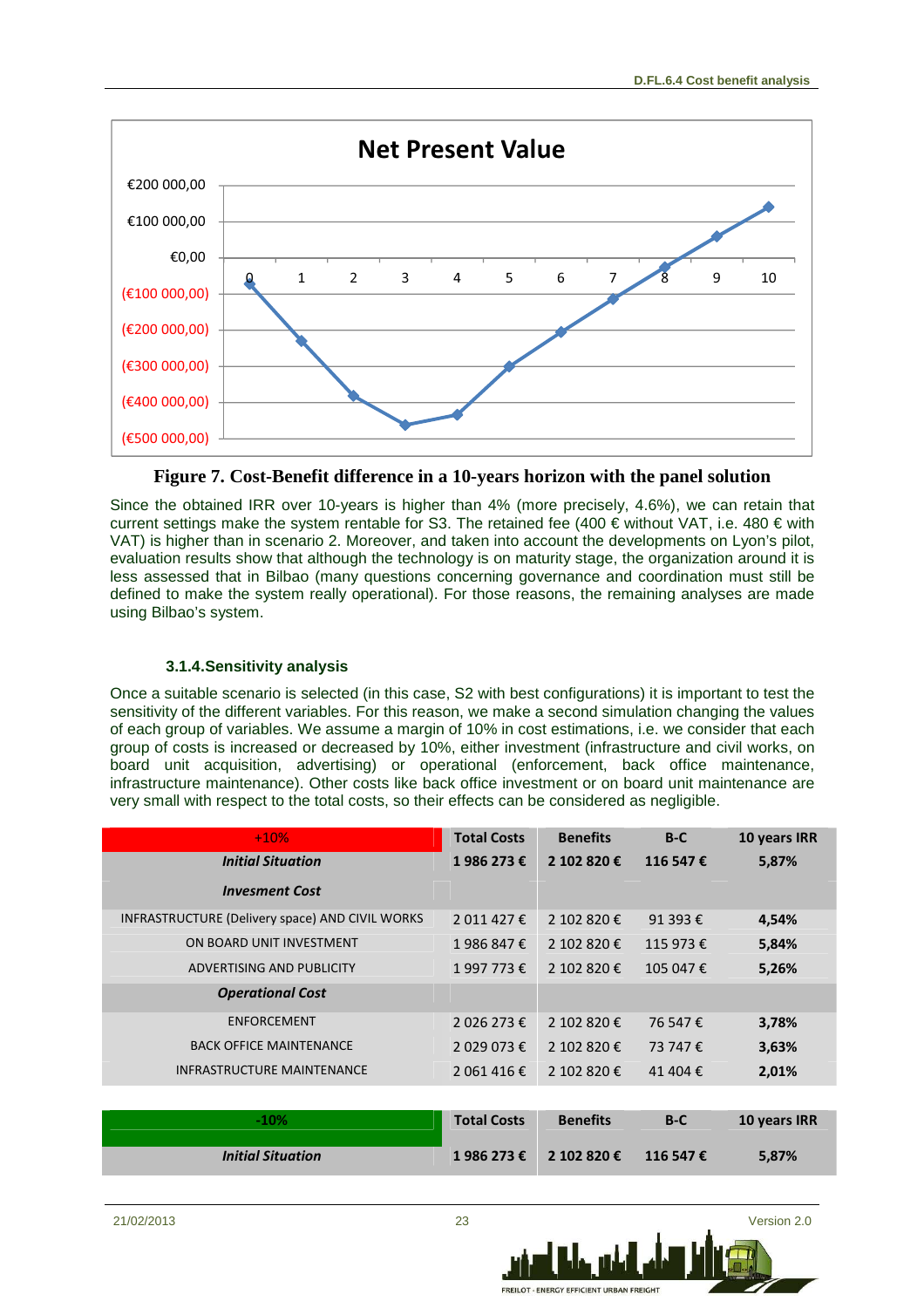| <b>Invesment Cost</b>                           |                      |             |           |        |
|-------------------------------------------------|----------------------|-------------|-----------|--------|
| INFRASTRUCTURE (Delivery space) AND CIVIL WORKS | 1 961 119 €          | 2 102 820 € | 141 701 € | 7,23%  |
| ON BOARD UNIT INVESTMENT                        | 1985 700€            | 2 102 820 € | 117 120 € | 5,90%  |
| ADVERTISING AND PUBLICITY                       | 1 974 773 €          | 2 102 820 € | 128 047 € | 6,48%  |
| <b>Operational Cost</b>                         |                      |             |           |        |
| <b>ENFORCEMENT</b>                              | 1 946 273 $\epsilon$ | 2 102 820 € | 156,547€  | 8,04%  |
| <b>BACK OFFICE MAINTENANCE</b>                  | 1 943 473 €          | 2 102 820 € | 159 347 € | 8,20%  |
| <b>INFRASTRUCTURE MAINTENANCE</b>               | 1 911 131 €          | 2 102 820 € | 191 689 € | 10,03% |

We observe that the most sensible variables are operational costs. Since in technological projects the underestimations are most important than in infrastructural ones, we define the back office maintenance as the critical variable.

#### **3.1.5. Overall cost-benefit analysis**

In this second study, environmental and social costs are included. From the evaluation, we observe that environmental and social costs for transport carriers are negligible, since the DSB are few and it is difficult to find a synergy. However, for the city, when positioning the DSB in a limited traffic zone (LTZ), the usage of these systems can be in synergy to the access conditions to the LTZ, and then the traffic nuisances reduction is possible to be taken into account. In this analysis we take the best configuration for S2 (100 DSB with hybrid machines, leading to CBA summarized in Figure 6) and S3.

• Transport company's viewpoint

First, it is important to quantify the benefits of a DSB for a transport company. In this case, we can identify four direct benefits for a carrier:

- o Fuel savings, directly translated into economic gains (money savings related to fuel consumption).
- o Time savings, also directly translated into economic gains (money savings related to timetabling and working hours).
- o Distance savings, indirectly translated into economic gains (money savings related to vehicle usage).
- $\circ$  CO<sub>2</sub> savings, which can be related to economic gains if a Carbon Tax is assumed.

Distance savings are small compared to each route total distance and the vehicle's life, so the impacts on vehicle usage (wheels, brakes) are assumed as negligible. Time savings are also negligible (less than 2 minutes per stop, less than the data collection incertitude threshold, although the trend is to increase slightly times, but not enough to result in significant changes on daily working hours). So the only two variables that result in cost savings are fuel consumption and  $CO<sub>2</sub>$  emissions.

We assume that the DSB areas will be created in order to consent the loading and unloading operations for carriers that are not DSB customers, i.e., to be developed in a non-congested situation. For this reason we assume a development of 100 DSB systems, with a daily time range of 14 hours (from 6:00 a.m. to 8:00 p.m), in order to allow a re-equilibration of the system and maximize the usage of each delivery bay. We extrapolate the results of Bilbao's DSB evaluation with a small calibration concerning small vehicles, the category the less concerned by the system (their characteristics and delivery behaviour show the need of stopping even no place is available and the possibility to make double lines without significantly perturbing the traffic and the environment). In this context, we assume a unitary fuel and  $CO<sub>2</sub>$  savings per vehicle per DSB stop as follows:

| Vehicle type | Fuel<br>(ml) | savings |     | $CO2$ savings (g) |
|--------------|--------------|---------|-----|-------------------|
| Van          |              |         |     |                   |
| Small truck  | 32           |         | R2  |                   |
| Big truck    | 40           |         | 101 |                   |

**Table 2. Fuel and CO2 savings for DSB in a deployment situation** 

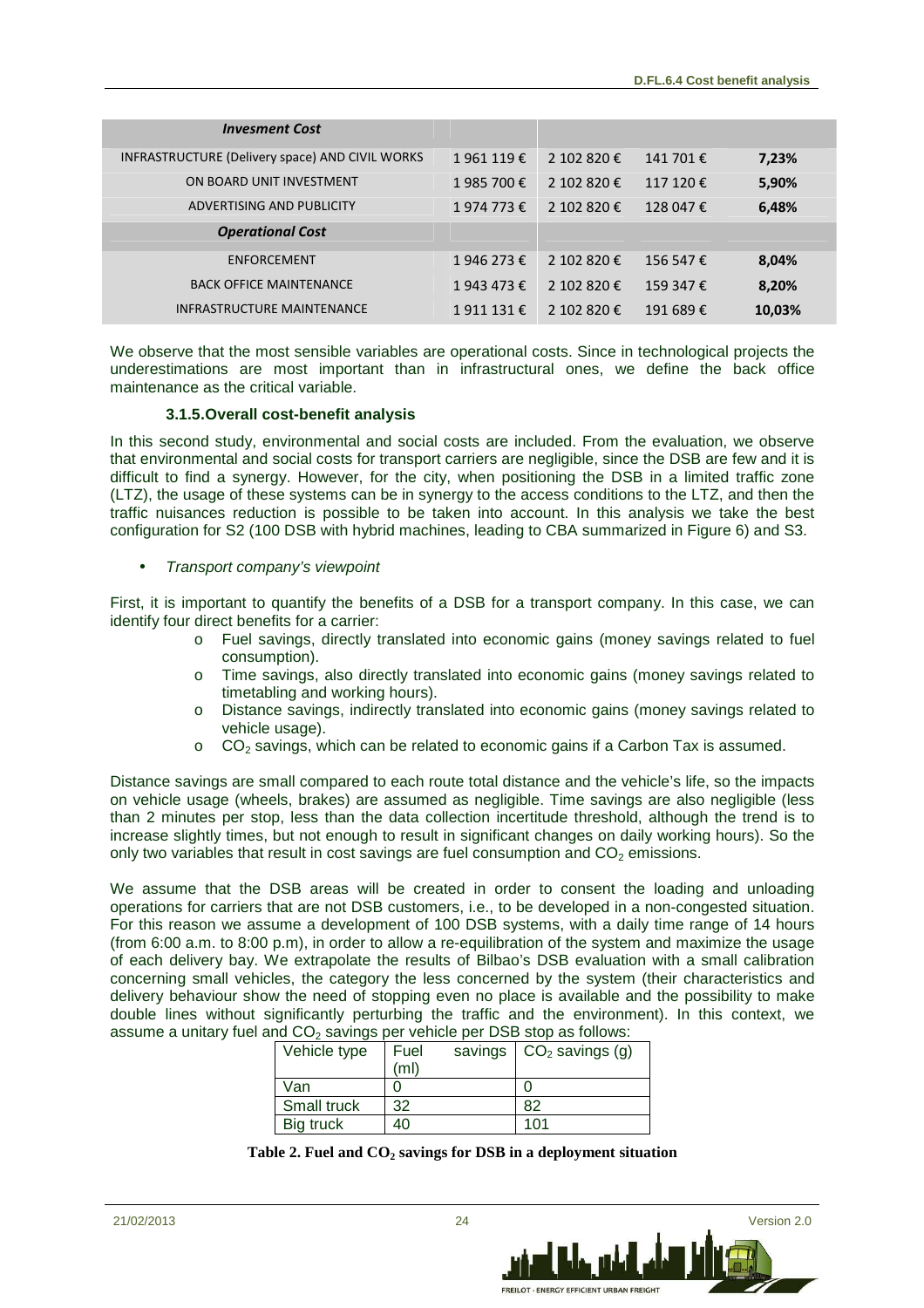We make the following assumptions:

- 1. The deployment of the DSB allow an average usage of the system, per vehicle, as follows:
	- a. First year (16 DSB): 5 stops/route at DSB.
	- b. Second year (40 DSB): 8 stops/route at DSB.
	- c. Third year and more: 11 stops/route at DSB.
- 2. Savings related to double line avoiding are negligible for drivers in terms of fuel consumption and  $CO<sub>2</sub>$  emissions. However, a speed gain related to congestion decreasing can be assumed. This gain is estimated to be about 2 km/h in average in the considered area, i.e. an average gain in route of 20 min., corresponding to a time savings of 6% with respect to total travel time.
- 3. Fuel savings are estimated in gram, then converted into liter using an average volumetric mass for fuel of 750 g/l. Moreover, a fuel cost of 1.3  $\epsilon$ /l is assumed (this is the current value in France, according to CNR (2012), it can be updated to the current value for each country).
- 4. Concerning  $CO<sub>2</sub>$ , we assume a carbon tax for each transport carrier. Although the current value is 17€/ton, we aim to set it to 100 €/ton, according to the last European Considerations (French Ministery of Land Use and Transport, 2005). In this configuration, a carrier having a standard route (see Pluvinet et al., 2012, for more information about routes using DSB in Bilbao) would pay about 1175  $\epsilon$ /truck each year (for trucks making urban distribution as those of DSB pilot). On the another hand, the direct benefits are small since the gain of  $CO<sub>2</sub>$  and the current carbon prices give an average gain of 16 €/truck each year.

The benefit table for the transport carrier is the following:

| Type of gain    | Stakeholder               | Economic gain (€/year) |
|-----------------|---------------------------|------------------------|
| Vehicle usage   | <b>Transport operator</b> | $0 \in$ /year          |
| Time savings    | <b>Transport operator</b> | 350 €/year             |
| Fuel savings    | <b>Transport operator</b> | 85 €/year              |
| $CO2$ reduction | <b>Transport operator</b> | 15 €/year              |
| Total savings   | <b>Transport operator</b> | 450 €/year             |

**Table 3. Benefits for transport carriers (DSB)** 

Supposing a Fee of 250 €/vehicle each year, after year 5 and that each transport carrier would have an average benefit of 450 €/vehicle each year leads to a potential gain of 200 € per vehicle and year, mainly due to the congestion reduction  $(=$  time savings). Remains then to evaluate the gains for the city but the impacts for carriers are positive mainly due to a global effect: illegal parking reduction and better distribution of parking due to urban goods transport and loading/unloading.

• Collective (Public authorities') viewpoint

From the collective viewpoint, i.e. that of the public authority concerned by the implementation of the DSB system, costs are those of the economic analysis made above, from what S2 was selected. To the chosen fee, other benefits can be defined, mainly related to congestion and  $CO<sub>2</sub>$  reductions:

The most important benefit derives from congestion reduction. That benefit does not derive directly from evaluation but needs a global simulation to estimate them. To do this, we estimate the  $CO<sub>2</sub>$  emissions of global traffic (people and freight) on the considered area. To do this, we consider a speed increase of 1 km/h for each vehicle. To estimate the traffic considered, we use the modelling framework proposed in Gonzalez-Feliu et al. (2012) to estimate the total travelled distances in the area by a subset of traffic (about 60% of the total traffic) and the IMPACT software (ADEME, 2003) to estimate global emissions. We do not use the framework of evaluation because we need to simulate average behaviours for an overall set of vehicles (related to both people and freight transport) and in the considered situation the driving behaviour does not change, only the average speeds, so the IMPACT software is more suitable to those simulations. All simulations are applied to a hypothetical city on the basis of Lyon's data.

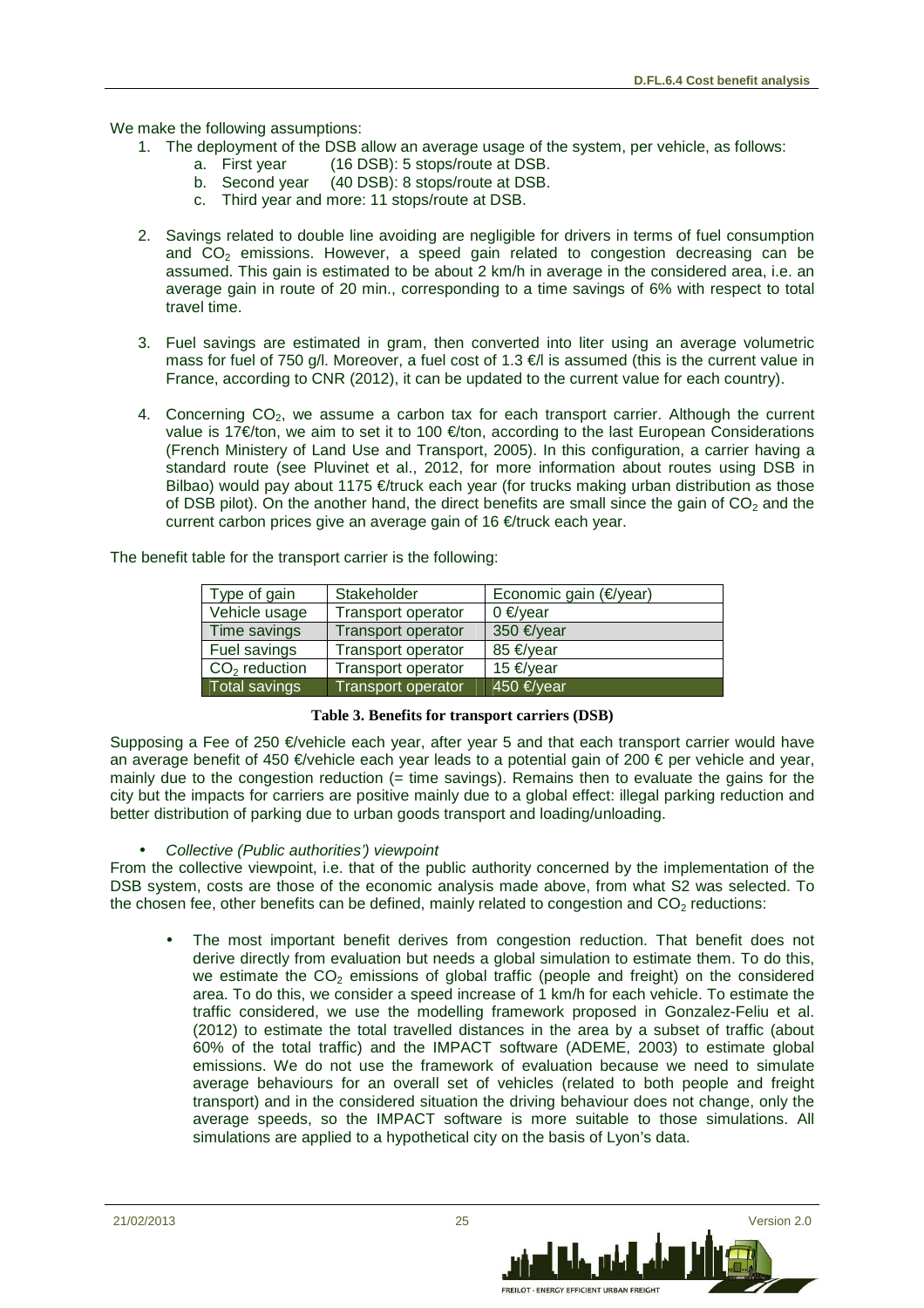- To those benefits, we add environmental benefits of FREILOT trucks, already estimated in precedent section.
- Other benefits (fuel consumption, social benefits) are difficult to estimate. Fuel consumption of FREILOT vehicles is negligible when compared to the total traffic's fuel consumption, and qualitative questionnaires do not allow estimating quantitative benefits. Moreover, time gains are difficult to be converted into quantitative benefits for public authorities, and security issues should need complementary data that has not been collected due to the difficulty to capture it (number of incidents, nature of incidents).

In the CBA, costs remain the same as that of the best S2 configuration. Benefits change, since environmental impacts are traduced to economic values:

|                                     | Year 0           | Year 1            | Year 2           | Year 3           | Year 4       | Year 5         | Over year 6    |
|-------------------------------------|------------------|-------------------|------------------|------------------|--------------|----------------|----------------|
| <b>FEE</b> by vehicle               | $170.00 \in$     | 170.00 €          | $170.00 \in$     | $170.00 \in$     | $170.00 \in$ | $170.00 \in$   | 170,00 €       |
| <b>Total FEE</b>                    | $0.00 \in I$     | 25.500.00 €       | 76.500.00 €      | 144.500.00 €     | 195.500.00 € | 212.500.00 €   | 212.500.00 €   |
| CO <sub>2</sub> gains-Traffic       | $0.00 \in$       | 2.416,07 €        | $5.315,35 \in$   | 7.248,21 €       | 8.697,85 €   | $9.664.28 \in$ | $9.664.28 \in$ |
| CO2 gains-Freight                   | $0.00 \in$       | $3.750.00 \in$    | 11.250.00 €      | 21.250.00 €      | 28.750.00 €  | 28.750.00 €    | 31.250.00 €    |
| <b>Total benefits</b>               | $0.00 \in$       | 31.666,07 €       | 93.065,35 €      | 172.998,21 €     | 232.947.85 € | 250.914.28 €   | 253.414.28 €   |
| <b>ROI</b>                          | $-77.246,29 \in$ | $-137.194.87 \in$ | $-94.140,01 \in$ | $-28.387,16 \in$ | 12.957,48 €  | 62.316,78 €    | 64.816,78 €    |
| <b>Balance of operational costs</b> | $0,00 \in$       | $-66.350.43 \in$  | $-27.832,15 \in$ | 32.920,71 €      | 73.765,35 €  | 91.731,78 €    | 75.276,78 €    |

Socio-economic benefits being about 20% of economic benefits (fees), the contribution of environmental impacts is not negligible. Indeed, an IRR of 4.6% is reached with a fee of 204  $\in$  per vehicle and year (including V.A.T.), i.e. a unitary income of 170 € per vehicle and year. Without taking into account socio-economic impacts, the needed fee was 360 € per vehicle and year, so the public authorities can reduce that fee of more than 40%, resulting on a monthly cost for carriers of 17 € per vehicle, which is affordable. The difference between those two fees can be obtained by the CO2 emission gains that public authorities will earn in a hypothesis of a carbon tax that public authorities had to pay.

# **3.1.6. Application to different cities**

Concerning DSB, it has been proved in the evaluation that the system acts very locally. So the impact of the systems does not depend on the city size but on the DSB network configuration (in term of size and complementarity). However, we can define different network configurations indirectly related to the size of the city in number of inhabitants.

|                                      |                          | Year 0     | Year 1    | Year 2    | Year 3    | Year 4       | Year 5       |
|--------------------------------------|--------------------------|------------|-----------|-----------|-----------|--------------|--------------|
|                                      | Number of DSBs           | $\Omega$   | 8         | 20        | 30        | 40           | 50           |
| City of 1.000.000<br>inhabitants (as | Investment costs         | 57 123 €   | 40 799 €  | 41 413 €  | 36 603 €  | 36 068.93 €  | 10 510 €     |
| Bilbao) - 50 DSB                     | <b>Operational costs</b> | $0 \in$    | 90 444 €  | 101 961 € | 111 618 € | 121 196 €    | 130 712 €    |
|                                      | <b>Total costs</b>       | 57 123 €   | 131 243 € | 143 375 € | 148 222 € | 157 264 €    | 141 222 €    |
|                                      | Number of DSBs           | 0          | 16        | 40        | 60        | 80           | 100          |
| City of 2.000.000<br>inhabitants (as | Investment costs         | 77 246 €   | 71 119 €  | 66 807 €  | 62 307 €  | 61 807,85 €  | 10 500,00 €  |
| Lyon)- 100 DSB                       | <b>Operational costs</b> | $0 \in$    | 98 016 €  | 120 897 € | 140 077 € | 159 182 €    | 178 137 €    |
|                                      | <b>Total costs</b>       | 77 246 €   | 169 135 € | 187 705 € | 202 385 € | 220 990 €    | 188 637 €    |
| City of 3.000.000                    | Number of DSBs           | $\Omega$   | 32        | 80        | 120       | 160          | <b>200</b>   |
| inhabitants (as                      | Investment costs         | 117 492 €  | 132 238 € | 118 615 € | 114 615 € | 113 615 €    | 11 000 €     |
| Madrid)-200<br><b>DSB</b>            | <b>Operational costs</b> | $0.00 \in$ | 113 233 € | 158 995 € | 197 355 € | 235 565 €    | 273 475 €    |
|                                      | <b>Total costs</b>       | 117 492 €  | 245 471 € | 277 610 € | 311 970 € | 349 180.70 € | 284 475.00 € |

**Table 4. Costs of implementing the DSB systems on cities of different size** 

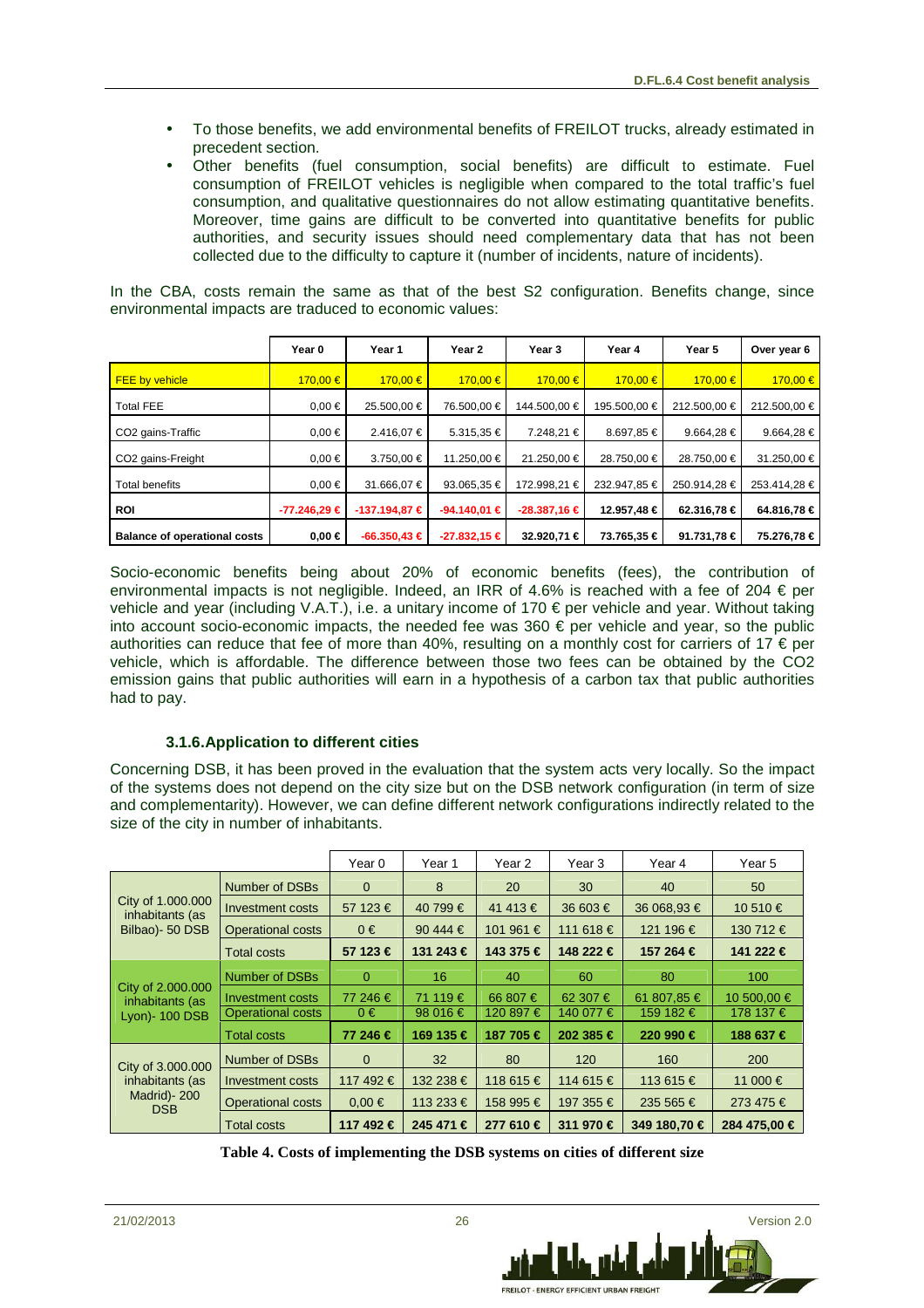To those costs it is important to estimate the benefits, which are proportional to the number of vehicles using it. However, and taking into account the characteristics of urban routes (Pluvinet et al., 2012), the quality of the evaluation data and the hypotheses made for evaluation and CBA, it is difficult to see which are the real impacts of the network characteristics, so an in-depth IRR analysis has in our opinion no place here. To do this, it is important to have real data on the area of application then taking into account the basic results (see D.FL. 4.2 and the above parts of section 3.1. of the present deliverable for more information) and transposing them to the city where the DSB deployment aims to be assessed.



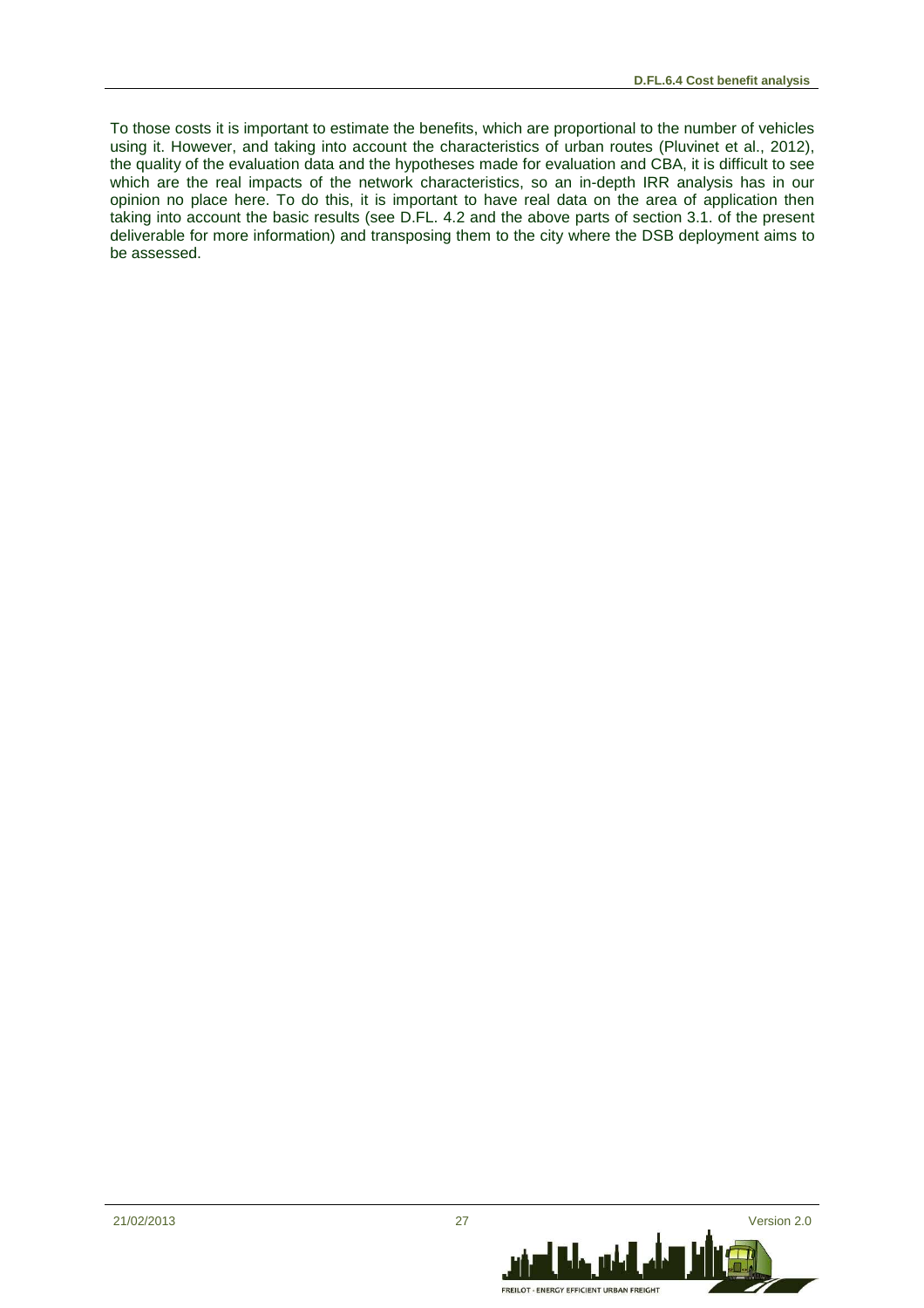# **3.2. Energy Efficient Intersection Control**

# **3.2.1. Pilot characteristics and evaluation conclusion recalls**

As shown in D.FL. 4.1 (Evaluation methodology) three different EEIC approaches have been piloted. In Helmond and Krakow, the Peek cooperative intersection priority system has been piloted. In Lyon, due to legislative and technical performance reasons, a different collaborative system has been piloted. Finally, also in Lyon, a coordinated system (green wave) has also been piloted. Both collaborative systems are similar and give to equipped trucks the green light if the cycle constraints are respected. To respect those conditions, an advised speed is given to the driver, in order to make the truck arrive to the light at a moment where it is green, accelerating or retarding when needed.

The main results of the evaluation are synthesised below. Note that the benefit of this type of intersection control largest when several connected intersections are travelled though by a vehicle. For this reason, it seems suitable to use them for access to city centres or other activity areas (commercial centres, industrial zones, etc.), so the evaluation results have been aggregated to estimate the effects of intersection control in such situations.

| <b>Indicator</b>              | <b>Without EEIC</b> | <b>With</b><br><b>EEIC</b> | <b>Gap in FREILOT</b><br>areas |
|-------------------------------|---------------------|----------------------------|--------------------------------|
| Travel speed (km/h)           | 34                  | 38                         | 23%                            |
| Travel time(s)                | 19                  | 17                         | $-11%$                         |
| Fuel consumption (g)          | 15                  | 14                         | $-7%$                          |
| CO2 emissions (g)             | 404                 | 375                        | $-7%$                          |
| NO <sub>x</sub> emissions (g) | 2.5                 | 2.3                        | -9%                            |

**Table 5. Gains at each intersection (influence area of 180 m: 120 before and 60 after) for a vehicle traveling into or out of the city centre. Results extrapolated from Route de Lyon and Helmond's evaluation conclusions** 

# **3.2.2. Scenario characteristics and hypotheses**

In the Cost Benefit Analysis, three possibilities are tested:

- S1: Cooperative system in the BUA<sup>4</sup> situation. In this case, current systems are supposed operational and applied to access ways of cities in off-peak hours (during peak hours, the system can decrease the overall efficiency of intersections, as seen on Lyon's pilot).
- S2: Cooperative system with priority lanes. In this case, current systems are supposed operational and applied to access ways of cities, with the addition of priority lanes to allow the usage also in peak hours.
- S3: Coordinated system, i.e. green waves on the same axes as on S1 and S2.

To set the scenarios on the same basis in order to allow a comparison between them, each scenario will be defined on a hypothetic city, in which we assume a progressive development of the system to implement 150 intersections are equipped with the EEIC systems. That hypothesis represents a situation where the main axes of a city will propose the EEIC service. In this way, the most important benefits of EEIC can be obtained if vehicles travelling from one part of the city to another use the EEIC

 $\overline{a}$ 



<sup>4</sup> Business as usual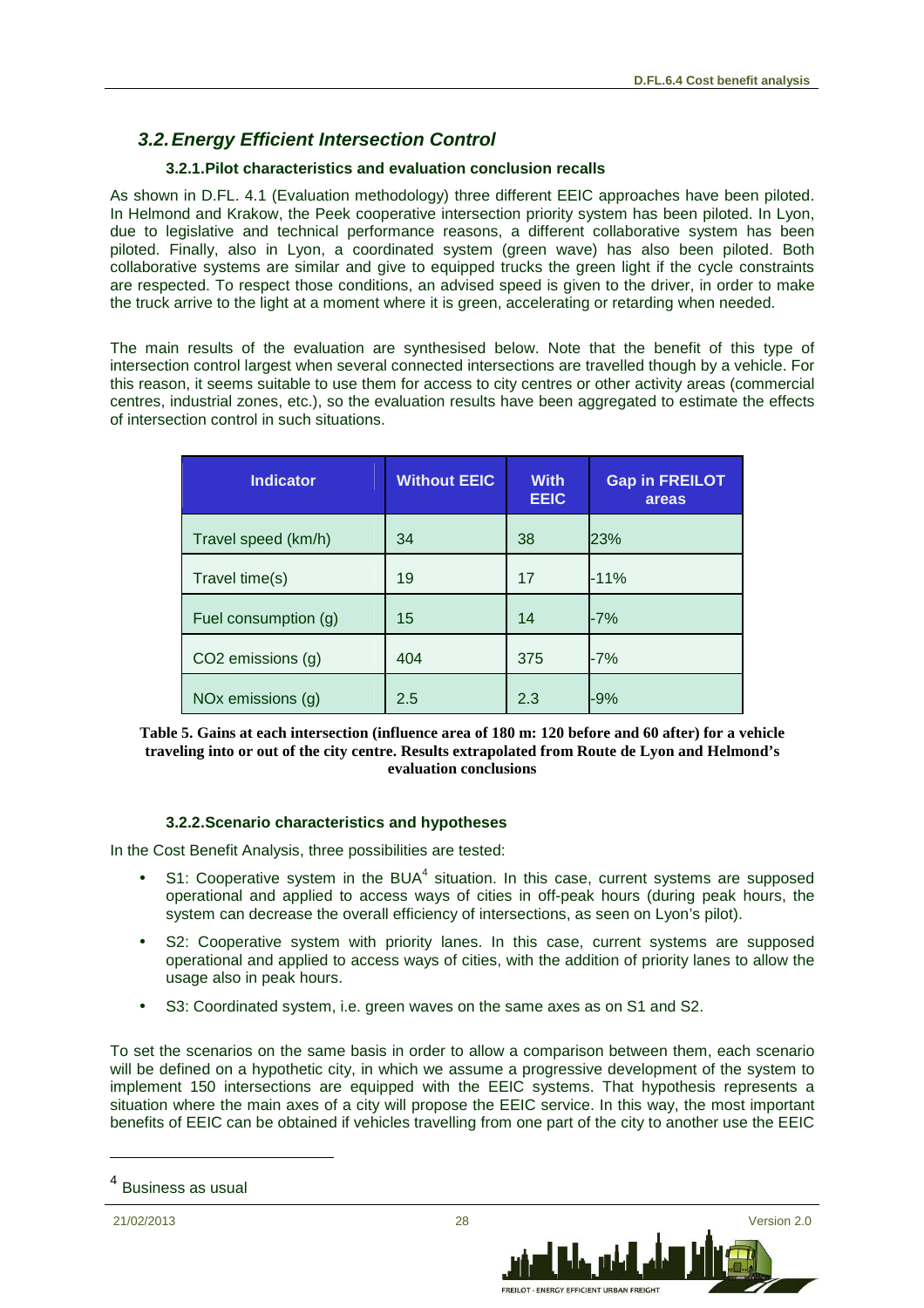axes. Moreover, systems can concentrate the freight traffic on defined axes liberating other roads or motorways for a better commodity of people. The increasingly implementation of the system is the following:

Year 1: 1 city, 200 vehicles, 25 equipped intersections. Year 2: 1 city, 300 vehicles, 40 equipped intersections. Year 3: 1 city, 300 vehicles, 40 equipped intersections. Year 4: 1 city, 300 vehicles, 30 equipped intersections. Year 5: 1 city, 200 vehicles, 15 equipped intersections. TOTAL: 1 city, 1300 vehicles and 150 equipped intersections.

As for DSB, the proposed hypotheses aim to provide a network effect having as consequence a major usage of the EEIC axes by trucks and to free other axes for people transport.

#### **3.2.3. Economic viability analysis**

First, an only economic cost-benefit analysis is made. In all three situations, two estimations are made. A 10-years forecasting analysis is made, first with basic hypotheses defined by the involved stakeholders (Grand Lyon, City of Helmond, Peek Traffic) then a second analysis is made changing the various service settings to find the best service configuration to result in an economically viable system.

#### S1 analysis

Since the method is clearly illustrated in the DSB case, we propose a CBA of the best settings for each scenario. Moreover, in EEIC two sources of cost for the logistics operators are seen: a fee and the cost of the on-board unit that has to be installed on the truck. For this reason, two points of view need to be analysed: first, the collective one, and then that of the transport carrier.

#### Main hypotheses:

Investment costs:

- Back office: one main investment (software and computer machine for server, software for reservation). We include in back office also off-board unit costs, assuming one installation per intersection
- Infrastructure and civil works: installation of systems on intersections.
- On board unit: a commercial solution is supposed, and it is supposed to be paid by the transport carrier.

Operational costs

- Back office: we suppose functional costs related to manpower, software updates, and maintenance related to off-board units.
- Enforcement: no need to make the system work.
- On board unit: costs estimated by technology construction (Peek Traffic and Grand Lyon's suppliers).
- The hypotheses concerning the deployment of EEICs and the vehicles using the system are the following (the system is supposed to work from 10h00 to 12h00, from 14h00 to 16h00 and from 20h00 to 6h00):

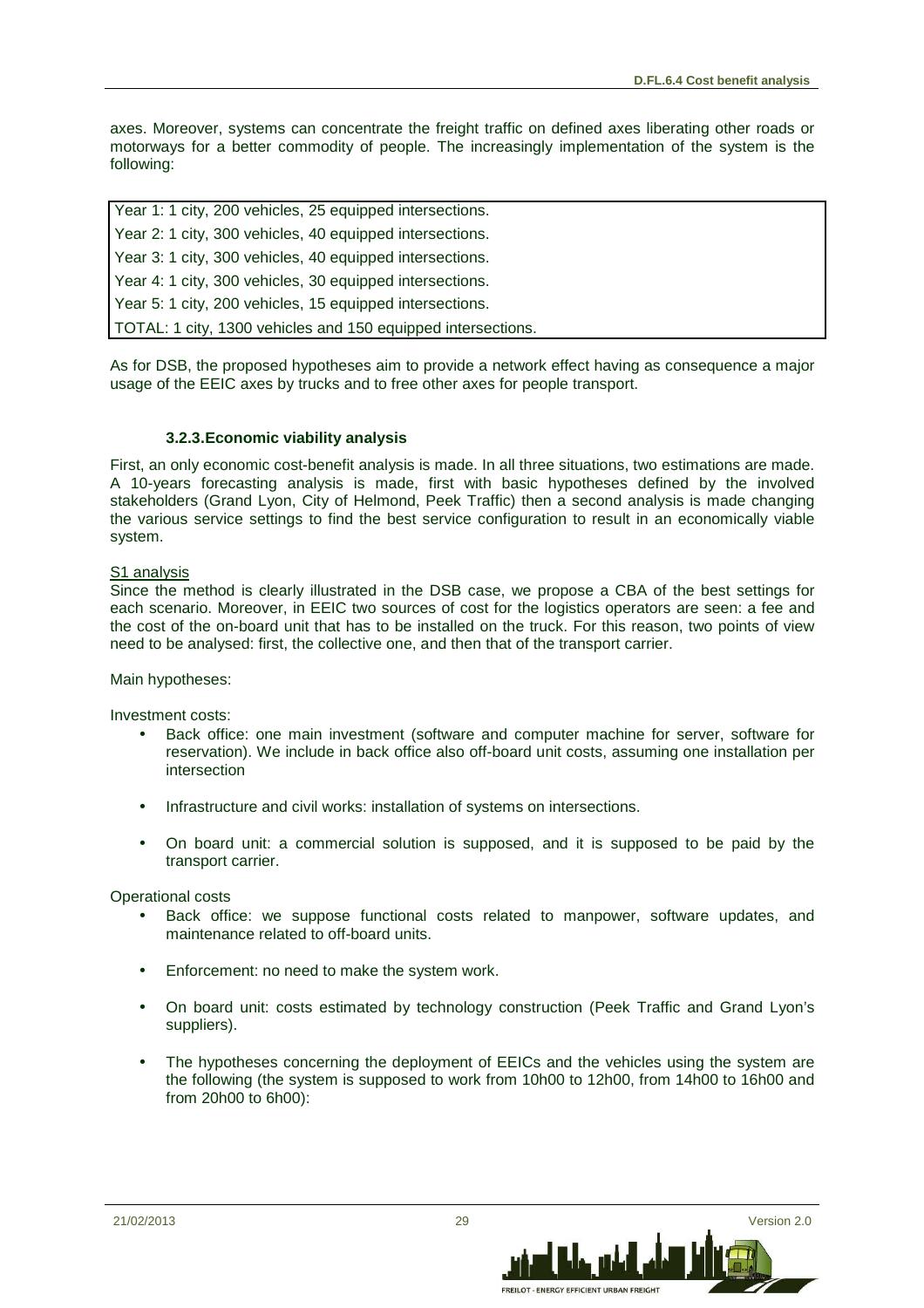|                          |    |     |     |     |            |            | Year 0   Year 1   Year 2   Year 3   Year 4   Year 5   Year 6+ |
|--------------------------|----|-----|-----|-----|------------|------------|---------------------------------------------------------------|
| <b>Number of systems</b> | 25 | 65  | 105 | 135 | <b>150</b> | <b>150</b> | <b>150</b>                                                    |
| Number of units          |    | 200 | 500 | 800 | 1100       | 1300       | 1300                                                          |

In the following table we can see the costs and direct benefits for the public administration:

| <b>EEIC - INVESTMENT COSTS</b>                                 |              |              |              |                   |              |                 |  |  |  |
|----------------------------------------------------------------|--------------|--------------|--------------|-------------------|--------------|-----------------|--|--|--|
|                                                                | Year 0       | Year 1       | Year 2       | Year <sub>3</sub> | Year 4       | Year 5 and more |  |  |  |
| <b>BACK OFFICE - INITIAL INVESTMENT</b>                        | $0.00 \in$   | $0.00 \in$   | $0,00 \in$   | $0,00 \in$        | $0,00 \in$   | $0,00 \in$      |  |  |  |
| <b>INFRASTRUCTURE (intersection) AND</b><br><b>CIVIL WORKS</b> | 350 287,50 € | 560 460,00 € | 560 460,00 € | 420 345.00 €      | 210 172,50 € | $0,00 \in$      |  |  |  |
| <b>ADVERTISING AND PUBLICITY</b>                               | 10 000,00 €  | 10 000.00 €  | $0.00 \in$   | $0,00 \in$        | $0,00 \in$   | $0,00 \in$      |  |  |  |
| <b>TOTAL</b>                                                   | 360 287,50 € | 570 460.00 € | 560 460.00 € | 420 345.00 €      | 210 172,50 € | $0,00 \in$      |  |  |  |

| <b>EEIC - OPERATIONAL COSTS</b>     |            |             |             |             |              |                 |  |  |  |
|-------------------------------------|------------|-------------|-------------|-------------|--------------|-----------------|--|--|--|
|                                     | Year 0     | Year 1      | Year 2      | Year 3      | Year 4       | Year 5 and more |  |  |  |
| <b>BACK OFFICE FUNCTIONAL COSTS</b> | $0,00 \in$ | $0.00 \in$  | $0.00 \in$  | $0.00 \in$  | $0,00 \in$   | $0.00 \in$      |  |  |  |
| <b>ENFORCEMENT</b>                  | $0.00 \in$ | $0.00 \in$  | $0.00 \in$  | $0.00 \in$  | $0.00 \in$   | $0.00 \in$      |  |  |  |
| <b>BACK OFFICE MAINTENANCE</b>      | $0,00 \in$ | 1 900.00 €  | 1 900.00 €  | 1 900.00 €  | 1 900,00 €   | 1 900.00 €      |  |  |  |
| <b>INFRASTRUCTURE MAINTENANCE</b>   | $0.00 \in$ | 20 000,00 € | 52 000.00 € | 84 000.00 € | 108 000,00 € | 120 000.00 €    |  |  |  |
| <b>TOTAL</b>                        | $0,00 \in$ | 20 400.00 € | 52 400,00 € | 84 400,00 € | 108 400,00 € | 120 400.00 €    |  |  |  |

As for DSB, the first analysis seeks to find the minimum fee the system needs to be economically viable. In this case, a yearly fee of 400 € (with VAT) per vehicle is supposed, i.e. a net income of 333 € per vehicle each year.

|                                                              | Year 0        | Year 1         | Year 2           | Year 3          | Year 4            | Year 5          | Over year 6        |
|--------------------------------------------------------------|---------------|----------------|------------------|-----------------|-------------------|-----------------|--------------------|
| Number of Vehicles                                           | $\Omega$      | 200            | 500              | 800             | 1100              | 1300            | 1300               |
| <b>Investment COST</b>                                       | 392 981,00 €  | 622 769,60 €   | 612 769,60 €     | 459 577,20 €    | 229 788,60 €      | $0.00 \in$      | $0,00 \in$         |
| <b>Operational COST</b>                                      | $0,00 \in$    | 21 900,00 €    | 53 900,00 €      | 85 900,00 €     | 109 900,00 €      | 121 900,00 €    | 121 900,00 €       |
| <b>Total COST</b>                                            | 392 981,00 €  | 644 669,60 €   | 666 669,60 €     | 545 477,20 €    | 339 688,60 €      | 121 900,00 €    | 121 900,00 €       |
| Investment COST by vehicle                                   | n.a.          | 1964,91€       | 1 245,54 €       | 765,96€         | 417,80 €          | 176,76€         | $0,00 \in$         |
| Operational COST by vehicle                                  | n.a.          | 109,50 €       | 107,80 €         | 107,38 €        | 99,91 €           | 93,77€          | 93,77 €            |
| <b>Total COST by vehicle</b>                                 | n.a.          | 2 074,41 €     | 1 353,34 €       | 873,34 €        | 517,71 €          | 270,53 €        | 93,77 €            |
| FEE by vehicle (without VAT)                                 | $0,00 \in$    | 333,00 €       | 333,00 €         | 333,00 €        | 333,00 €          | 333,00 €        | 333,00 €           |
| <b>Total FEE</b>                                             | $0,00 \in$    | 66 600,00 €    | 166 500,00 €     | 266 400,00 €    | 366 300,00 €      | 432 900,00 €    | 432 900,00 €       |
| Balance of cumulated total<br>costs                          | -392 981,00 € | $-348281,00$ € | $-858450,60 \in$ | -1 290 720,20 € | $-1$ 493 897,40 € | -1 412 686,00 € | -1 101 686,00<br>€ |
| <b>Balance</b><br>operational<br>of<br>costs (for each year) | -392 981,00 € | 44 700,00 €    | 112 600,00 €     | 180 500,00 €    | 256 400,00 €      | 311 000,00 €    | 311 000,00 €       |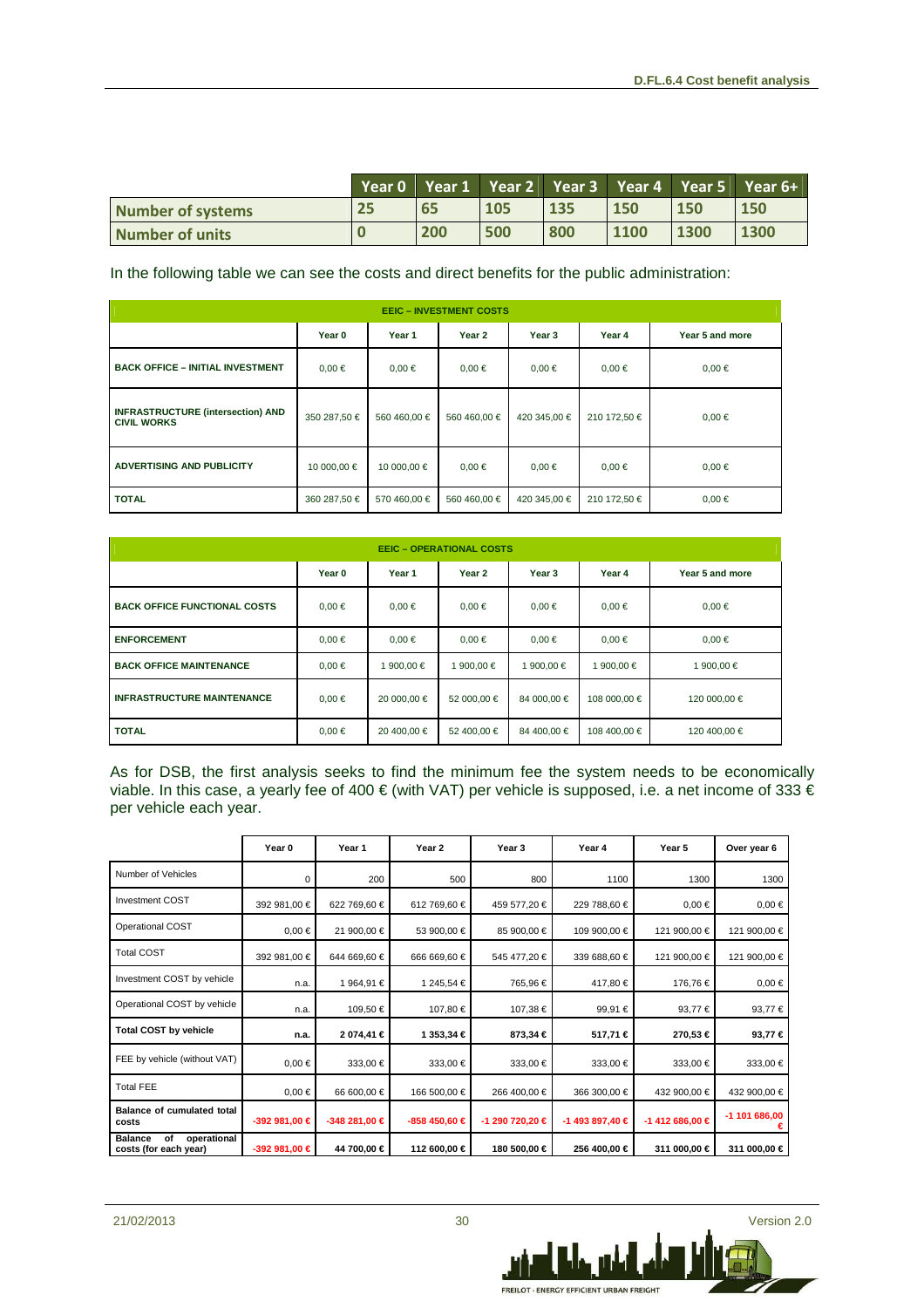

We report the 10-years net present value trend (assuming a yearly updating rate of 4%) into the following graph:

# **Figure 8. NPV evolution in a 10-years horizon with current settings and a yearly fee of 400 €/vehicle with VAT**

The results confirm that the service can reach a balance after 10 years (IRR after 10 years: 4.3%). However, we observe that investment costs are more important in this case that in DSB services, which means that operationally, the system is still viable at year 1, and after all investments are made, the benefits allow to quickly increase the NPV.

#### S2 analysis

In this situation, the cost structure is almost the same as S1, the only changes are seen on infrastructure, since priority lanes need to indicated. However, those costs are mainly related to small civil works like painting and signalling, so they represent a small increase of the infrastructural costs.

In the following table we can see the costs and direct benefits for the public administration:

| <b>EEIC - INVESTMENT COSTS</b>                                 |              |              |              |              |              |                 |  |  |
|----------------------------------------------------------------|--------------|--------------|--------------|--------------|--------------|-----------------|--|--|
|                                                                | Year 0       | Year 1       | Year 2       | Year 3       | Year 4       | Year 5 and more |  |  |
| <b>BACK OFFICE - INITIAL INVESTMENT</b>                        | $0,00 \in$   | $0,00 \in$   | $0.00 \in$   | $0.00 \in$   | $0,00 \in$   | $0,00 \in$      |  |  |
| <b>INFRASTRUCTURE (intersection) AND</b><br><b>CIVIL WORKS</b> | 467 050.00 € | 747 280.00 € | 747 280.00 € | 560 460.00 € | 280 230.00 € | $0.00 \in$      |  |  |
| <b>ADVERTISING AND PUBLICITY</b>                               | 10 000,00 €  | 10 000,00 €  | $0.00 \in$   | $0.00 \in$   | $0.00 \in$   | $0.00 \in$      |  |  |
| <b>TOTAL</b>                                                   | 477 050.00 € | 757 280.00 € | 747 280.00 € | 560 460.00 € | 280 230.00 € | $0.00 \in$      |  |  |

| <b>EEIC - OPERATIONAL COSTS</b>                                   |            |            |            |            |            |            |  |  |  |
|-------------------------------------------------------------------|------------|------------|------------|------------|------------|------------|--|--|--|
| Year 0<br>Year 1<br>Year 2<br>Year 3<br>Year 4<br>Year 5 and more |            |            |            |            |            |            |  |  |  |
| <b>BACK OFFICE FUNCTIONAL COSTS</b>                               | $0.00 \in$ | $0,00 \in$ | $0,00 \in$ | $0.00 \in$ | $0,00 \in$ | $0,00 \in$ |  |  |  |
| <b>ENFORCEMENT</b>                                                | $0,00 \in$ | $0.00 \in$ | $0.00 \in$ | $0.00 \in$ | $0,00 \in$ | $0,00 \in$ |  |  |  |
| <b>BACK OFFICE MAINTENANCE</b>                                    | $0,00 \in$ | 400,00 €   | 400,00 €   | 400,00 €   | 400,00 €   | 400,00 €   |  |  |  |

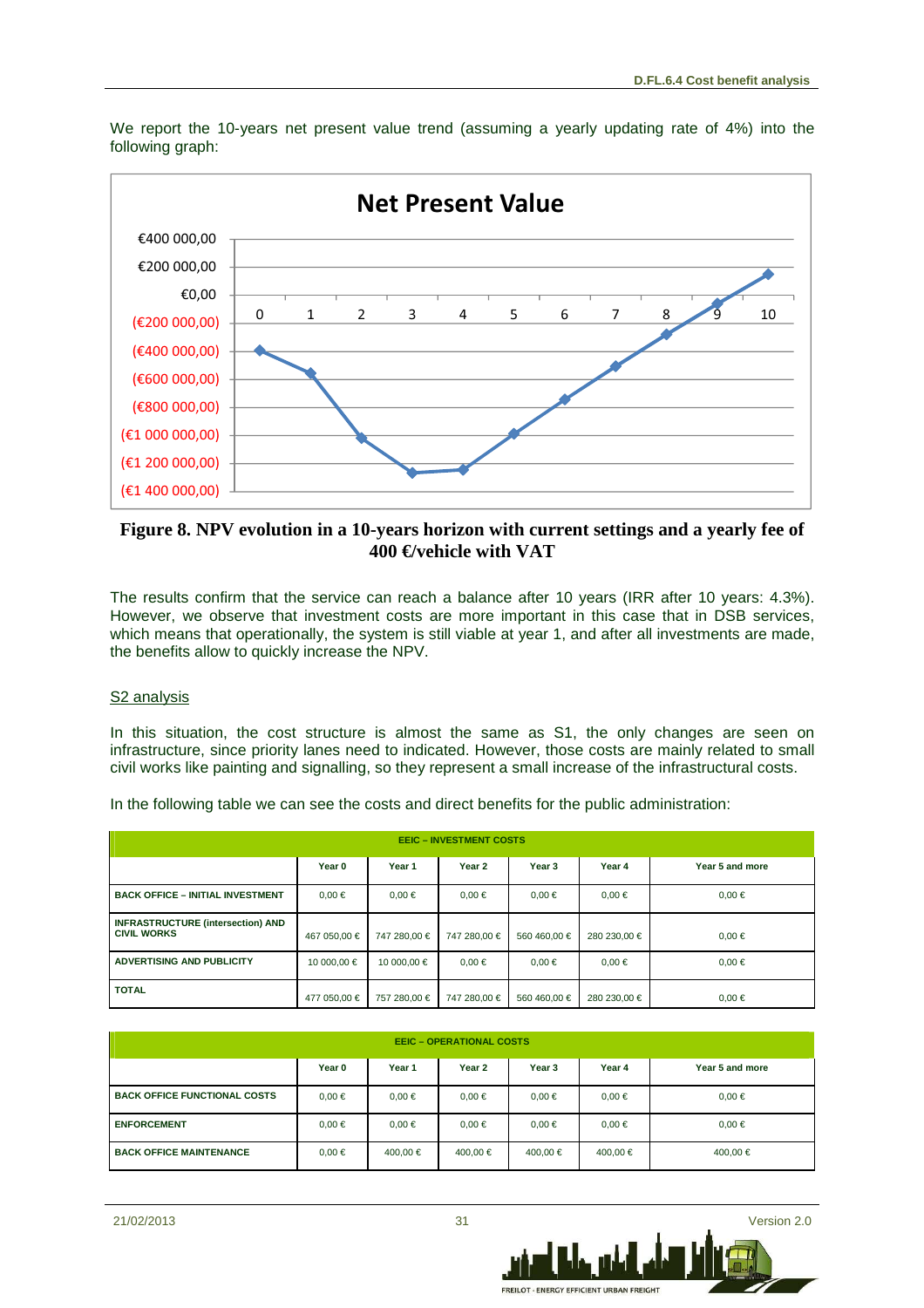| <b>INFRASTRUCTURE MAINTENANCE</b> | $0,00 \in$ | 20 000,00 € | 52 000.00 € | 84 000.00 € | 108 000.00 € | 120 000.00 € |
|-----------------------------------|------------|-------------|-------------|-------------|--------------|--------------|
| <b>TOTAL</b>                      | $0,00 \in$ | 20 400.00 € | 52 400.00 € | 84 400.00 € | 108 400.00 € | 120 400.00 € |

As for DSB, the first analysis seeks to find the minimum fee the system needs to be economically viable. In this case, a yearly fee of 460 € (with VAT) per vehicle is needed to reach an IRR of 4.4% in 10 years.

|                                                        | Year <sub>0</sub> | Year <sub>1</sub> | Year <sub>2</sub> | Year <sub>3</sub> | Year 4          | Year 5          | Over year 6     |
|--------------------------------------------------------|-------------------|-------------------|-------------------|-------------------|-----------------|-----------------|-----------------|
| Number of Vehicles                                     | 0                 | 200               | 500               | 800               | 1100            | 1300            | 1300            |
| <b>Investment COST</b>                                 | 477 050,00 €      | 757 280.00 €      | 747 280.00 €      | 560 460.00 €      | 280 230.00 €    | $0.00 \in$      | $0.00 \in$      |
| <b>Operational COST</b>                                | $0,00 \in$        | 21 900,00 €       | 53 900,00 €       | 85 900,00 €       | 109 900,00 €    | 121 900,00 €    | 121 900,00 €    |
| <b>Total COST</b>                                      | 477 050.00 €      | 779 180.00 €      | 801 180,00 €      | 646 360,00 €      | 390 130,00 €    | 121 900,00 €    | 121 900,00 €    |
| Investment COST by vehicle                             | n.a.              | 2 385,25 €        | 1514.56€          | 934.10€           | 509,51€         | 215.56€         | $0.00 \in$      |
| Operational COST by vehicle                            | n.a.              | 109,50 €          | 107,80 €          | 107,38 €          | 99,91 €         | 93,77€          | 93,77 €         |
| <b>Total COST by vehicle</b>                           | n.a.              | 2494,75€          | 1 622,36 €        | 1 041,48 €        | 609,42€         | 309,33 €        | 93,77 €         |
| FEE by vehicle (without VAT)                           | $0,00 \in$        | 384,00 €          | 384,00 €          | 384,00 €          | 384,00 €        | 384,00 €        | 384,00 €        |
| <b>Total FEE</b>                                       | $0,00 \in$        | 76 800.00 €       | 192 000,00 €      | 307 200,00 €      | 422 400,00 €    | 499 200,00 €    | 499 200,00 €    |
| <b>Balance of cumulated total</b><br>costs             | -477 050,00 €     | -422 150,00 €     | -1 041 330,00 €   | -1 567 310.00 €   | -1 815 270,00 € | -1 718 200,00 € | $-1$ 340 900,00 |
| <b>Balance of operational</b><br>costs (for each year) | $-477050,00€$     | 54 900.00 €       | 138 100,00 €      | 221 300,00 €      | 312 500,00 €    | 377 300,00 €    | 377 300.00 €    |

We report the 10-years net present value trend (assuming a yearly updating rate of 4%) into the following graph:



# **Figure 9. NPV evolution in a 10-years horizon with current settings and a yearly fee of 460 €/vehicle with VAT**

The results are very close to those of S1, but the needed fee is higher (460  $\epsilon$  per vehicle and year) because investment costs to provide reserved freight lines are added to EEIC investment costs (onboard units and traffic lights).

21/02/2013 32 Version 2.0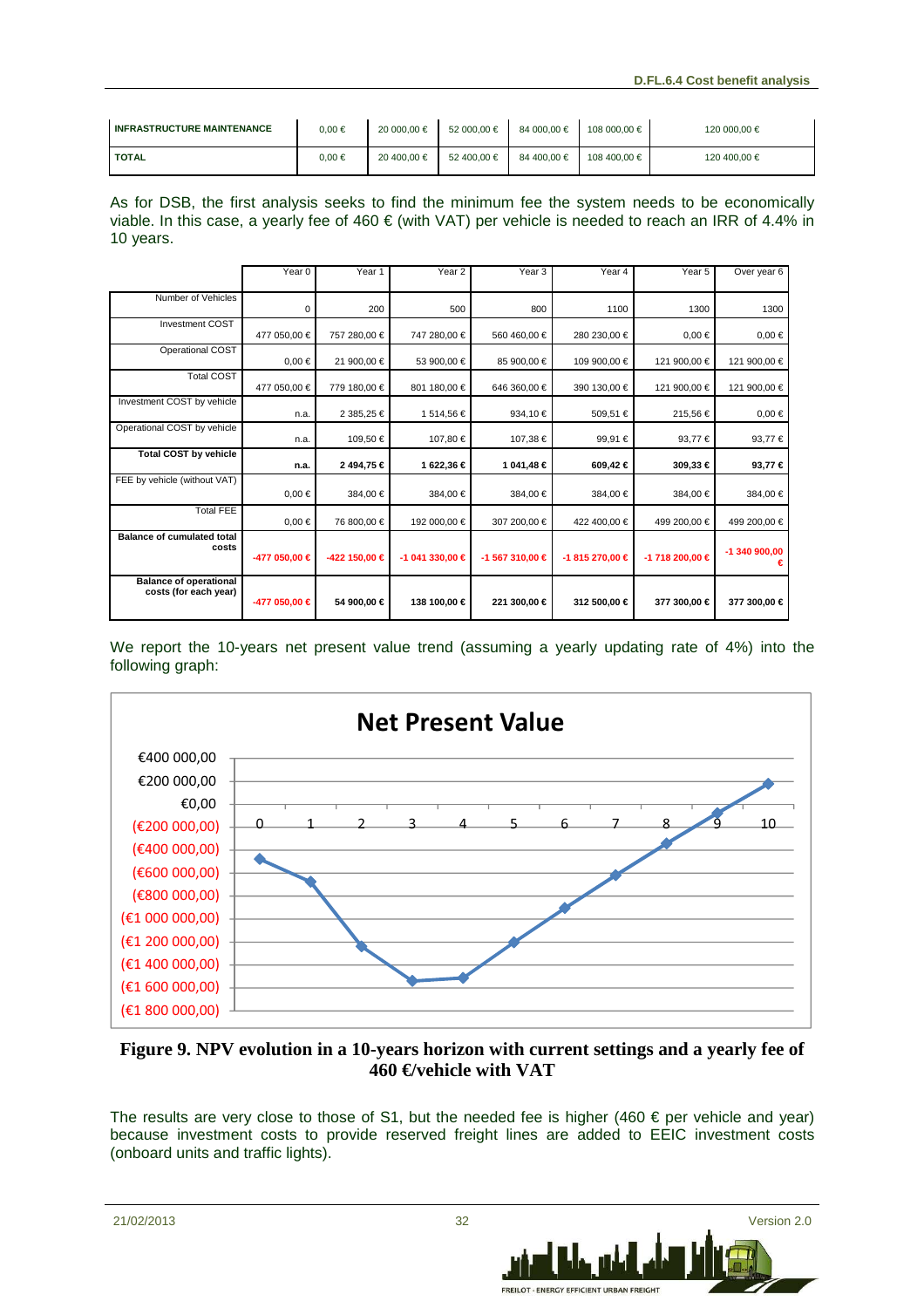# S3 analysis

In S3 (the green wave scenario) we make the hypothesis that no fee is asked. Moreover, the potential users are not only all trucks passing through the considered intersections but also other cars and trucks that a green wave can attract. We consider in a first time a number of trucks equal to those of S1 and S2 to compare all three scenarios.

| <b>EEIC - INVESTMENT COSTS</b>                                 |                       |              |              |              |              |             |            |
|----------------------------------------------------------------|-----------------------|--------------|--------------|--------------|--------------|-------------|------------|
|                                                                | <b>AFFECTED ACTOR</b> | Year 0       | Year 1       | Year 2       | Year 3       | Year 4      | Year 5     |
| <b>BACK OFFICE - INITIAL</b><br><b>INVESTMENT</b>              | Service Provider      | $0,00 \in$   | $0.00 \in$   | $0,00 \in$   | $0,00 \in$   | $0,00 \in$  | $0,00 \in$ |
| <b>INFRASTRUCTURE (intersection)</b><br><b>AND CIVIL WORKS</b> | City                  | 137 132,56 € | 219 412.10 € | 219 412.10 € | 164 559.08 € | 82 279.54 € | $0,00 \in$ |
| <b>ADVERTISING AND PUBLICITY</b>                               | City                  | 10 000,00 €  | 10 000.00 €  | $0,00 \in$   | $0,00 \in$   | $0,00 \in$  | $0,00 \in$ |
| <b>TOTAL</b>                                                   |                       | 147 132,56 € | 229 412,10 € | 219 412,10 € | 164 559,08 € | 82 279,54 € | $0,00 \in$ |

#### The costs of the green wave system are the following:

| <b>EEIC - OPERATIONAL COSTS</b>               |                       |            |            |            |             |             |             |
|-----------------------------------------------|-----------------------|------------|------------|------------|-------------|-------------|-------------|
|                                               | <b>AFFECTED ACTOR</b> | Year 0     | Year 1     | Year 2     | Year 3      | Year 4      | Year 5      |
| <b>BACK OFFICE FUNCTIONAL</b><br><b>COSTS</b> | Service Provider      | $0,00 \in$ | $0.00 \in$ | $0.00 \in$ | $0.00 \in$  | $0.00 \in$  | $0,00 \in$  |
| <b>ENFORCEMENT</b>                            | City                  | $0,00 \in$ | $0,00 \in$ | $0,00 \in$ | $0,00 \in$  | $0,00 \in$  | $0,00 \in$  |
| <b>BACK OFFICE MAINTENANCE</b>                | Service Provider      | $0.00 \in$ | $0.00 \in$ | $0.00 \in$ | $0.00 \in$  | $0.00 \in$  | $0,00 \in$  |
| <b>INFRASTRUCTURE</b><br><b>MAINTENANCE</b>   | City                  | $0,00 \in$ | 2 500.00 € | 6 500,00 € | 10 500.00 € | 13 500.00 € | 15 000.00 € |
| <b>TOTAL</b>                                  |                       | $0,00 \in$ | 2 500.00 € | 6 500,00 € | 10 500.00 € | 13 500.00 € | 15 000.00 € |

|                                                              | Year 0        | Year 1        | Year <sub>2</sub> | Year 3                 | Year 4           | Year 5          | Over year 6     |
|--------------------------------------------------------------|---------------|---------------|-------------------|------------------------|------------------|-----------------|-----------------|
| Number of Vehicles                                           | 0             | 200           | 500               | 800                    | 1100             | 1300            | 1300            |
| <b>Investment COST</b>                                       | 147 132,56 €  | 229 412,10 €  | 219 412,10 €      | 164 559,08 €           | 82 279,54 €      | $0.00 \in$      | $0,00 \in$      |
| <b>Operational COST</b>                                      | $0,00 \in$    | 2 500,00 €    | 6 500,00 €        | 10 500,00 €            | 13 500,00 €      | 15 000,00 €     | 15 000,00 €     |
| <b>Total COST</b>                                            | 147 132,56 €  | 231 912,10 €  | 225 912,10 €      | 175 059,08 €           | 95 779,54 €      | 15 000,00 €     | 15 000,00 €     |
| Investment COST by vehicle                                   | n.a.          | 735,66 €      | 458,82 €          | 274,27€                | 149,60 €         | 63,29€          | $0,00 \in$      |
| Operational COST by vehicle                                  | n.a.          | 12,50 €       | 13,00 €           | 13,13 €                | 12,27 €          | 11,54 €         | 11,54 €         |
| <b>Total COST by vehicle</b>                                 | n.a.          | 748,16 €      | 471,82 €          | 287,39 €               | 161,87 €         | 74,83 €         | 11,54 €         |
| FEE by vehicle (without VAT)                                 | $0,00 \in$    | $0,00 \in$    | $0.00 \in$        | $0,00 \in$             | $0,00 \in$       | $0,00 \in$      | $0,00 \in$      |
| <b>Total FEE</b>                                             | $0,00 \in$    | $0,00 \in$    | $0.00 \in$        | $0,00 \in$             | $0,00 \in$       | $0,00 \in$      | $0,00 \in$      |
| Balance of cumulated total<br>costs                          | -147 132,56 € | -149 632,56 € | $-385544,66 \in$  | $-615456,77 \in$       | $-793515,84 \in$ | -890 795,38 €   | -905 795,38 €   |
| <b>Balance</b><br>operational<br>οf<br>costs (for each year) | $0.00 \in$    | $-2,500,00$ € | $-6500,00 \in$    | $-10,500,00 \in \vert$ | $-13,500,00$ €   | $-15000,00 \in$ | $-15000,00 \in$ |

The NPV evolution is obviously negative (no economic savings are considered in this first approach). We observe that the investment costs are near 700 000 € but the operational costs are very small (about 15 000 €/year, easily compensable by an optimization of the traffic management service of a city).

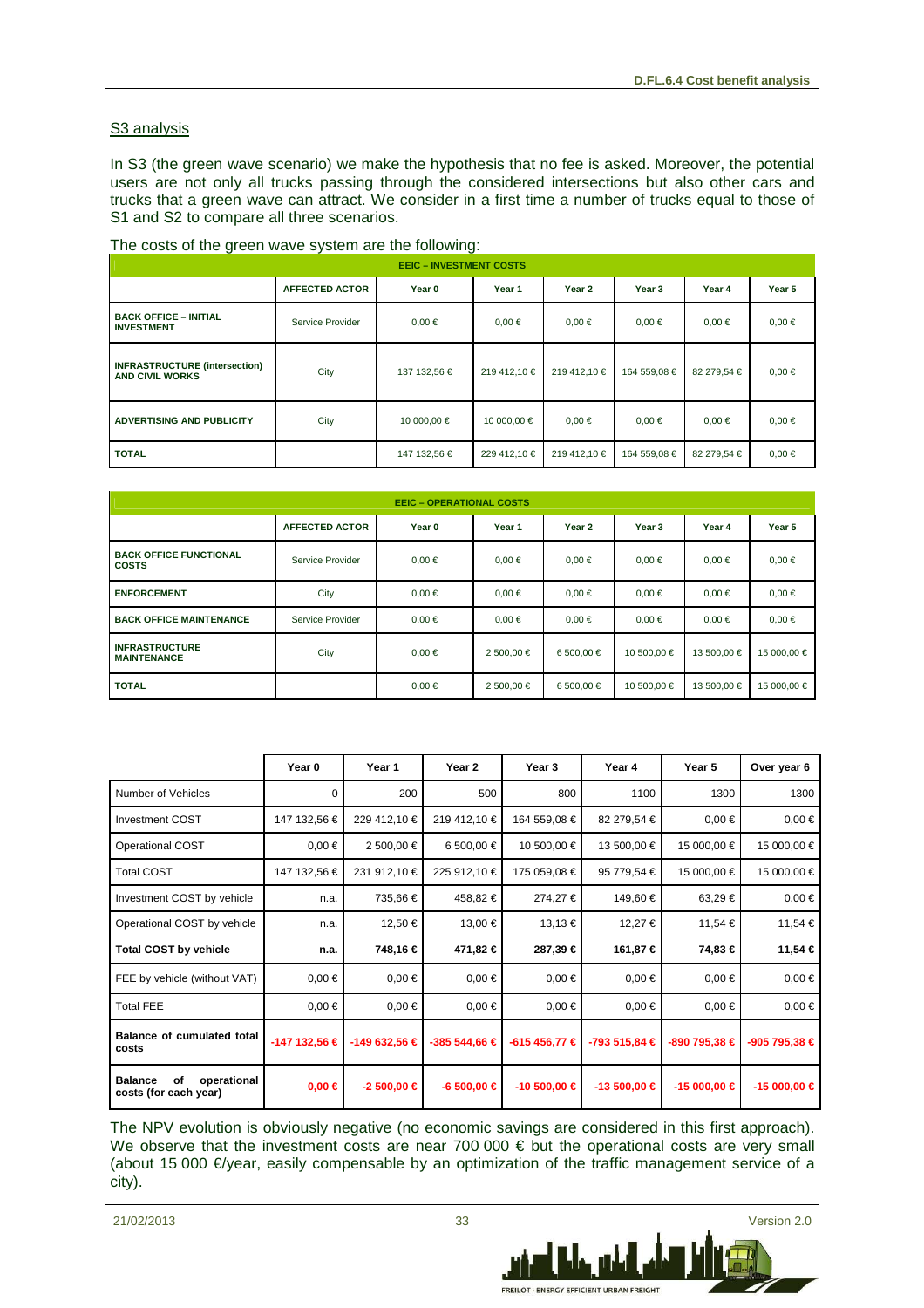



After that, it is important to see if the environmental economies for the city justify this type of investment.

# **3.2.4. Sensitivity analysis**

Once a suitable scenario is selected (in this case, S2 with best configurations) it is important to test the sensitivity of the different variables. For this reason, we make a second simulation changing the values of each group of variables. We assume a margin of 10% in cost estimations, i.e. we consider that each group of costs is increased or decreased by 10%, either investment (infrastructure and civil works, on board unit acquisition, advertising) or operational (enforcement, back office maintenance, infrastructure maintenance). Other costs like back office investment or on board unit maintenance are very small with respect to the total costs, so their effects can be considered as negligible.

| $+10%$                                          | <b>Total Costs</b> | <b>Benefits</b> | $B-C$      | 10 years IRR |
|-------------------------------------------------|--------------------|-----------------|------------|--------------|
| <b>Initial Situation</b>                        | 3 825 300 €        | 3 993 600 €     | 168 300€   | 4.4%         |
| <b>Invesment Cost</b>                           |                    |                 |            |              |
| INFRASTRUCTURE (traffic lights) AND CIVIL WORKS | 4 105 530 €        | 3 993 600 €     | $-111930€$ | $-2.7%$      |
| ADVERTISING AND PUBLICITY                       | 3 827 300 €        | 3 993 600 €     | 166 300€   | 4.3%         |
| <b>Operational Cost</b>                         |                    |                 |            |              |
| <b>BACK OFFICE MAINTENANCE</b>                  | 3 825 700 €        | 3 993 600 €     | 167 900€   | 4.4%         |
| <b>INFRASTRUCTURE MAINTENANCE</b>               | 3 923 700 €        | 3 993 600 €     | 69 900 €   | 1.8%         |
| ON BOARD UNIT MAINTENANCE                       | 3 826 800 €        | 3 993 600 €     | 166 800€   | 4.4%         |
|                                                 |                    |                 |            |              |
| $-10%$                                          | <b>Total Costs</b> | <b>Benefits</b> | $B-C$      | 10 years IRR |
| <b>Initial Situation</b>                        | 3 825 300 €        | 3 993 600€      | 168 300€   | 4.4%         |
| <b>Invesment Cost</b>                           |                    |                 |            |              |
| INFRASTRUCTURE (traffic lights) AND CIVIL WORKS | 3 545 070 €        | 3 993 600 €     | 448 530 €  | 12.7%        |
| ADVERTISING AND PUBLICITY                       | 3 823 300 €        | 3 993 600 €     | 170 300€   | 4.5%         |
| <b>Operational Cost</b>                         |                    |                 |            |              |

21/02/2013 34 Version 2.0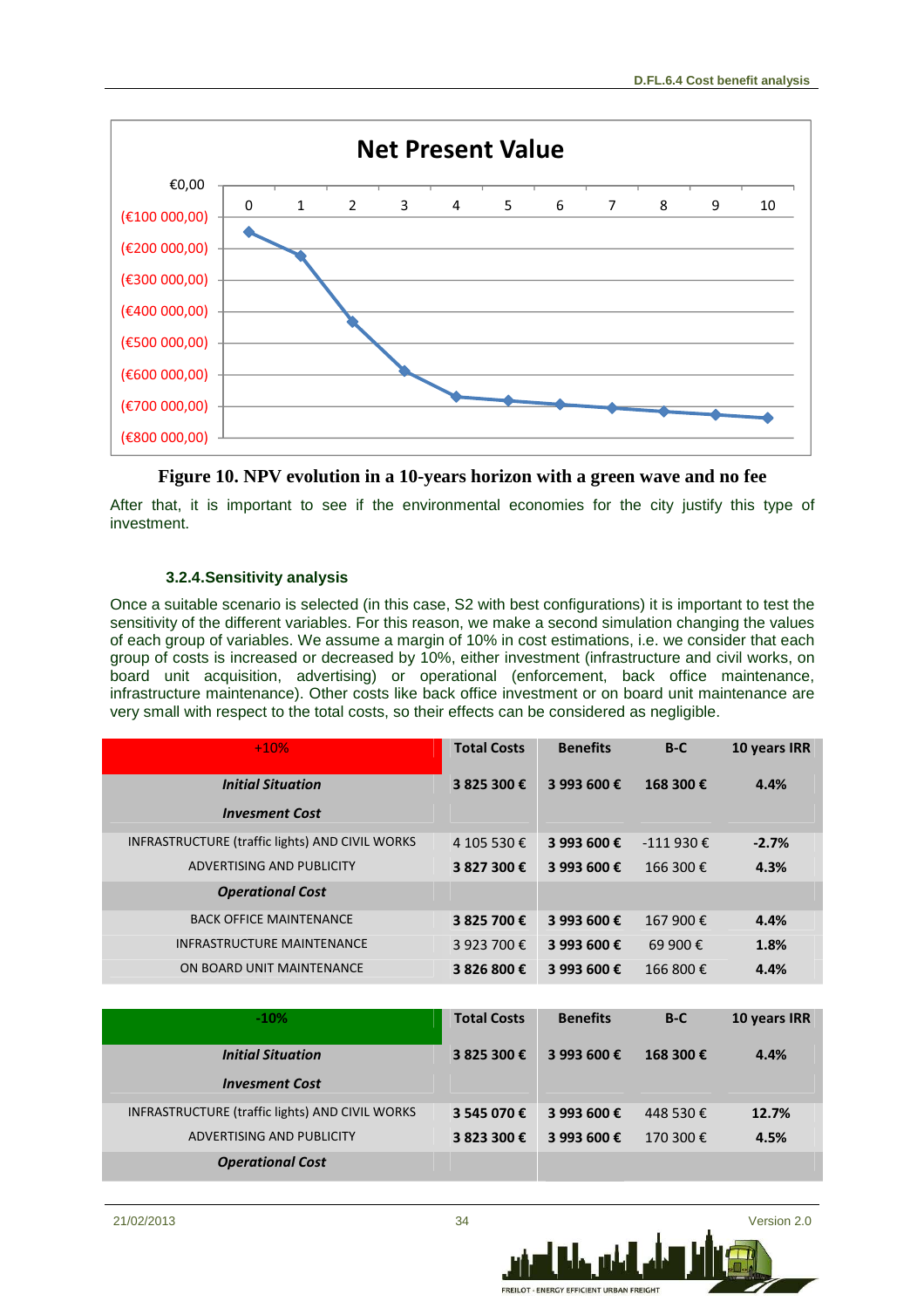| ON BOARD UNIT MAINTENANCE      | 3 823 800 $\epsilon$ 3 993 600 $\epsilon$ 169 800 $\epsilon$ |                  | $4.4\%$ |
|--------------------------------|--------------------------------------------------------------|------------------|---------|
| <b>BACK OFFICE MAINTENANCE</b> | $3,824,900 \in$ 3.993,600€                                   | $168,700 \notin$ | $4.4\%$ |
| INFRASTRUCTURE MAINTENANCE     | 3 726 900 € 3 993 600 €                                      | 266 700 €        | $7.2\%$ |

In this case, the critical variable is the infrastructural cost, which includes both technological and civil works components.

# **3.2.5. Overall cost-benefit analysis**

Hypotheses and assumptions

• Individual (carriers) viewpoint

First, it is important to quantify the benefits of EEIC for a transport company. In this case, we can identify four direct benefits for a carrier:

- Fuel savings, directly translated into economic gains (money savings related to fuel consumption).
- o Time savings, also directly translated into economic gains (money savings related to timetabling and working hours).
- $\circ$  CO<sub>2</sub> savings, which can be related to economic gains if a Carbon Tax is assumed.

Fuel savings can be estimated in a similar way for each scenario, since we can consider that all three scenarios will have similar impacts on drivers. However, there are some differences from one scenario to another. In all three cases, the distance savings will be estimated by calculating the fuel savings in g/km then by pondering by the number of km travelled by vehicles. Three main differences are then observed in the different scenarios:

- 1. The number of equipped traffic lights is similar, but with green waves they are more strategically positioned.
- 2. Cooperative systems need to take into account lacks of communication (mainly in intersections at the beginning and the end of EEIC corridors) which decrease the overall fuel savings.
- 3. S1 assumes the system is working between 9:00 and 11:30 a.m. and between 7:30 p.m. and 6:00 a.m. Moreover, since lanes are not specific there is a mixture of traffic and priorities, which is traduced into a less performing result. S2 supposes a higher level of performance since lanes are specific, with higher speeds then higher fuel savings. S3 estimations are extrapolated from S1 and S2, taking into account that on a coordinated system there are no lacks of communication and when drivers are used to it, results can be close to but a little lower than those of S2.

The assumptions and reasons shown above are also applied to time savings and  $CO<sub>2</sub>$  savings, since the calculation is similar to fuel savings.

| <b>Indicator</b>     | S1       | S2        | S3       |
|----------------------|----------|-----------|----------|
| Travel speed (km/h)  | $+1,20$  | +4,00     | $+2,8$   |
| Travel time(s)       | $-3,33$  | $-11,11$  | $-6,78$  |
| Fuel consumption (g) | $-1,67$  | $-5,56$   | $-3,75$  |
| CO2 emissions (g)    | $-48,33$ | $-161,11$ | $-87,23$ |
| NOx emissions (g)    | $-0,03$  | $-0,11$   | $-0,08$  |

**Table 6. Fuel and CO2 gaps for EEIC in a deployment situation (a negative value indicates a reduction, a positive value an increase)** 

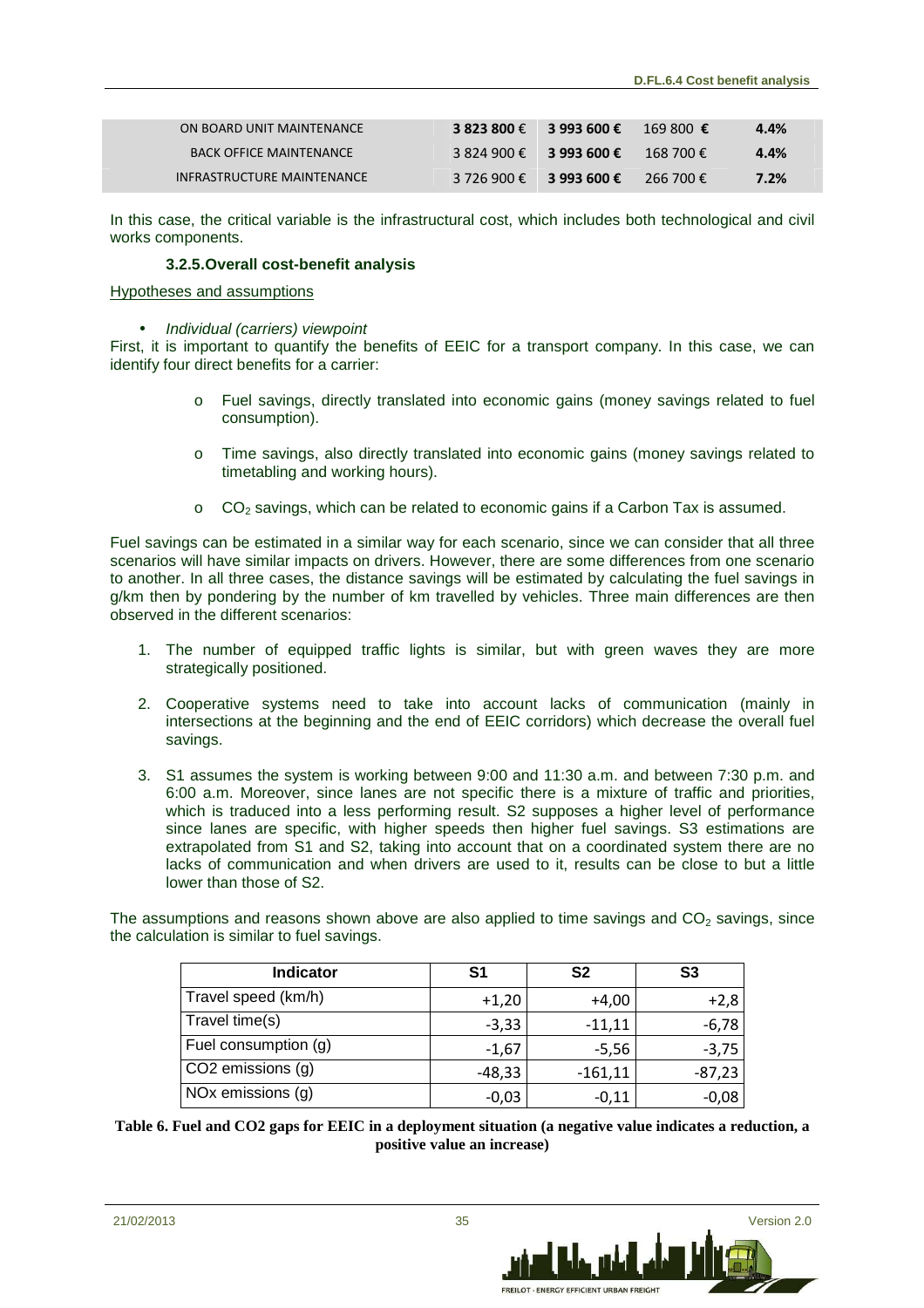We make the following assumptions:

- 1. The deployment of the EEIC allows an average usage of the system, per vehicle, of 25km, from the second year, since the equipped intersections are made in complete access paths. We consider that vehicles entering the system make routes that allow travelling the proposed distance as a part of their route.
- 2. Fuel savings are estimated in g, then converted into l using an average volumetric mass for fuel of 750 g/l. Moreover, a fuel cost of 1.3  $\notin$ /l is assumed (this is the current value in France, according to CNR (2012), it can be updated to the current value for each country).
- 3. Concerning  $CO<sub>2</sub>$ , we assume a carbon tax for each transport carrier. Although the current value is 17€/ton, we aim to set it to 100 €/ton, according to the last European Considerations (French Ministery of Land Use and Transport, 2005).

#### S1 analysis

• Individual (carriers) viewpoint

The benefit table for a transport carrier in the S1 is the following (results are related to each vehicle):

| Type of gain    | Stakeholder               | Economic gain (€/year)            |
|-----------------|---------------------------|-----------------------------------|
| Vehicle usage   | <b>Transport operator</b> | $0 \in$ /year (no distance gains) |
| Time savings    | <b>Transport operator</b> | 60 $\epsilon$ /year               |
| Fuel savings    | <b>Transport operator</b> | 20 €/year                         |
| $CO2$ reduction | <b>Transport operator</b> | 30 €/year                         |
| Total savings   | Transport operator        | 110 €/year                        |

In this case, since there are non-negligible investment, operational and maintenance costs, a 10-years classic CBA should be made. However, we observe that benefits are smaller than operational costs, so making it has no sense: the system, even with socio-economic costs, is not viable.

| Type of cost            | Type of cost | Economic costs       |
|-------------------------|--------------|----------------------|
| Onboard unit            | Investment   | $500 \in$            |
| Fee                     | Operational  | 400 €/year           |
| Maintenance             | Operational  | 250 €/year           |
| Total investment costs  |              | $500 \in$            |
| Total operational costs |              | 650 $\epsilon$ /year |

#### • Collective (Public authorities') viewpoint

From the collective viewpoint, i.e. that of the public authority concerned by the implementation of the EEIC system, costs are those of the economic analysis made above (S2). To the chosen fee, other benefits can be defined, only related to  $CO<sub>2</sub>$  reductions:

- The most important benefit derives from  $CO<sub>2</sub>$  emission gains (NOx estimation is less accurate, so we prefer to not make hypotheses about this pollutant for precaution). To calculate this benefit, we apply the gains individuated for each transport carrier then we correct this result to take into account the fact that EEIC systems are active from 9:00 to 11:30 a.m. and from 7:30 p.m. to 6:00 a.m.
- Other benefits (congestion, fuel consumption, social benefits) are not considered since they are difficult to estimate and to consider on public authorities' viewpoint. Fuel consumption of FREILOT vehicles is difficult to be included in a collective analysis, as well as it is for congestion improvements. Moreover, time gains are difficult to be converted into quantitative benefits for public authorities, and security issues should need complementary data that has not been collected due to the difficulty to capture it (number of incidents, nature of incidents).

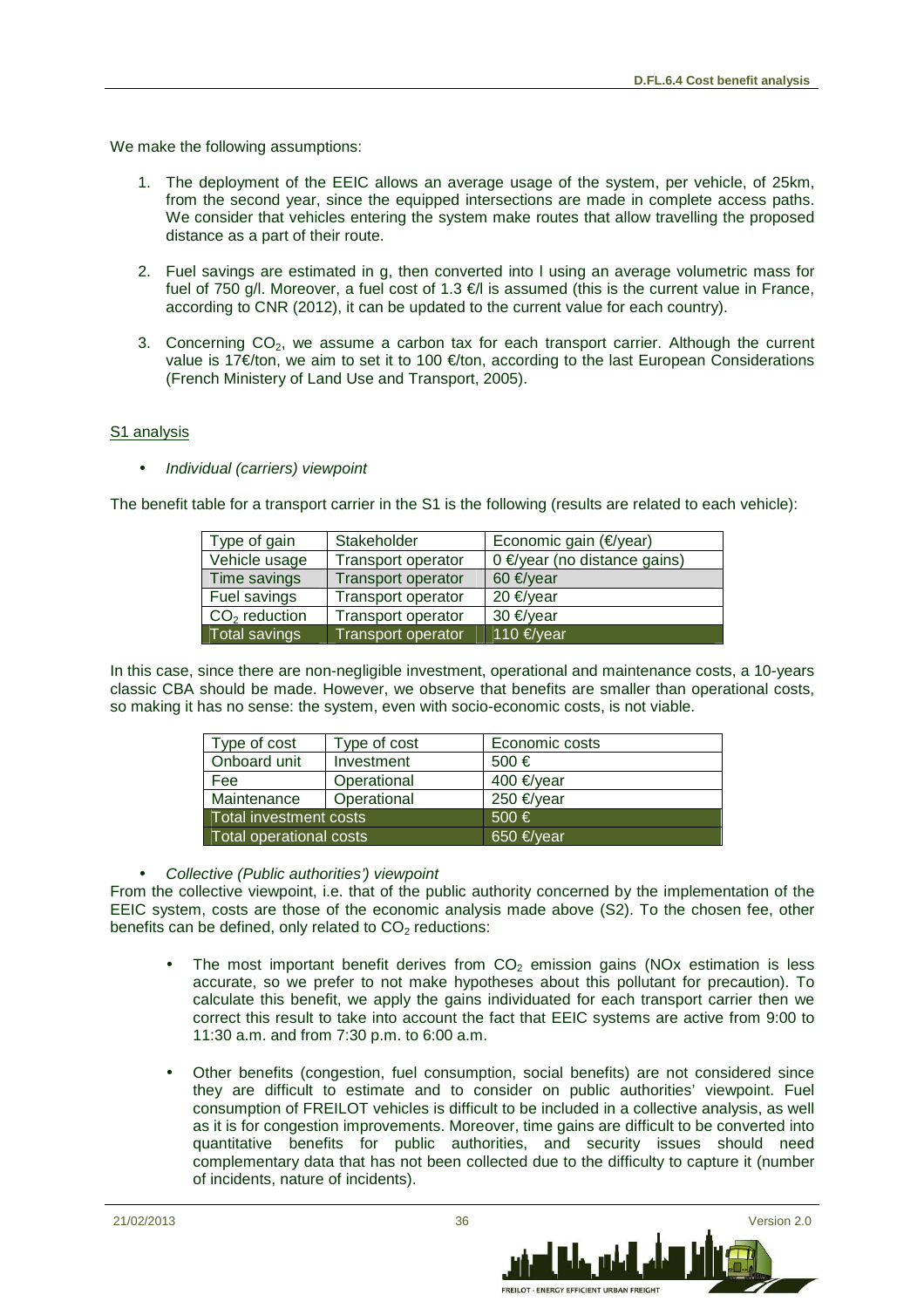|                                        | Year 0            | Year 1            | Year 2            | Year 3            | Year 4       | Year 5       | Over year 6  |
|----------------------------------------|-------------------|-------------------|-------------------|-------------------|--------------|--------------|--------------|
| <b>FEE</b> by vehicle                  | $315.00 \in$      | 315.00 $\epsilon$ | $315.00 \in$      | 315.00 $\epsilon$ | $315.00 \in$ | $315.00 \in$ | $315,00$ €   |
| <b>Total FEE</b>                       | $0,00 \in$        | 63.000.00 €       | 157.500,00 €      | 252.000.00 €      | 346.500.00 € | 409.500.00 € | 409.500,00 € |
| CO2 gains-Freight                      | $0,00 \in$        | $3.383.33 \in$    | $8.458.33 \in$    | 13.533.33 €       | 18.608.33 €  | 21.991.67 €  | 21.991.67 €  |
| Total benefits                         | $0.00 \in$        | 66.383.33 €       | 165.958.33 €      | 265.533.33 €      | 365.108,33 € | 431.491.67 € | 431.491,67 € |
| <b>ROI</b>                             | $-392.981.00 \in$ | $-578.286.27 \in$ | $-500.711.27 \in$ | $-279.943.87 \in$ | 25.419,73 €  | 309.591,67 € | 309.591,67 € |
| <b>Balance of operational</b><br>costs | 0,00 ∈ I          | 44.483,33 €       | 112.058,33 €      | 179.633,33 €      | 255.208,33 € | 321.591,67 € | 309.591,67 € |

In the CBA, costs remain the same as that of the S2 configuration. Benefits change, since environmental impacts are traduced to economic values:

We report the 10-years net present value trend (assuming a yearly updating rate of 4%) into the following graph:



# **Figure 11. NPV evolution in a 10-years horizon with current settings and a yearly fee of 400 €/vehicle with VAT**

The results confirm that the service can reach a balance after 10 years (IRR after 10 years: 4.3%) with a fee reduction (the new fee is about 380 €/year). However, we observe that investment costs are more important in this case that in DSB services, which means that operationally, the system is still rentable at year 1, and after all investments are made, the benefits allow to quickly increase the NPV.

If we return to the carrier's viewpoint, the fee reduction of 20 €/year and vehicle can be considered as negligible.

# S2 analysis

• Individual (carriers) viewpoint

The benefit table for a transport carrier in the S1 is the following (results are related to each vehicle):

| Type of gain    | Stakeholder               | Economic gain (€/year)            |
|-----------------|---------------------------|-----------------------------------|
| Vehicle usage   | <b>Transport operator</b> | $0 \in$ /year (no distance gains) |
| Time savings    | Transport operator        | 190 €/year                        |
| Fuel savings    | <b>Transport operator</b> | 60 €/year                         |
| $CO2$ reduction | Transport operator        | 100 €/year                        |
|                 |                           |                                   |

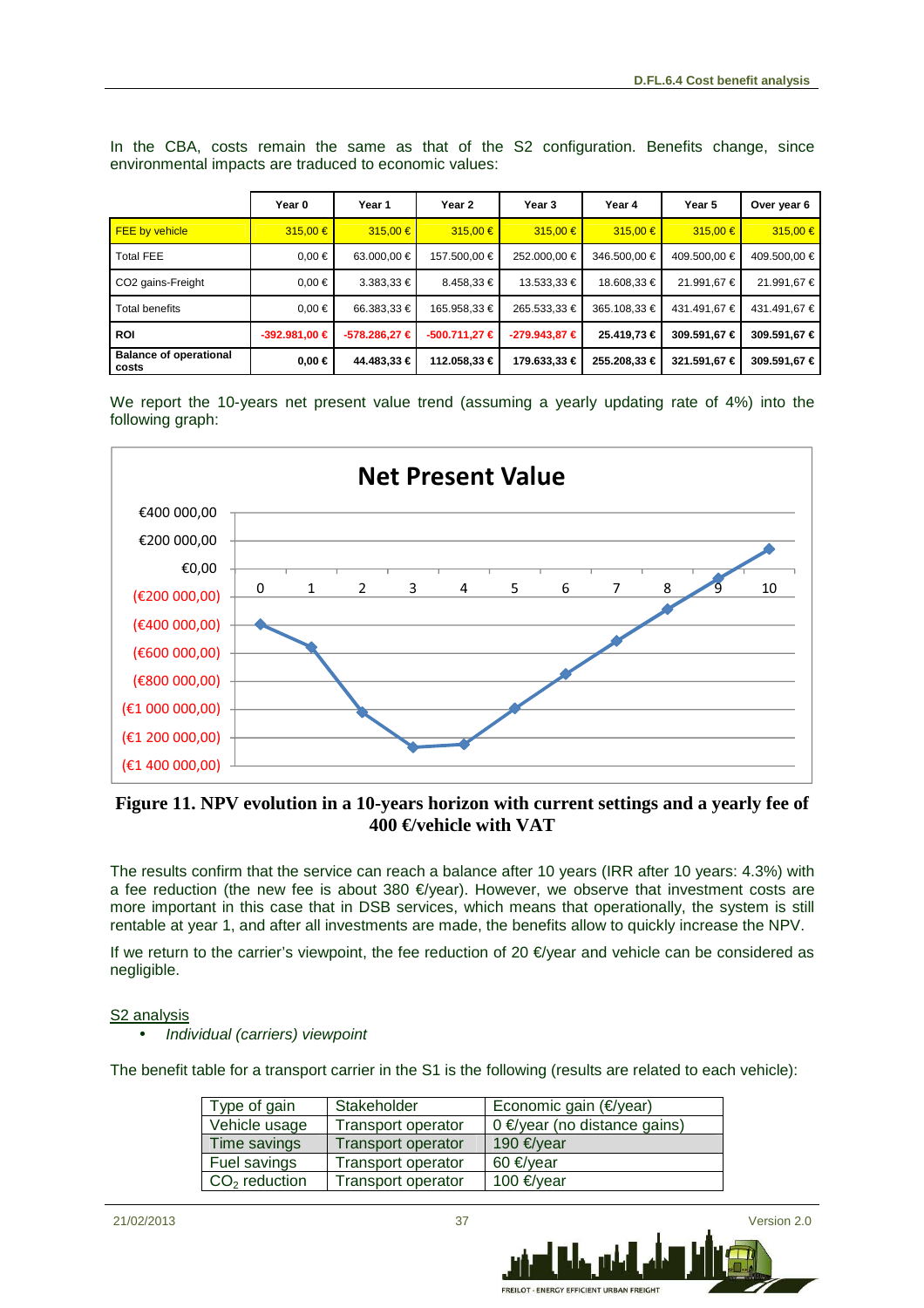#### Total savings  $\parallel$  Transport operator 350  $\epsilon$ /year

In this case, since there are non-negligible investment, operational and maintenance costs, a 10-years classic CBA should be made. However, we observe that benefits are still smaller than operational costs, so making it has no sense: the system, even with socio-economic costs, is not viable.

| Type of cost            | Type of cost | Economic costs       |
|-------------------------|--------------|----------------------|
| Onboard unit            | Investment   | 5000€                |
| Fee                     | Operational  | 400 €/year           |
| Maintenance             | Operational  | 350 €/year           |
| Total investment costs  |              | $5000 \in$           |
| Total operational costs |              | 750 $\epsilon$ /year |

• Collective (Public authorities') viewpoint

From the collective viewpoint, i.e. that of the public authority concerned by the implementation of the EEIC system, costs are those of the economic analysis made above (S2). To the chosen fee, other benefits can be defined, only related to  $CO<sub>2</sub>$  reductions:

- The most important benefit derives from  $CO<sub>2</sub>$  emission gains (NOx estimation is less accurate, so we prefer to not make hypotheses about this pollutant for precaution). To calculate this benefit, we apply the gains individuated for each transport carrier and we aggregate the results taking into account that in reserved lanes are available 24h per day.
- Other benefits (congestion, fuel consumption, social benefits) are not considered since they are difficult to estimate and to consider on public authorities' viewpoint. Fuel consumption of FREILOT vehicles is difficult to be included in a collective analysis, as well as it is for congestion improvements. Moreover, time gains are difficult to be converted into quantitative benefits for public authorities, and security issues should need complementary data that has not been collected due to the difficulty to capture it (number of incidents, nature of incidents).

In the CBA, costs remain the same as that of the S2 configuration. Benefits change, since environmental impacts are traduced to economic values:

|                                     | Year 0            | Year 1        | Year 2            | Year 3            | Year 4       | Year 5       | Over year 6  |
|-------------------------------------|-------------------|---------------|-------------------|-------------------|--------------|--------------|--------------|
| <b>FEE</b> by vehicle               | $325.00 \in$      | $325.00 \in$  | $325.00 \in$      | $325.00 \in$      | $325.00 \in$ | $325.00 \in$ | $325,00$ €   |
| <b>Total FEE</b>                    | $0.00 \in$        | 65.000.00 €   | 162.500,00 €      | 260.000,00 €      | 357.500,00 € | 422.500.00 € | 422.500,00 € |
| CO2 gains-Freight                   | $0.00 \in$        | 11.277.78 €   | 28.194.44 €       | 45.111.11 €       | 62.027.78 €  | 73.305.56 €  | 73.305,56 €  |
| <b>Total benefits</b>               | $0.00 \in$        | 76.277.78 €   | 190.694,44 €      | 305.111,11 €      | 419.527.78 € | 495.805.56 € | 495.805.56 € |
| <b>ROI</b>                          | $-477.050,00 \in$ | -702.902.22 € | $-610.485,56 \in$ | $-341.248.89 \in$ | 29.397,78 €  | 373.905,56 € | 373.905,56 € |
| <b>Balance of operational costs</b> | 0,00 ∈            | 54.377,78 €   | 136.794,44 €      | 219.211,11 €      | 309.627,78 € | 385.905,56 € | 373.905,56 € |

We report the 10-years net present value trend (assuming a yearly updating rate of 4%) into the following graph:



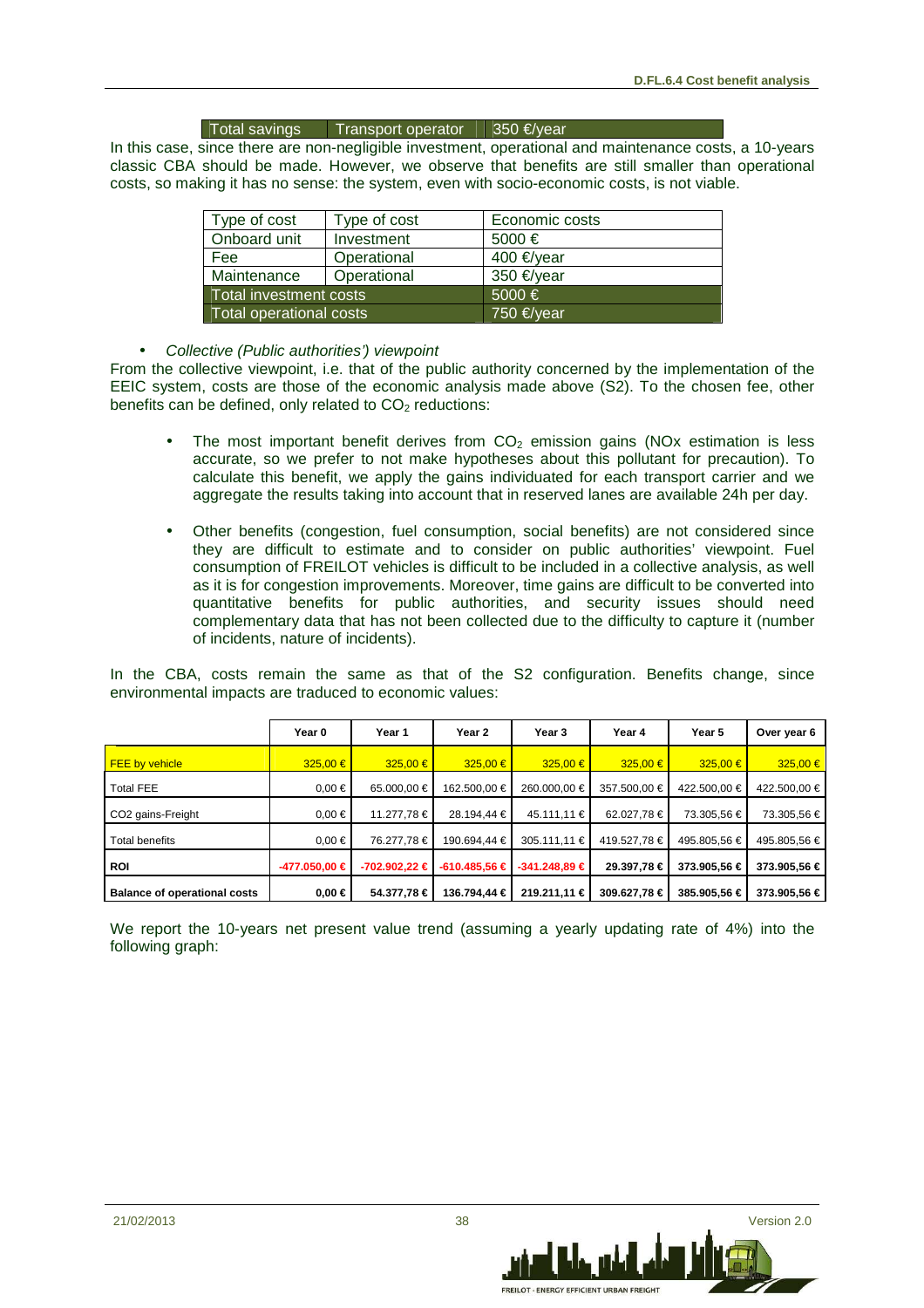

# **Figure 12. NPV evolution in a 10-years horizon with current settings and a yearly fee of 390 €/vehicle with VAT**

The fee can be reduced to 390  $\epsilon$  per vehicle and year, due to the benefits which are higher in reserved lanes, we can assume that freight vehicles can travel all day without a limitation on the number of hours), which is traduced by a monthly fee of  $32,50 \in$  per vehicle.

#### S3 analysis

The benefit table for a transport carrier in the S1 is the following (results are related to each vehicle):

| Type of gain    | Stakeholder               | Economic gain (€/year)            |
|-----------------|---------------------------|-----------------------------------|
| Vehicle usage   | <b>Transport operator</b> | $0 \in$ /year (no distance gains) |
| Time savings    | <b>Transport operator</b> | 125 €/year                        |
| Fuel savings    | <b>Transport operator</b> | 45 €/year                         |
| $CO2$ reduction | <b>Transport operator</b> | 55 €/year                         |
| Total savings   | <b>Transport operator</b> | 225 €/year                        |

In this case, since there are no costs for operators, there is a clear gain of using the system and changing some paths to use green wave lines in order to benefit of those environmental and social benefits.

# • Collective (Public authorities') viewpoint

From the collective viewpoint, i.e. that of the public authority concerned by the implementation of the EEIC system, costs are those of the economic analysis made above (S2). To the chosen fee, other benefits can be defined, only related to  $CO<sub>2</sub>$  reductions:

- The most important benefit derives from  $CO<sub>2</sub>$  emission gains (NOx estimation is less accurate, so we prefer to not make hypotheses about this pollutant for precaution). To calculate this benefit, we apply the gains individuated for each transport carrier and we aggregate the results taking into account that in reserved lanes are available 24h per day.
- Other benefits (congestion, fuel consumption, social benefits) are not considered since they are difficult to estimate and to consider on public authorities' viewpoint. Fuel consumption of FREILOT vehicles is difficult to be included in a collective analysis, as well as it is for congestion improvements. Moreover, time gains are difficult to be converted into quantitative benefits for public authorities, and security issues should need complementary data that has not been collected due to the difficulty to capture it (number of incidents, nature of incidents).

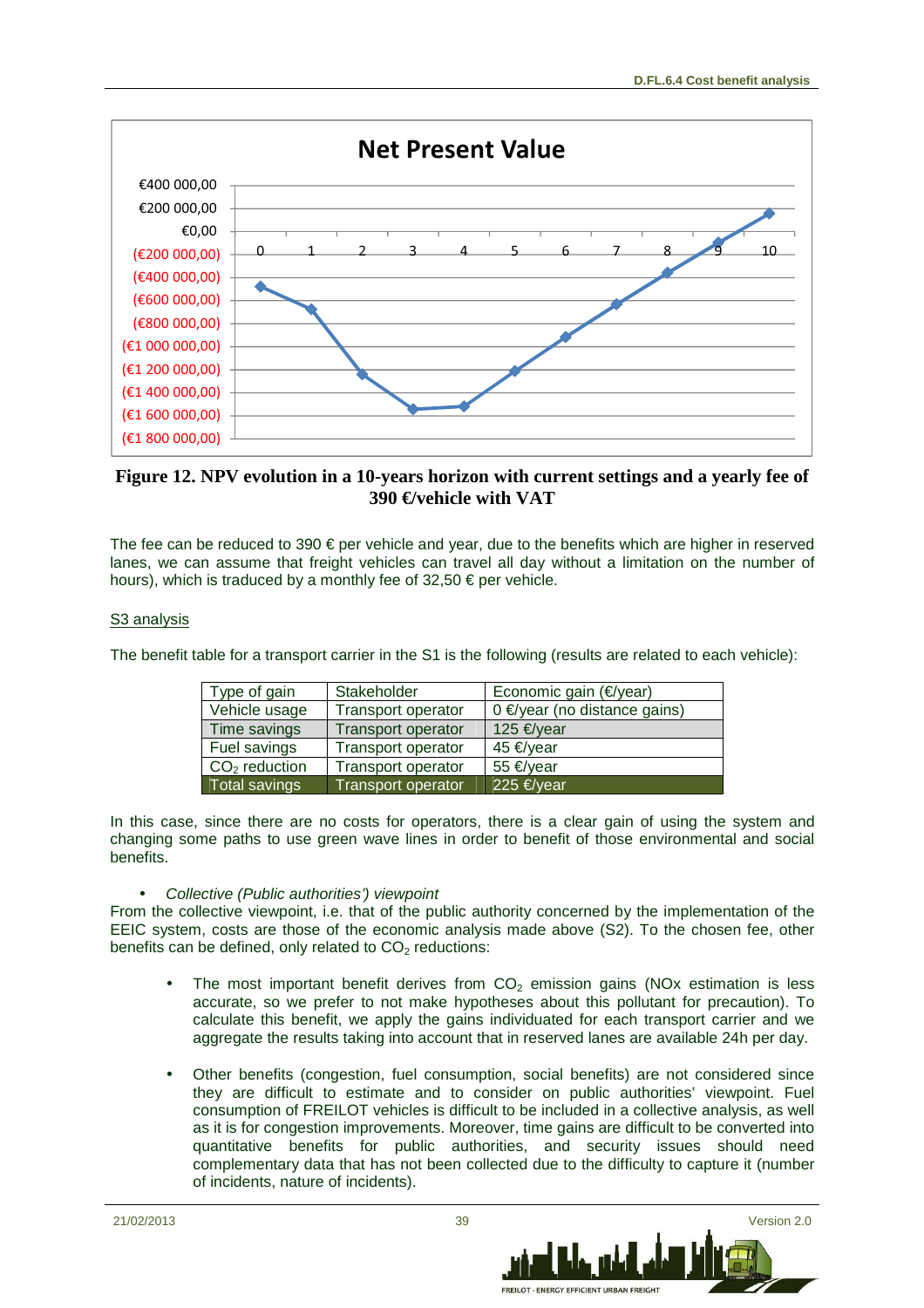|  |  |                                                          |  |  |  | In the CBA, costs remain the same as that of the S3 configuration. Benefits change, since |  |  |
|--|--|----------------------------------------------------------|--|--|--|-------------------------------------------------------------------------------------------|--|--|
|  |  | environmental impacts are traduced to economic values. : |  |  |  |                                                                                           |  |  |

|                                     | Year 0         | Year 1            | Year 2            | Year 3            | Year 4           | Year 5          | Over year 6 |
|-------------------------------------|----------------|-------------------|-------------------|-------------------|------------------|-----------------|-------------|
| Number of Vehicles                  | $\overline{0}$ | 200               | 500               | 800               | 1100             | 1300            | 1300        |
| <b>Total FEE</b>                    | $0.00 \in$     | $0.00 \in$        | $0.00 \in$        | $0.00 \in$        | $0.00 \in$       | $0.00 \in$      | $0.00 \in$  |
| CO2 gains-Freight                   | $0.00 \in$     | 10.685.68 €       | 26.714.19 €       | 42.742.70 €       | 58.771.21 €      | 69.456.89 €     | 69.456.89 € |
| <b>Total benefits</b>               | $0.00 \in$     | 10.685.68 €       | 26.714,19 €       | 42.742.70 €       | 58.771,21 €      | 69.456.89 €     | 69.456.89 € |
| <b>ROI</b>                          | -147.132,56 €  | $-221.226.43 \in$ | $-199.197.91 \in$ | $-132.316,38 \in$ | $-37.008,33 \in$ | 54.456.89 €     | 54.456.89 € |
| <b>Balance of operational costs</b> | 0.00 ∈         | $8.185,68 \in$    | 20.214,19 €       | 32.242.70 €       | 45.271,21 €      | $55.956,89 \in$ | 54.456,89 € |

We report the 10-years net present value trend (assuming a yearly updating rate of 4%) into the following graph:



# **Figure 13. NPV evolution in a 10-years horizon with current settings but no fee (green wave)**

The NPV increases after year 4 although that increase is not enough to compensate the investments. However, a green wave does not need to ask for a fee, so if we consider the service accessible to everybody, the number of trucks using it will increase. Considering that 4000 vehicles remains still a good number taking into account the characteristics of urban goods movement (Routhier, 2002), we propose a second hypothesis of green wave usage:

|                                        | Year 0            | Year 1            | Year 2            | Year 3           | Year 4       | Year 5       | Over year 6  |
|----------------------------------------|-------------------|-------------------|-------------------|------------------|--------------|--------------|--------------|
| Number of Vehicles                     |                   | 500               | 1500              | 2500             | 4000         | 4000         | 4000         |
| <b>Total FEE</b>                       | $0.00 \in$        | $0.00 \in$        | $0.00 \in$        | $0.00 \in$       | $0.00 \in$   | $0.00 \in$   | $0.00 \in$   |
| CO2 gains-Freight                      | $0.00 \in I$      | 26.714.19 €       | 80.142.56 €       | 133.570.94 €     | 213.713.50 € | 213.713.50 € | 213.713.50 € |
| Total benefits                         | $0.00 \in$        | 26.714.19 €       | 80.142.56 €       | 133.570.94 €     | 213.713.50 € | 213.713.50 € | 213.713.50 € |
| <b>ROI</b>                             | $-147.132,56 \in$ | $-205.197.91 \in$ | $-145.769.54 \in$ | $-41.488.14 \in$ | 117.933.96 € | 198.713.50 € | 198.713.50 € |
| <b>Balance of operational</b><br>costs | 0.00 ∈            | 24.214.19 €       | 73.642.56 €       | 123.070.94 €     | 200.213.50 € | 200.213.50 € | 198.713.50 € |

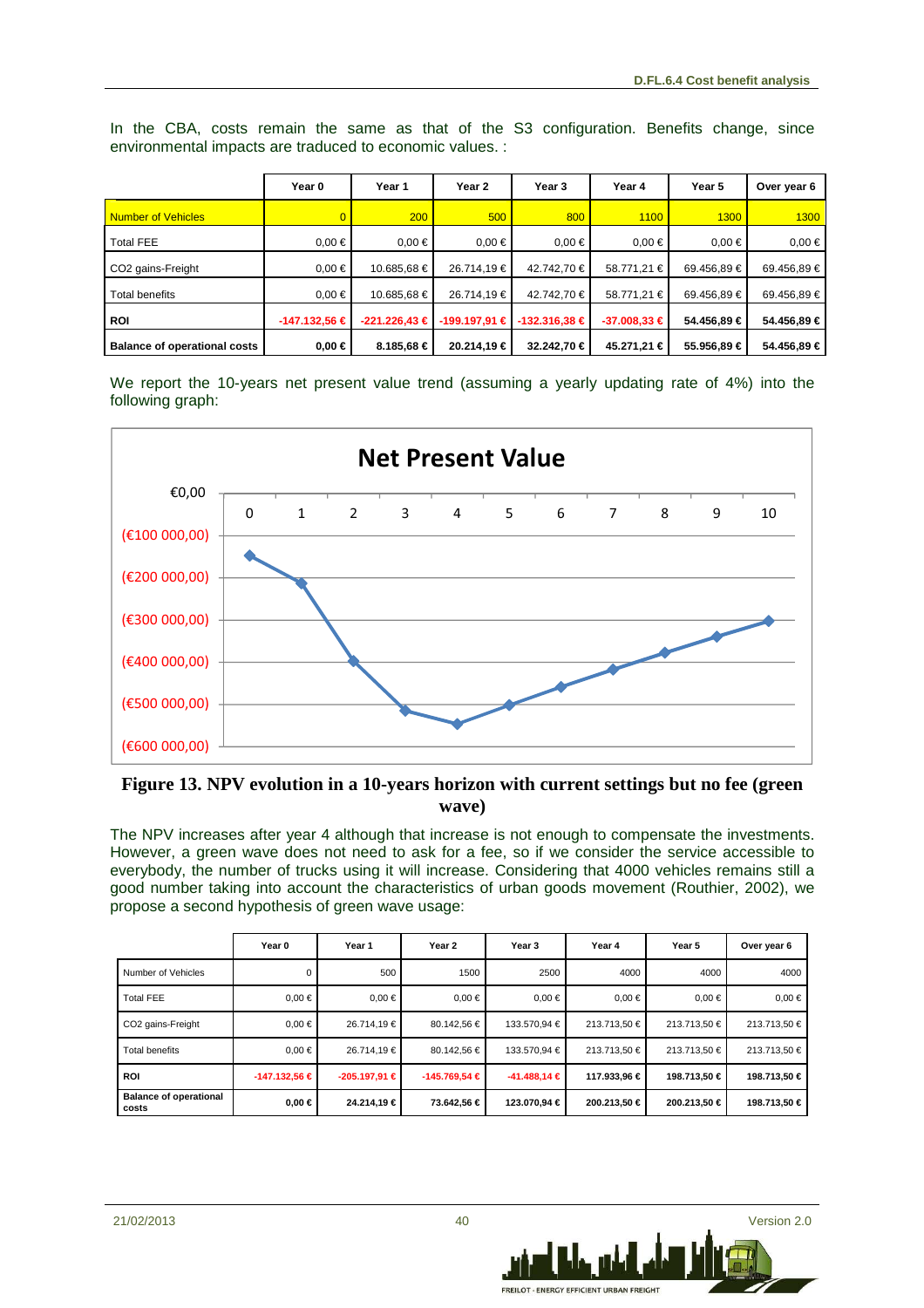

The CBA is then more interesting, since an IRR of more than 50% appears to become with this configuration:

# **Figure 14. NPV evolution in a 10-years horizon with 4000 vehicles using the green wave after year 4.**

Looking at those NPV trends, the green wave seems to be the most suitable system, for both cost and acceptability reasons.

# **3.2.6. Application to other cities**

For EEIC, an analysis by size of city in terms of number of inhabitants is possible. Indeed, we can relate the quantity and quality of access infrastructures to the city size. In other words, the number and characteristics of access roads will be similar for cities of the same category. As seen in the following table, we obtain non-evident results: for small and very big cities, the EEIC systems are very interesting, with 10-years IRRs of over 15%. This is explained by the fact that in small cities only a few intersections need to be equipped, since most of the accesses to the various city areas are covered by a set of 3 to 5 axes. In big cities, a higher investment is needed (about 20-25 axes), but the number of involved vehicles is higher, and the space can be sectored, allowing vehicles to profit the benefits of taking reserved axes.

|                            | Number of Number of    |      |           |            |
|----------------------------|------------------------|------|-----------|------------|
|                            | intersections vehicles |      | Fee       | <b>IRR</b> |
| 100 000 to 500 000 inhab   | 50                     | 500  | $300 \in$ | 15,20%     |
| 500 000 to 1 million inhab | 100                    | 900  | $300 \in$ | 6,20%      |
| 1 to 5 million inhab       | 150                    | 1300 | $300 \in$ | 2,10%      |
| 5 to 10 million inhab      | 250                    | 2000 | $300 \in$ | 17,70%     |

# **Table 7. IRR for different categories of cities**

For medium urban areas, the results are more mitigated, but remain still interesting for cities up to 1 million inhabitants. In order to increase IRRs for cities of 1 to 5 million inhabitants, it is important to target a larger number of trucks, in order to increase the number of systems, or to increase the fee, but this second solution would lead to a decrease of the number of vehicles using the system.

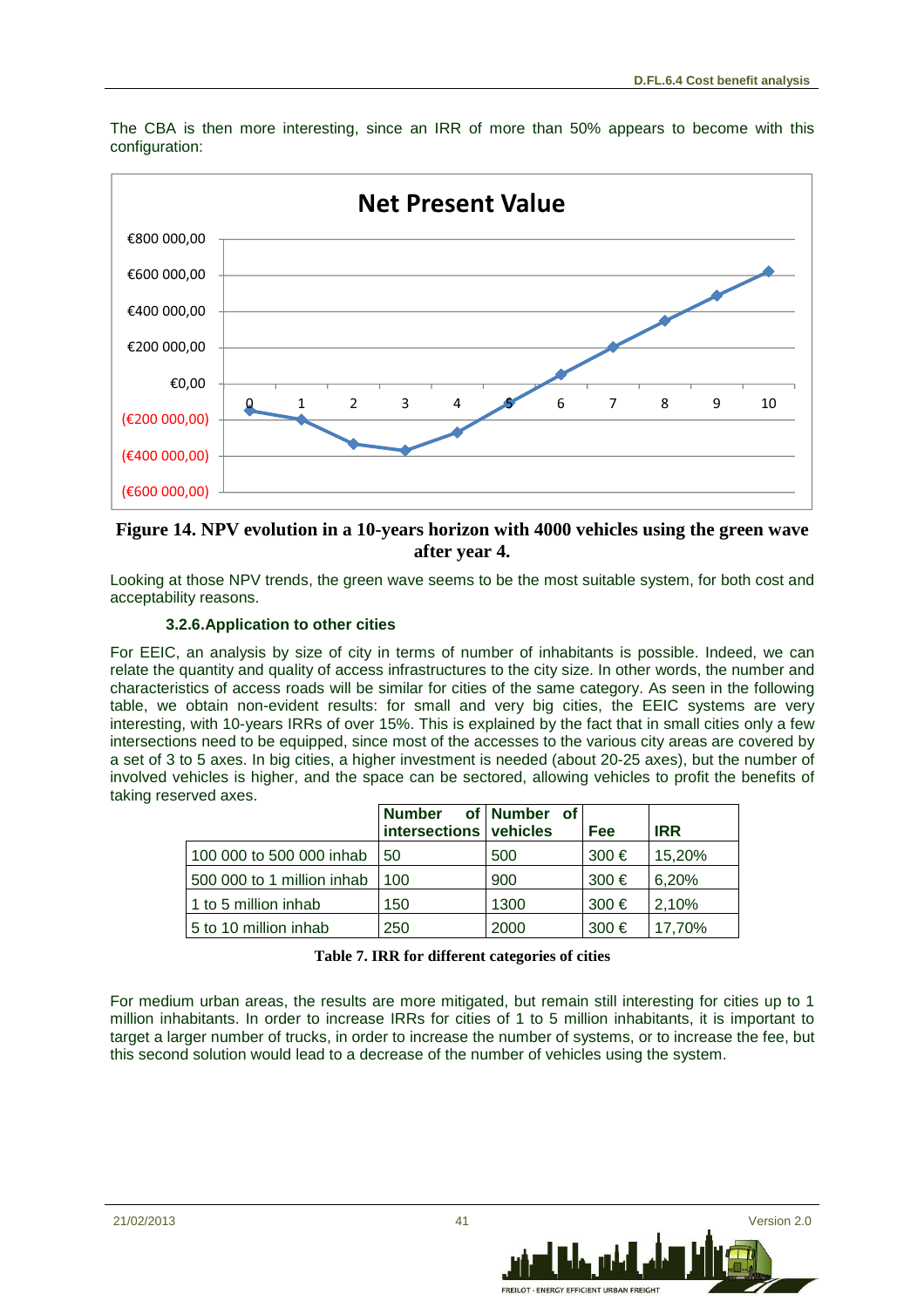# **3.3. In-vehicle systems**

## **3.3.1. Pilot characteristics and evaluation conclusion recalls**

As shown in D.FL. 4.1 (Evaluation methodology) and D.FL. 4.2 (Evaluation results)he in-vehicle systems evaluation has been heterogeneous and presented different test cases with a small number of vehicles each. Moreover, all cities have been covered. The main results of the evaluation are synthesised in below. Note that the interest of in-vehicle systems for the city are seen for vehicles circulating in city centres so the evaluation results have been aggregated to estimate the effects of invehicle systems in such situations.

| <b>Indicator</b>        | <b>AL/SL gains</b> | <b>EDS</b> gains  |                     |
|-------------------------|--------------------|-------------------|---------------------|
|                         |                    | <b>Optimistic</b> | <b>Conservative</b> |
| Fuel consumption (g/km) | 0%                 | 3.6%              | 1.8%                |
| CO2 emissions (g/km)    | $0\%$              | 3.6%              | 1.8%                |

**Table 8. Gains of using in-vehicle systems. Results extrapolated from evaluation conclusions** 

#### **3.3.2. Scenario characteristics and hypotheses**

In the Cost Benefit Analysis, two possibilities are tested:

- S1: EDS device
- S2: AL/SL device.

To set the scenarios on the same basis in order to allow a comparison between them, each scenario will be defined on a hypothetic city, in which we assume a progressive development of the system to have 1300 vehicles with in-vehicle systems. The deployment assumptions are the following:

Year 1: 1 city, 200 vehicles. Year 2: 1 city, 300 vehicles. Year 3: 1 city, 300 vehicles. Year 4: 1 city, 300 vehicles. Year 5: 1 city, 200 vehicles. TOTAL: 1 city, 1300 vehicles.

Moreover, no infrastructural investments are required from the cities.

# **3.3.3. Cost-benefit analysis**

First, an only economic cost-benefit analysis is made. In all three situations, two estimations are made. A 10-years forecasting analysis is made, first with basic hypotheses defined by the vehicle manufacturer (Volvo) then a second analysis is made changing the various service settings to find the best service configuration to result on a rentable system.

#### S1 analysis

In this scenario we focus on vehicle manufacturer's viewpoint. The main hypotheses are the following: Investment costs:

- Back office: No back office investment costs are supposed, since this system can be assimilated to other telematics options of a vehicle.
- Infrastructure and civil works: Not applied.

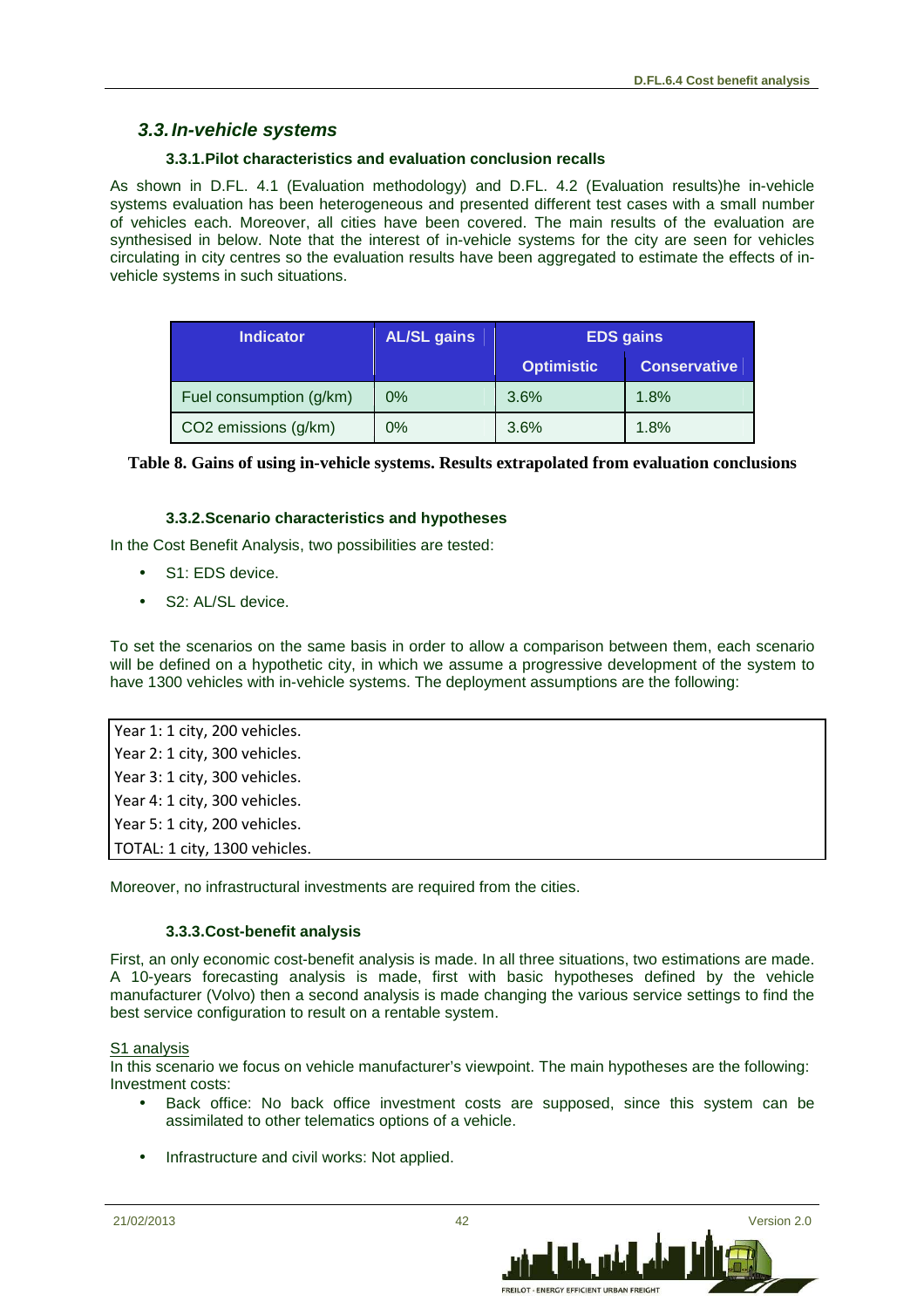- On board unit investment: a commercial solution is supposed, and it is supposed to be paid by the transport carrier. Since the system is not commercial, an investment cost for developing it is assumed.
- On board unit production: each unit has a unitary cost that is taken into account.

Operational costs

- Back office: we suppose back office functional costs are assimilated to other telematics services and can be considered as negligible.
- Enforcement: Not applied.
- On board unit: costs estimated by vehicle manufacturer (Volvo) per vehicle, assumed by the transport carriers.

The hypotheses concerning the deployment of in-vehicle systems are the following:

|                 |     |     |            |              |      | Year 0   Year 1   Year 2   Year 3   Year 4   Year 5   Year 6+ |
|-----------------|-----|-----|------------|--------------|------|---------------------------------------------------------------|
| Number of units | 200 | 500 | <b>800</b> | $\vert$ 1100 | 1300 | 1300                                                          |

In the following table we can see the costs and direct benefits for the vehicle manufacturer:

|                                                   | <b>Volvo - INVESTMENT COSTS</b> |                |             |             |             |             |             |  |  |  |  |  |
|---------------------------------------------------|---------------------------------|----------------|-------------|-------------|-------------|-------------|-------------|--|--|--|--|--|
|                                                   | <b>AFFECTED ACTOR</b>           | Year 0         | Year 1      | Year 2      | Year 3      | Year 4      | Year 5      |  |  |  |  |  |
| <b>BACK OFFICE - INITIAL</b><br><b>INVESTMENT</b> | Manufacturer                    | 500 000,00 €   | $0,00 \in$  | $0,00 \in$  | $0,00 \in$  | 0,00E       | $0,00 \in$  |  |  |  |  |  |
| ON BOARD UNIT INVESTMENT                          | Manufacturer                    | 4 500 000.00 € | $0.00 \in$  | $0.00 \in$  | $0.00 \in$  | $000 \in$   | $0,00 \in$  |  |  |  |  |  |
| ON BOARD UNIT PRODUCTION                          | Manufacturer                    | $0.00 \in$     | 40 000.00 € | 60 000.00 € | 60 00000 €  | 60 000.00 € | 40 000.00 € |  |  |  |  |  |
| <b>TOTAL</b>                                      |                                 | 5 000 000,00 € | 40 000.00 € | 60 000,00 € | 60 000,00 € | 60 000.00 € | 40 000,00 € |  |  |  |  |  |

|                                     | <b>Volvo - OPERATIONAL COSTS</b> |            |             |                   |             |             |             |  |  |  |  |  |
|-------------------------------------|----------------------------------|------------|-------------|-------------------|-------------|-------------|-------------|--|--|--|--|--|
|                                     | <b>AFFECTED ACTOR</b>            | Year 0     | Year 1      | Year <sub>2</sub> | Year 3      | Year 4      | Year 5      |  |  |  |  |  |
| <b>BACK OFFICE FUNCTIONAL COSTS</b> | Manufacturer                     | $0.00 \in$ | $0.00 \in$  | $0.00 \in$        | $0.00 \in$  | $0.00 \in$  | $0,00 \in$  |  |  |  |  |  |
| <b>ENFORCEMENT</b>                  | Manufacturer                     | $0.00 \in$ | $0.00 \in$  | $0.00 \in$        | $0.00 \in$  | $0.00 \in$  | $0,00 \in$  |  |  |  |  |  |
| <b>BACK OFFICE MAINTENANCE</b>      | Manufacturer                     | $0.00 \in$ | 20 000.00 € | 30 000.00 €       | 30 000.00 € | 30 000.00 € | 20 000.00 € |  |  |  |  |  |
| <b>TOTAL</b>                        |                                  | $0,00 \in$ | 20 000.00 € | 30 000,00 €       | 30 000.00 € | 30 000.00 € | 20 000.00 € |  |  |  |  |  |

As for DSB and EEIC, the first analysis seeks to find the minimum income the system needs to be economically viable. In this case, two incomes are defined: a yearly fee of 240 € (with VAT) per vehide (to ensure the service) and a technological price of 3 500 000  $\epsilon$  (without VAT) for commercialising the system.

| Year 0 | Year 1 | Year 2 | Year 3 | Year 4 | Year 5 | Over year 6 |  |
|--------|--------|--------|--------|--------|--------|-------------|--|
|--------|--------|--------|--------|--------|--------|-------------|--|

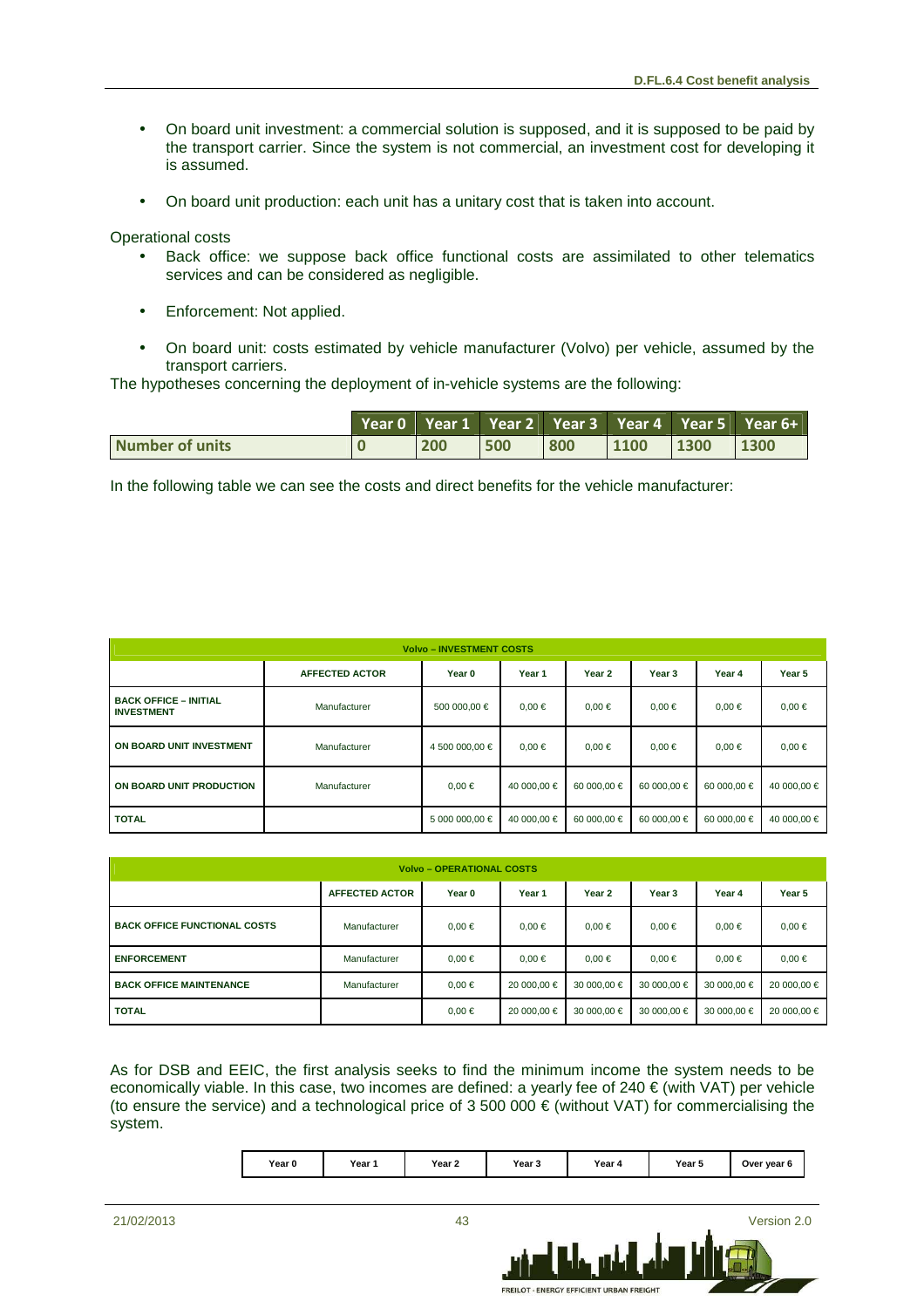| Number of Vehicles                                           | 0               | 200            | 500             | 800             | 1100           | 1300             | 1300         |
|--------------------------------------------------------------|-----------------|----------------|-----------------|-----------------|----------------|------------------|--------------|
| <b>Investment COST</b>                                       | 5 000 000,00 €  | 40 000,00 €    | 60 000,00 €     | 60 000,00 €     | 60 000,00 €    | 40 000,00 €      | 40 000,00 €  |
| <b>Operational COST</b>                                      | $0,00 \in$      | 20 000,00 €    | 30 000,00 €     | 30 000,00 €     | 30 000,00 €    | 20 000,00 €      | 20 000,00 €  |
| <b>Total COST</b>                                            | 5 000 000,00 €  | 60 000,00 €    | 90 000,00 €     | 90 000,00 €     | 90 000,00 €    | 60 000,00 €      | 60 000,00 €  |
| Investment COST by vehicle                                   | n.a.            | 25 000,00 €    | 80,00 €         | 75,00 €         | 54,55 €        | 46,15 €          | 30,77€       |
| Operational COST by vehicle                                  | n.a.            | 100.00 €       | 60,00 €         | 37,50 €         | 27,27€         | 15,38 €          | 15,38 €      |
| <b>Total COST by vehicle</b>                                 | n.a.            | 25 100,00 €    | 140,00 €        | 112,50 €        | 81,82 €        | 61,54 €          | 46,15 €      |
| Price of the system                                          | 3 500,00 €      | 3 500,00 €     | 3 500,00 €      | 3 500,00 €      | 3 500,00 €     | 3 500,00 €       | 3 500,00 €   |
| FEE by vehicle                                               | 200,00 €        | 200,00 €       | 200,00 €        | 200,00 €        | 200,00 €       | 200,00 €         | 200,00 €     |
| <b>Total FEE</b>                                             | $0,00 \in$      | 740 000,00 €   | 1 150 000,00 €  | 1 210 000,00 €  | 1 270 000,00 € | 960 000,00 $\in$ | 260 000,00 € |
| <b>Balance of cumulated total</b><br>costs                   | $-5000000000$ € | $-428000000$ € | -3 200 000,00 € | $-2080000000$ € | $-900000,00€$  | $-20000,00 \in$  | 180 000,00 € |
| <b>Balance</b><br>of<br>operational<br>costs (for each year) | $0,00 \in$      | 720 000,00 €   | 1 120 000,00 €  | 1 180 000,00 €  | 1 240 000,00 € | 940 000,00 $\in$ | 240 000,00 € |

We report the 10-years net present value trend (assuming a yearly updating rate of 4%) into the following graph:



**Figure 15. NPV evolution in a 10-years horizon with current settings** 

The difference with respect to other systems arises on the initial investment of the system, which is very big, but is balanced by the introduction of equipped vehicles. In the current configuration, vehicles are equipped the first 5 years, but we should introduce more vehicles even in the other 5 years.

# S2 analysis

In this situation we consider the AL/SL system. In the following table we can see the costs and direct benefits for the automotive manufacturer:

| <b>Volvo - INVESTMENT COSTS</b>                   |                       |            |            |            |                   |            |            |  |
|---------------------------------------------------|-----------------------|------------|------------|------------|-------------------|------------|------------|--|
|                                                   | <b>AFFECTED ACTOR</b> | Year 0     | Year 1     | Year 2     | Year <sub>3</sub> | Year 4     | Year 5     |  |
| <b>BACK OFFICE - INITIAL</b><br><b>INVESTMENT</b> | Manufacturer          | $0,00 \in$ | $0,00 \in$ | $0,00 \in$ | $0,00 \in$        | $0,00 \in$ | $0,00 \in$ |  |

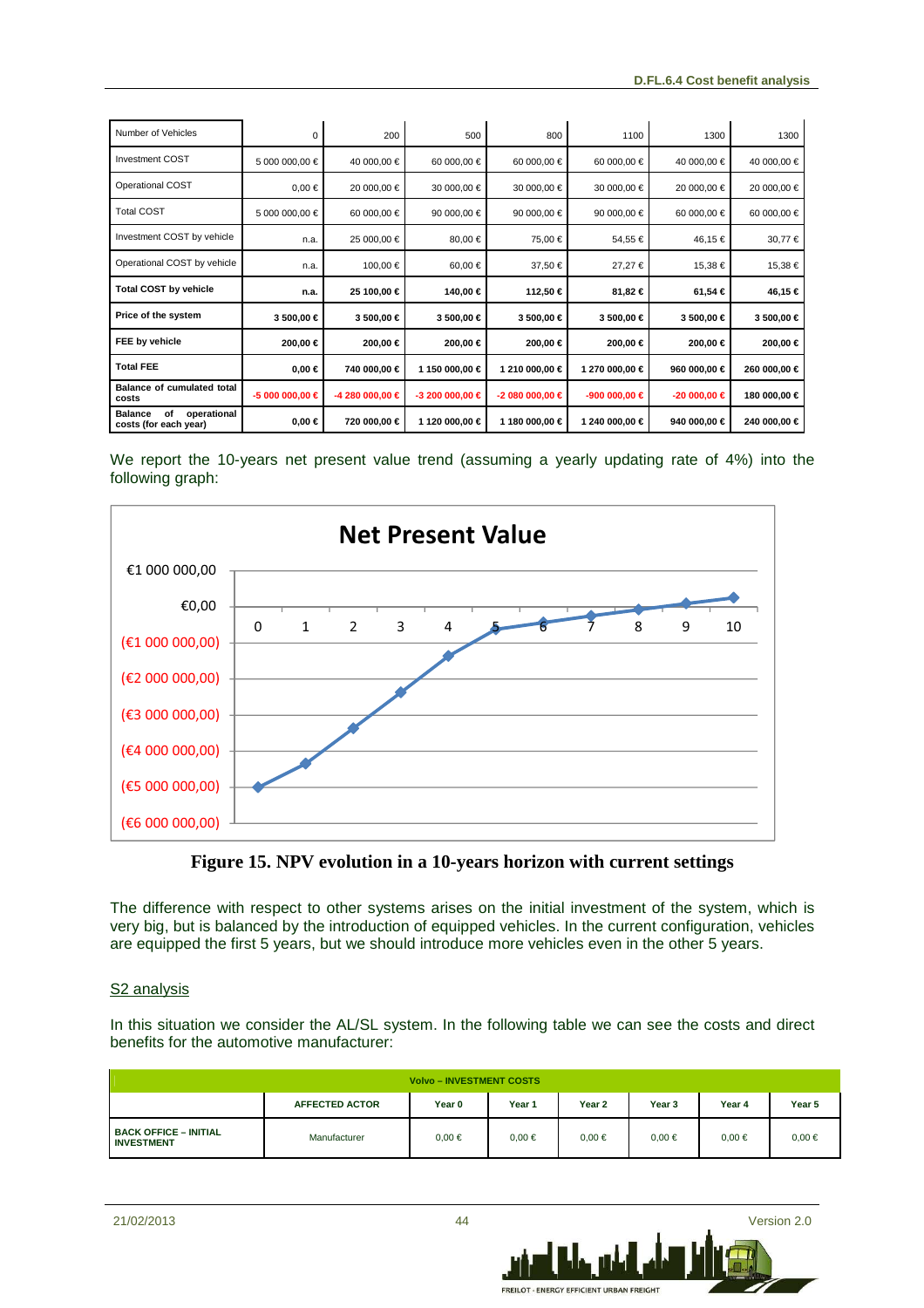| ON BOARD UNIT INVESTMENT         | Manufacturer        | 5 000 000,00 € | $0.00 \in$       | $0.00 \in$      | $0.00 \in$   | $0.00 \in$      | $0,00 \in$     |
|----------------------------------|---------------------|----------------|------------------|-----------------|--------------|-----------------|----------------|
| ON BOARD UNIT PRODUCTION         | <b>Manufacturer</b> | $0,00 \in$     | 300 000,00 $\in$ | $450000.00 \in$ | 450 000,00 € | $450000.00 \in$ | $30000000 \in$ |
| <b>ADVERTISING AND PUBLICITY</b> | City                | $0.00 \in$     | $0.00 \in$       | $0.00 \in$      | $0.00 \in$   | $0.00 \in$      | $0,00 \in$     |
| <b>TOTAL</b>                     |                     | 5 000 000,00 € | 300 000.00 €     | 450 000.00 €    | 450 000,00 € | 450 000,00 €    | 300 000,00 €   |

| <b>Volvo - OPERATIONAL COSTS</b>                                                  |              |            |             |             |             |             |             |  |  |
|-----------------------------------------------------------------------------------|--------------|------------|-------------|-------------|-------------|-------------|-------------|--|--|
| Year 5<br><b>AFFECTED ACTOR</b><br>Year 0<br>Year 1<br>Year 2<br>Year 4<br>Year 3 |              |            |             |             |             |             |             |  |  |
| <b>BACK OFFICE FUNCTIONAL COSTS</b>                                               | Manufacturer | $0.00 \in$ | $0.00 \in$  | $0.00 \in$  | $0.00 \in$  | $0.00 \in$  | $0.00 \in$  |  |  |
| <b>ENFORCEMENT</b>                                                                | Manufacturer | $0.00 \in$ | $0.00 \in$  | $0.00 \in$  | $0.00 \in$  | $0.00 \in$  | $0,00 \in$  |  |  |
| <b>BACK OFFICE MAINTENANCE</b>                                                    | Manufacturer | $0.00 \in$ | 30 000.00 € | 45 000.00 € | 45 000.00 € | 45 000.00 € | 30 000.00 € |  |  |
| <b>TOTAL</b>                                                                      |              | $0.00 \in$ | 30 000.00 € | 45 000.00 € | 45 000.00 € | 45 000.00 € | 30 000.00 € |  |  |

As for S1, the first analysis seeks to find the minimum incomes the system needs to be economically rentable. In this case, the prices are higher to those of EDS: a yearly fee of 360 € (with VAT) per vehicle (to ensure the service) and a technological price of 4 200 000  $\epsilon$  (without VAT).

|                                                        | Year $0$           | Year <sub>1</sub> | Year 2          | Year <sub>3</sub> | Year <sub>4</sub> | Year 5         | Over year 6      |
|--------------------------------------------------------|--------------------|-------------------|-----------------|-------------------|-------------------|----------------|------------------|
| Number of Vehicles                                     | 0                  | 200               | 500             | 800               | 1100              | 1300           | 1300             |
| <b>Investment COST</b>                                 | 5 000 000,00 €     | 300 000,00 €      | 450 000,00 €    | 450 000,00 €      | 450 000,00 €      | 300 000,00 €   | 300 000,00 €     |
| <b>Operational COST</b>                                | $0.00 \in$         | 30 000.00 €       | 45 000.00 €     | 45 000.00 €       | 45 000.00 €       | 30 000.00 €    | 30 000,00 €      |
| <b>Total COST</b>                                      | 5 000 000.00 €     | 330 000.00 €      | 495 000,00 €    | 495 000,00 €      | 495 000,00 €      | 330 000,00 €   | 330 000,00 €     |
| Investment COST by vehicle                             | n.a.               | 25 000.00 €       | 600.00€         | 562,50€           | 409.09€           | 346,15€        | 230,77€          |
| Operational COST by vehicle                            | n.a.               | 150,00 €          | 90,00 €         | 56,25€            | 40,91€            | 23,08€         | 23,08 €          |
| <b>Total COST by vehicle</b>                           | n.a.               | 25 150.00 €       | 690,00 €        | 618,75 €          | 450.00 €          | 369,23 €       | 253,85 €         |
| Price of the system                                    | 4 200,00 €         | 4 200,00 €        | 4 200,00 €      | 4 200,00 €        | 4 200,00 €        | 4 200,00 €     | 4 200,00 €       |
| FEE by vehicle (without VAT)                           | 300,00€            | 300,00 €          | 300,00€         | 300,00€           | 300,00€           | 300,00€        | 300,00€          |
| <b>Total FEE</b>                                       | $0.00 \in$         | 900 000.00 €      | 1410 000.00€    | 1 500 000.00 €    | 1 590 000.00 €    | 1 230 000.00 € | 390 000.00 €     |
| Balance of cumulated total<br>costs                    | $-5000000000$      | -4 130 000,00     | -3 065 000.00 € | $-2060000.00 \in$ | $-965000.00 \in$  | -215 000,00 €  | $-155000.00 \in$ |
| <b>Balance of operational</b><br>costs (for each year) | $-5000000000$<br>€ | 870 000,00 €      | 1 365 000,00 €  | 1455 000,00 €     | 1 545 000,00 €    | 1 200 000,00 € | 360 000,00 €     |

We report the 10-years net present value trend (assuming a yearly updating rate of 4%) into the following graph:



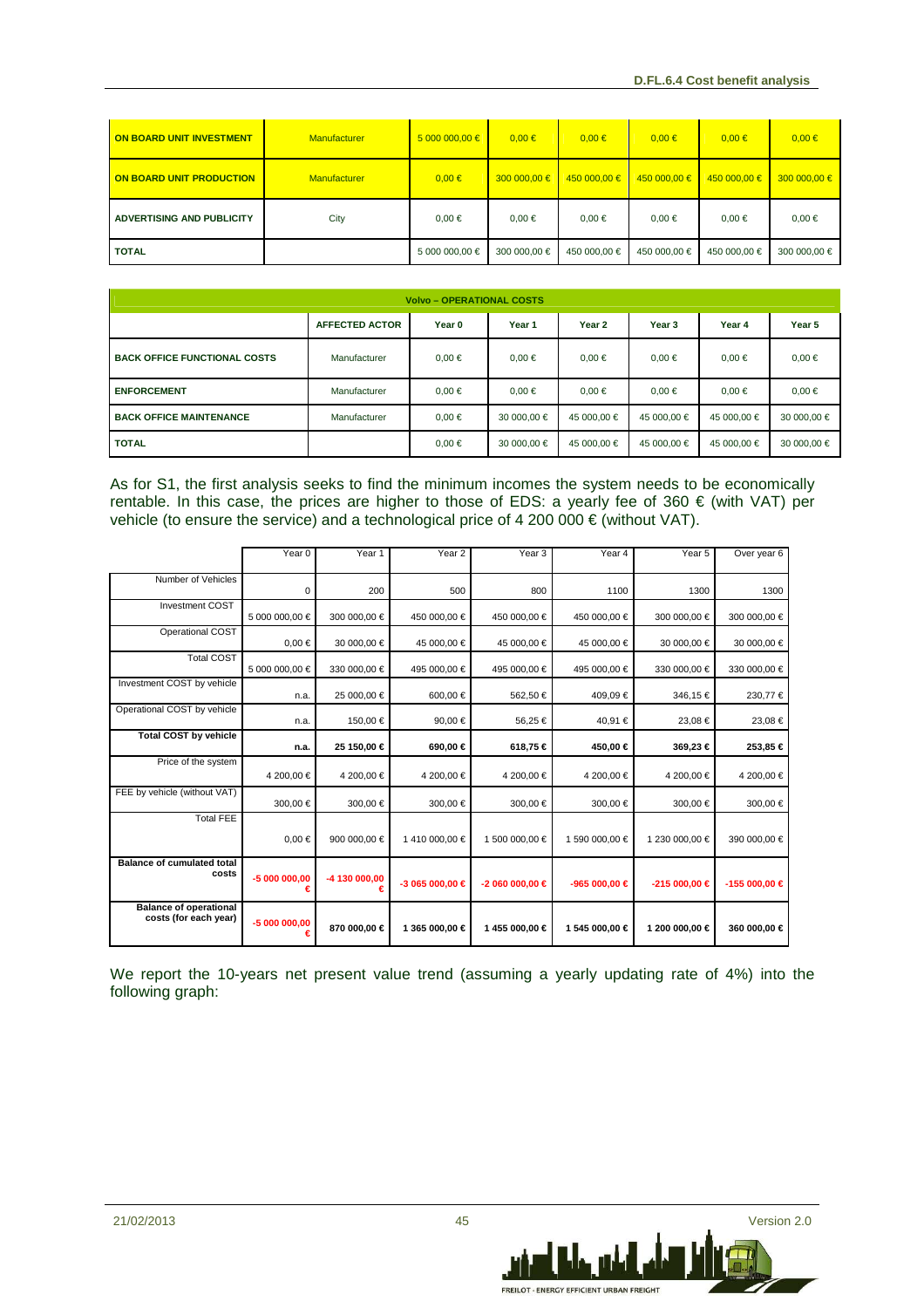



The results are very close to those of S1, but the needed incomes are higher.

# **3.3.4. Sensitivity analysis**

Once a suitable scenario is selected (in this case, S2 with best configurations) it is important to test the sensitivity of the different variables. For this reason, we make a second simulation changing the values of each group of variables. We assume a margin of 10% in cost estimations, i.e. we consider that each group of costs is increased or decreased by 10%, either investment (infrastructure and civil works, on board unit acquisition, advertising) or operational (enforcement, back office maintenance, infrastructure maintenance). Other costs like back office investment or on board unit maintenance are very small with respect to the total costs, so their effects can be considered as negligible.

| $+10%$                                | <b>Total Costs</b> | <b>Benefits</b> | $B-C$       | 10 years IRR |
|---------------------------------------|--------------------|-----------------|-------------|--------------|
| <b>Initial Situation</b>              | 5490 000€          | 6 630 000 €     | 256 132€    | 4.7%         |
| <b>Invesment Cost</b>                 |                    |                 |             |              |
| <b>BACK-OFFICE INITIAL INVESTMENT</b> | 5 540 000 €        | 6 630 000 €     | 206 132€    | 3.7%         |
| ON BOARD UNIT INVESTMENT              | 5 940 000 €        | 6 630 000€      | $-193867$ € | $-3.3%$      |
| ON BOARD UNIT PRODUCTION              | 5 516 000€         | 6 630 000 €     | 232 988 €   | 4.2%         |
| <b>Operational Cost</b>               |                    |                 |             |              |
| <b>BACK OFFICE MAINTENANCE</b>        | 5 513 000 €        | 6 630 000 €     | 237 242 €   | 4.3%         |
|                                       |                    |                 |             |              |
|                                       |                    |                 |             |              |
| $-10%$                                | <b>Total Costs</b> | <b>Benefits</b> | $B-C$       | 10 years IRR |
| <b>Initial Situation</b>              | 5490 000€          | 6 630 000 €     | 256 132 €   | 4.7%         |
| <b>Invesment Cost</b>                 |                    |                 |             |              |
| <b>BACK-OFFICE INITIAL INVESTMENT</b> | 5440 000€          | 6 630 000 €     | 306 132 €   | 5.6%         |
| ON BOARD UNIT INVESTMENT              | 5 040 000€         | 6 630 000€      | 706 132€    | 14%          |
| ON BOARD UNIT PRODUCTION              | 5464 000€          | 6 630 000 €     | 279 276 €   | 5.1%         |
| <b>Operational Cost</b>               |                    |                 |             |              |



21/02/2013 46 Version 2.0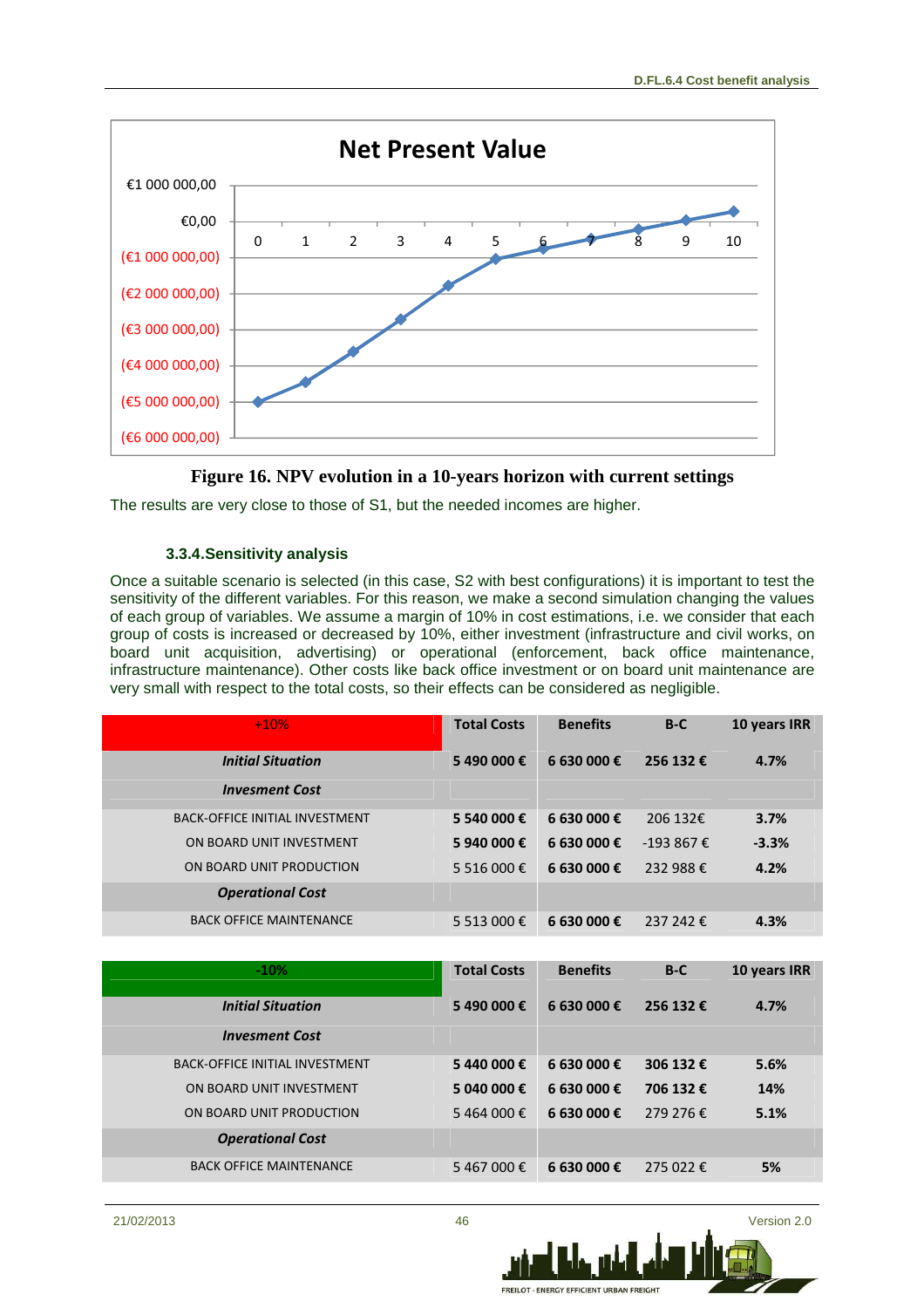The most sensible variable is on board unit investment. However, this variable can be related to the total estimated number of sold units (not communicated by the manufacturer), to its sensitivity can decrease.

# **3.3.5. Application to other cities**

In-vehicle systems are not specifically conceived for urban context, since they have been conceived and designed to be implemented on long haul trucks, and urban vehicles are in general small and medium trucks (mainly 3.5T, 9T. or 12 to 19T.). Although the acceleration and speed limiters (AL and SL) could be applied to urban context, their maturity has not been reached and the small (even negligible benefits) implies an almost zero impact in practice. Moreover, the calibration of limitation zones depends strongly on the city physical characteristics and its involvement (surface of the area, number of zones). Furthermore, the conclusions of the evaluation do not give enough elements to transpose such results to other cities (see deliverable D.FL. 4.2 Evaluation Results), so a further evaluation should be needed to make a correct transposition and transferability framework to different cities. For that reason, and showing the negligible impact of the system for a relatively big city, the analysis on cities of other sizes is difficult to make for AL and SL. In any case, if we quickly transpose such elements to a small city (less than 500 000 inhabitants), the results of the CBA are quite similar. The case of big cities is more critical, since a big number of zones are needed and it is needed to ensure the correct utilization of the system, which consequences are unfortunately not clear from the evaluation results.

| Inhabitants             | Total nbr of km Nbr |          | of System     | Individual<br>benefits |
|-------------------------|---------------------|----------|---------------|------------------------|
|                         |                     | vehicles | manager's IRR | (per vehicle and year) |
| Less than 100 000       | 150                 | 1300     | 2.20%         | $53 \in$               |
| 100 to 500 000          | 100                 | 1300     | 2.20%         | Negligible             |
| 500 000 to 1 million 60 |                     | 1300     | 2.20%         | Negative               |
| 1 to 3 million          | 75                  | 1300     | 2.20%         | Negligible             |

| .                      |     |          | <u>.</u>      | .                      |
|------------------------|-----|----------|---------------|------------------------|
|                        |     | vehicles | manager's IRR | (per vehicle and year) |
| ess than 100 000       | 150 | 1300     | 2.20%         | $53 \in$               |
| 00 to 500 000          | 100 | 1300     | 2.20%         | Negligible             |
| 00 000 to 1 million 60 |     | 1300     | 2.20%         | Negative               |
| to 3 million           | 75  | 1300     | 2.20%         | Negligible             |
|                        |     |          |               |                        |

Concerning EDS, the system can have different impacts with respect to the city size (in inhabitants) as shown in the following table:

| Inhabitants             | Total nbr of km Nbr |          | of System     | <b>Individual</b><br>benefits |
|-------------------------|---------------------|----------|---------------|-------------------------------|
|                         |                     | vehicles | manager's IRR | (per vehicle and year)        |
| Less than 100 000       | 150                 | 1300     | 4.70%         | 585 €                         |
| 100 to 500 000          | 100                 | 1300     | 4.70%         | 390 €                         |
| 500 000 to 1 million 60 |                     | 1300     | 4.70%         | 210€                          |
| $1$ to 3 million        | 75                  | 1300     | 4.70%         | 260 €                         |

# **Table 10. Application of EDS to different cities**

The two first categories of cities are small, that have to be considered on the logic of regional or national distribution schemes. In this case, the urban parts are not concentrated by spread on a multipolar network. However, since the network logic is followed, the system has its best performance, allowing to earn about 590  $\epsilon$  per vehicle and year. This confirms the scope of the system, which has to be inserted on at least regional routes (the benefits for urban medium and large areas are more mitigated because of the urban specificity of the context. In any case, the simulations are made with the same CBA method and the same number of systems and vehicles, which leads to the same IRR. However, in the two first cases we can assume that the stakeholder is regional or departmental, and in the other two it is urban.

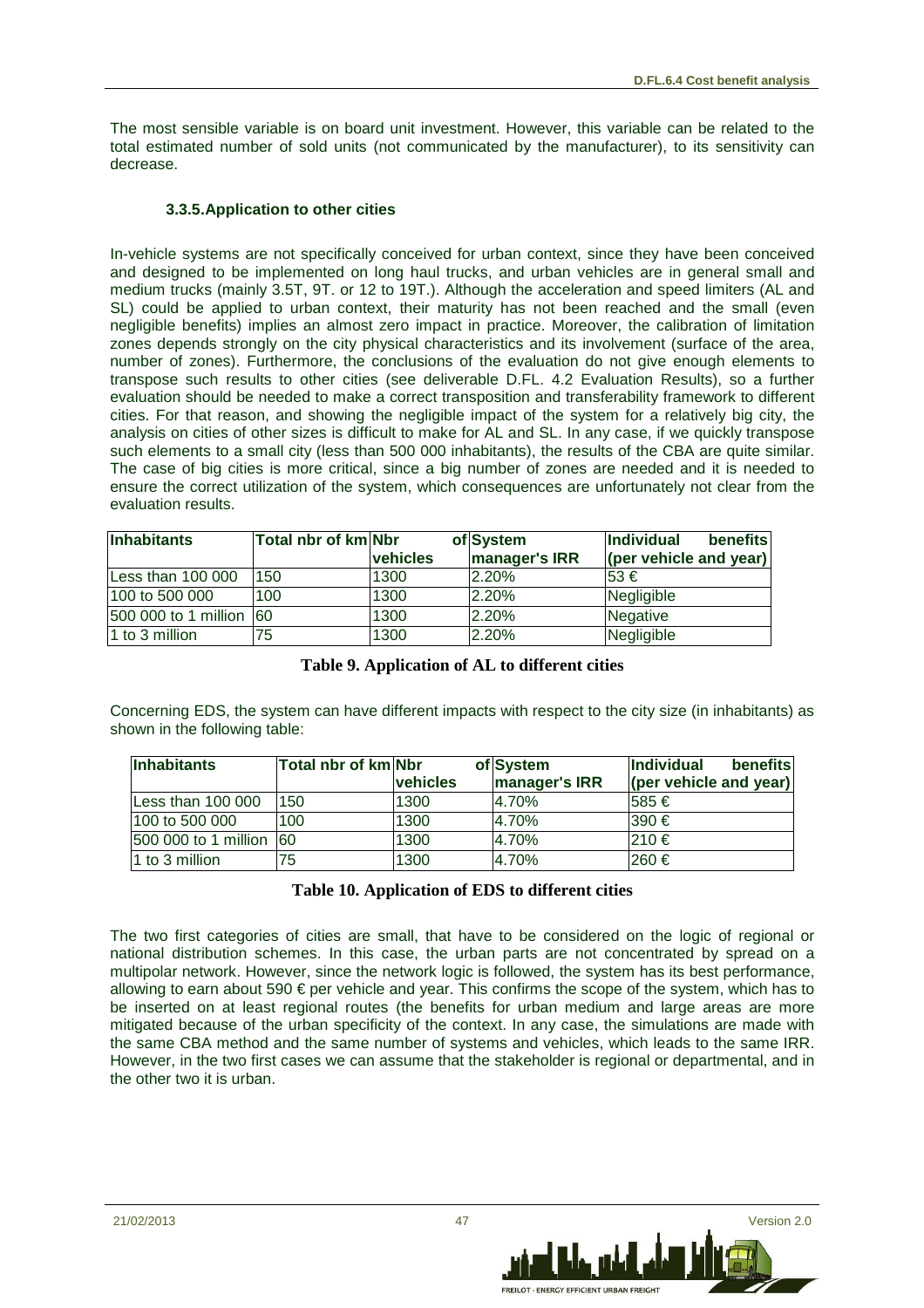# **4. General Conclusions**

The CBA shows how and under which conditions each system can work and be justified by both public authorities and transport carriers. DSB can be useful in central congested areas, but they need to constitute a network to make an important benefit to transport carriers (mainly due to time gains) and the urban collectives (mainly for CO2 emission gains due to traffic improvements. Cooperative EEIC systems seem useful if combining them with reserved lines, but are expensive for transport carriers. More interesting are green waves, which benefits can be obtained by trucks and some cars without individual costs, and small collective costs. In-vehicle systems gains are small, and their evaluation seems to be improved before concluding.

# **4.1. Combined scenarios**

Since EEIC and DSB are complementary and difficult to integrate at infrastructural or on board unit levels, we can assume that both costs and benefits can be obtained by addition. Concerning in-vehicle systems, a synergy with EEIC can be found for on-board units (manly for GPS devices) which can make the EEIC costs decrease, mainly for on-board investment. However, the overall benefits are difficult to be estimated since no joint evaluation results have been significant. Concerning DSB and in-vehicle systems, no interactions or synergies can be found between them, so costs and benefits can be also obtained by addition.



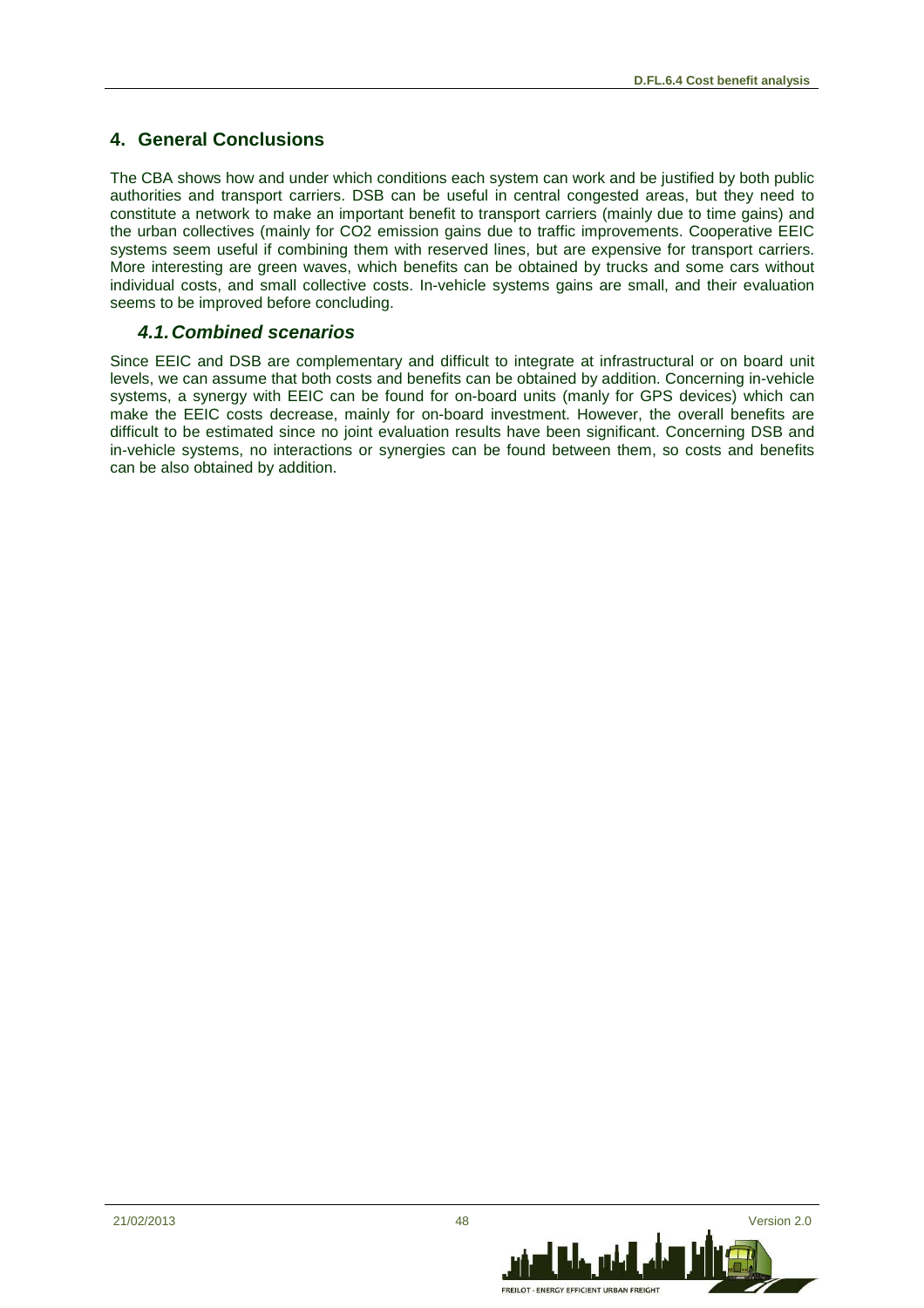# **5. Bibliography**

- [1] Bonnafous, A., abourin, E. (1995), Strategic Simulation Models, 7th World Conference on Transport Research, Sydney, July.
- [2] Comité national routier (2012), Evolution du prix du gazole et incidence sur le prix de revient. Situation au 30 juillet 2012, Comité national routier, Paris, France, available at: www.cnr.fr/content/download/357/3457/version/15/file/Note%20gazole%2001%20ao%C3%B Bt%202012.pdf
- [3] DG REGIO (2008), Guide to Cost Benefit Analysis of Investment Projects, European Commission, Directorade General Regional Policy, Brussels, Belgium.
- [4] Faivre d'Arcier, B. (2003), Urban Transport in France : Moving to a Sustainable Policy, Senshû daigaku shakai kagaku kenkyûjo geppô, vol 481, pp. 11-27.
- [5] French Ministery of Land Use and Transport (2005), Instruction-cadre relative aux méthodes d'évaluation économique des grands projets d'infrastructures de transport du 25 mars 2004. Mise à jour de 2005, French Ministery of Land Use and Transport, Paris, France.
- [6] Gonzalez-Feliu, J. (2008), Models and Methods for the City Logistics. The Two-echelon Capacitated Vehicle Routing Problem. PhD. Thesis. Politecnico di Torino, Turin, Italie.
- [7] Gonzalez-Feliu, J., Morana, J. (2010), Are City Logistics Solutions Sustainable? The Cityporto case. TeMA. Journal of Land Use, Mobility and Environment, vol 3, n. 2, pp. 55-64.
- [8] Gonzalez-Feliu, J., Morana, J. (2011), Collaborative transportation sharing: from theory to practice via a case study from France. In Yearwood, J.L. and Stranieri, A., Technologies for Supporting Reasoning Communities and Collaborative Decision Making: Cooperative Approaches, Information Science Reference, pp. 252-271.
- [9] Gonzalez-Feliu, J., Faivre d'Arcier, B., Salanova Grau, J.M., Hervé, T., Zubillaga, F., Thebaud, J.B., Jeftic, Z. (2013), The deployment of urban logistics solutions from research, development and pilot results. Lessons from the FREILOT Project. In Arndt, W.H. (ed.) Commercial/Goods Transport in Urban Areas, Deutsches Institut für Urbanistik, Berlin, in press.
- [10] Layard, R., Glaister, S. (1994), Cost-benefit analysis, Cambridge University Press, Cambridge.
- [11] MODUM (2011), Mutualization and Optimization of Urban Goods Trips, intermediary report. ANR, Paris, France.
- [12] Pluvinet P., Gonzalez-Feliu J., Ambrosini C. (2012), GPS data analysis for understanding urban goods movement, Procedia Social and Behavioral Science, vol. 39, pp. 450-462.
- [13] Prest, A.R., Turvey, R. (1965), Cost-Benefit Analysis: A Survey, The Economic Journal, Vol. 75, pp. 683-735.
- [14] Russo, F. (2005), Sistemi di trasporto merci. Approcci quantitativi per il supporto alle decisioni di pianificazione strategica, tattica ed operativa a scala nazionale, Franco Angelli, Milan.
- [15] Tudela, A., Akiki, N., Cisternas, R. (2006), Comparing the output of cost benefit and multicriteria analysis An application to urban transport investments, Transportation Research Part A, Vol. 40, pp. 414–423.
- [16] Turok, I., Mykhnenko, V. (2008) Resurgent European cities?, Urban Research & Practice, Vol. 1, N° 1, pp. 54-77.

21/02/2013 49 Version 2.0 FREILOT - ENERGY EFFICIENT URBAN FREIGHT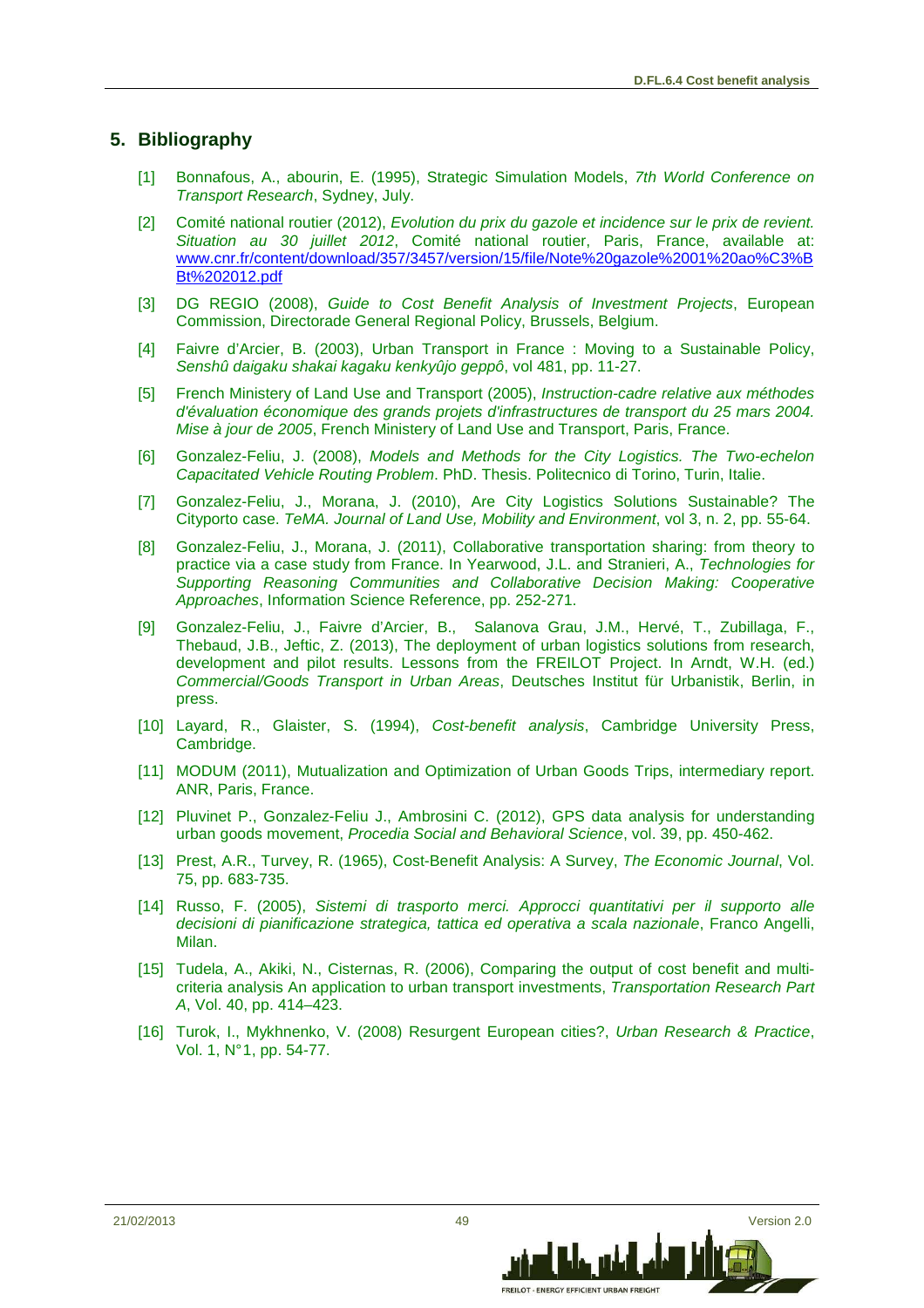# **6. Table of figures**

| Figure 1: Position of Cost-Benefit Analysis (CBA) on the transport market command mechanisms<br>(Source: Bruno Faivre d'Arcier and Alain Bonnafous, Laboratoire d'Economie des Transports) 10 |
|-----------------------------------------------------------------------------------------------------------------------------------------------------------------------------------------------|
| Figure 2. Net Present Value (NPV) evolution in a 10-years horizon with current settings and a yearly                                                                                          |
| Figure 3. Cost-Benefit difference in a 10-years horizon with a fee of 680€ (without VAT) per vehicle                                                                                          |
|                                                                                                                                                                                               |
| Figure 5. Cost-Benefit difference in a 10-years horizon with a fee of 360 € per vehicle and year 19                                                                                           |
| Figure 6. Cost-Benefit difference in a 10-years horizon with 100 scheduled DSB systems and a fee of                                                                                           |
|                                                                                                                                                                                               |
| Figure 8. NPV evolution in a 10-years horizon with current settings and a yearly fee of 400 €/vehicle                                                                                         |
| Figure 9. NPV evolution in a 10-years horizon with current settings and a yearly fee of 460 €/vehicle                                                                                         |
| Figure 10. NPV evolution in a 10-years horizon with a green wave and no fee  34                                                                                                               |
| Figure 11. NPV evolution in a 10-years horizon with current settings and a yearly fee of 400 €/vehicle                                                                                        |
| Figure 12. NPV evolution in a 10-years horizon with current settings and a yearly fee of 390 €/vehicle                                                                                        |
| Figure 13. NPV evolution in a 10-years horizon with current settings but no fee (green wave)  40                                                                                              |
| Figure 14. NPV evolution in a 10-years horizon with 4000 vehicles using the green wave after year 4.                                                                                          |
|                                                                                                                                                                                               |
|                                                                                                                                                                                               |